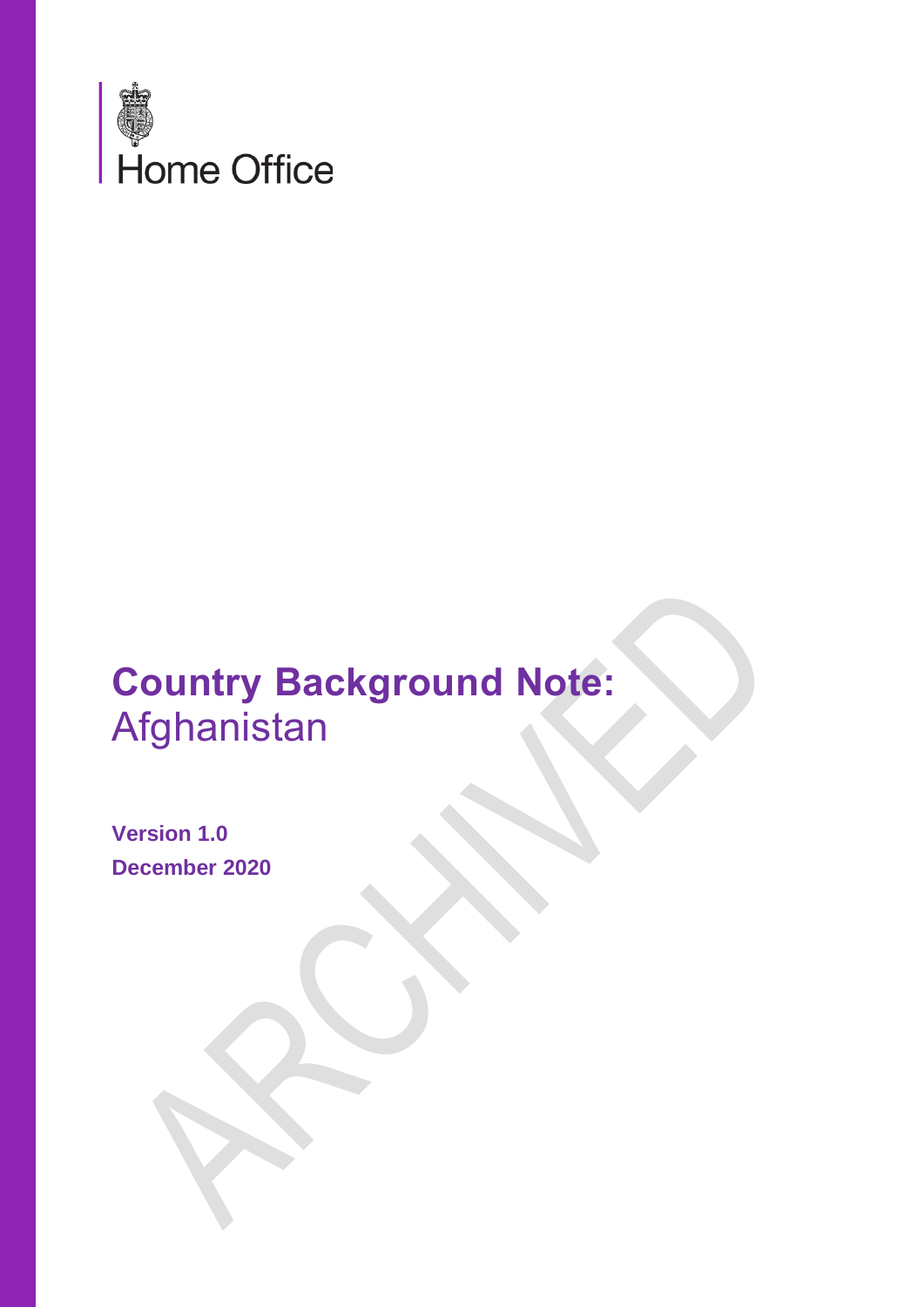# Preface

## **Purpose**

This note provides a summary of and links to country of origin information (COI) for use by Home Office decision makers handling particular types of protection and human rights claims. It is not intended to be an exhaustive survey of a particular subject or theme.

It is split into two main sections: (1) general background to the country concerned, including demography and geography; and (2) issues which may be relevant to protection claims. Unlike country policy and information notes, it does **not** contain an assessment of risk, availability of protection or reasonableness of internal relocation.

Decision makers **must**, however, still consider all claims on an individual basis, taking into account each case's specific facts.

## **Country of origin information**

The country information in this note has been carefully selected in accordance with the general principles of COI research as set out in the [Common EU \[European](http://www.refworld.org/docid/48493f7f2.html)  [Union\] Guidelines for Processing Country of Origin Information \(COI\),](http://www.refworld.org/docid/48493f7f2.html) dated April 2008, and the Austrian Centre for Country of Origin and Asylum Research and Documentation's (ACCORD), [Researching Country Origin Information –](https://www.coi-training.net/content/) Training [Manual, 2013.](https://www.coi-training.net/content/) Namely, taking into account the COI's relevance, reliability, accuracy, balance, currency, transparency and traceability.

The structure and content of the country information section follows a [terms of](#page-39-0)  [reference](#page-39-0) which sets out the general and specific topics relevant to this note.

All information included in the note was published or made publicly available on or before the 'cut-off' date in the country information section. Any event taking place or report/article published after this date is not included.

All information is publicly accessible or can be made publicly available, and is from generally reliable sources. Sources and the information they provide are carefully considered before inclusion.

Factors relevant to the assessment of the reliability of sources and information include:

- the motivation, purpose, knowledge and experience of the source
- how the information was obtained, including specific methodologies used
- the currency and detail of information, and
- whether the COI is consistent with and/or corroborated by other sources.

Multiple sourcing is used to ensure that the information is accurate, balanced and corroborated, so that a comprehensive and up-to-date picture at the time of publication is provided of the issues relevant to this note.

Information is compared and contrasted, whenever possible, to provide a range of views and opinions. The inclusion of a source, however, is not an endorsement of it or any view(s) expressed.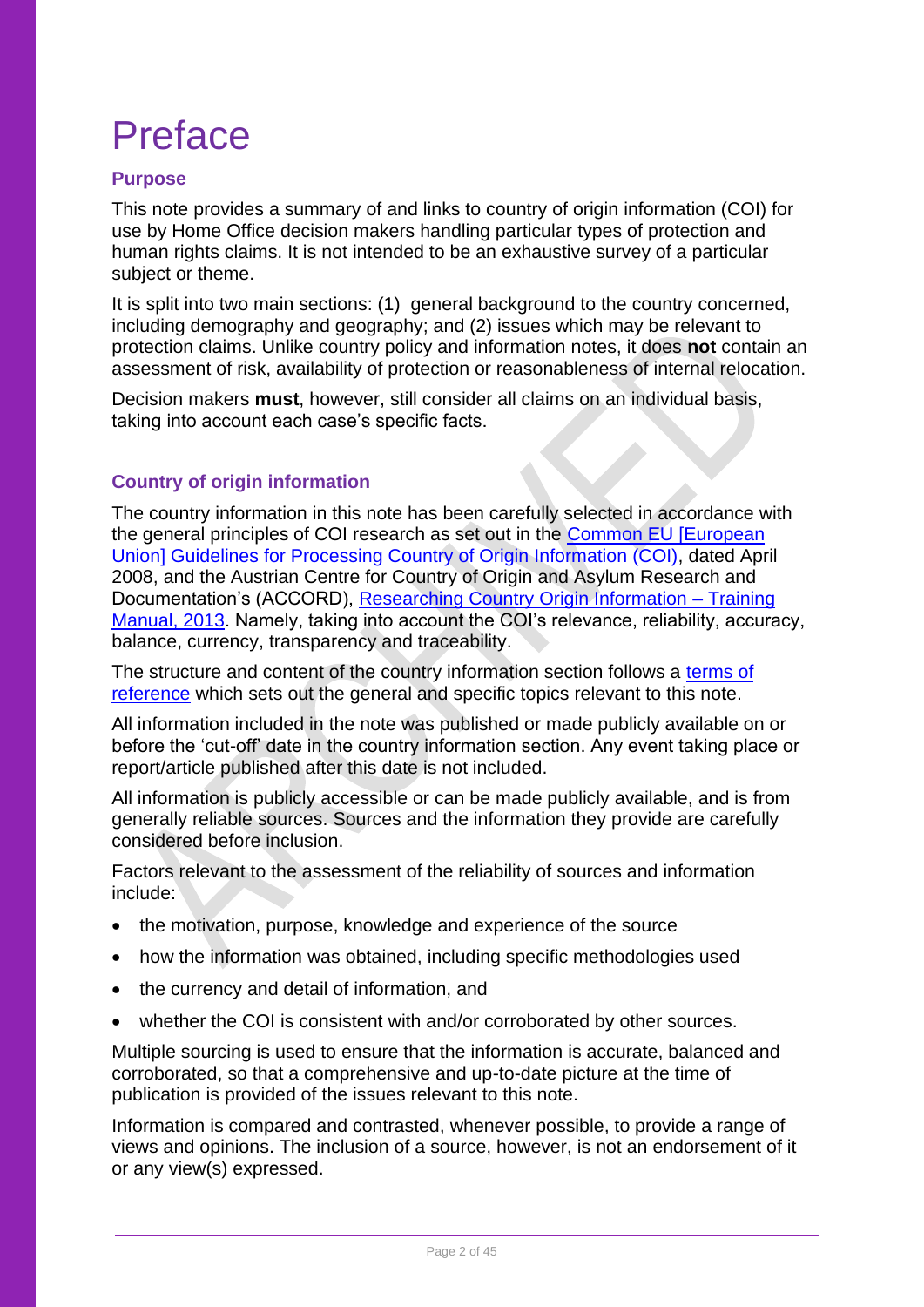Each piece of information is referenced in a brief footnote; full details of all sources cited and consulted in compiling the note are listed alphabetically in the [bibliography.](#page-39-0)

## **Feedback**

Our goal is to continuously improve our material. Therefore, if you would like to comment on this note, please email [the Country Policy and Information Team.](mailto:cipu@homeoffice.gsi.gov.uk)

## **Independent Advisory Group on Country Information**

The [Independent Advisory Group on Country Information](https://www.gov.uk/government/organisations/independent-chief-inspector-of-borders-and-immigration/about/research) (IAGCI) was set up in March 2009 by the Independent Chief Inspector of Borders and Immigration to support him in reviewing the efficiency, effectiveness and consistency of approach of COI produced by the Home Office.

The IAGCI welcomes feedback on the Home Office's COI material. It is not the function of the IAGCI to endorse any Home Office material, procedures or policy. The IAGCI may be contacted at:

## **Independent Advisory Group on Country Information**

Independent Chief Inspector of Borders and Immigration

5th Floor

Globe House

89 Eccleston Square

London, SW1V 1PN

Email: [chiefinspector@icibi.gov.uk](mailto:chiefinspector@icibi.gov.uk) 

Information about the IAGCI's work and a list of the documents which have been reviewed by the IAGCI can be found on the Independent Chief Inspector's pages of the [gov.uk website.](https://www.gov.uk/government/organisations/independent-chief-inspector-of-borders-and-immigration/about/research#reviews)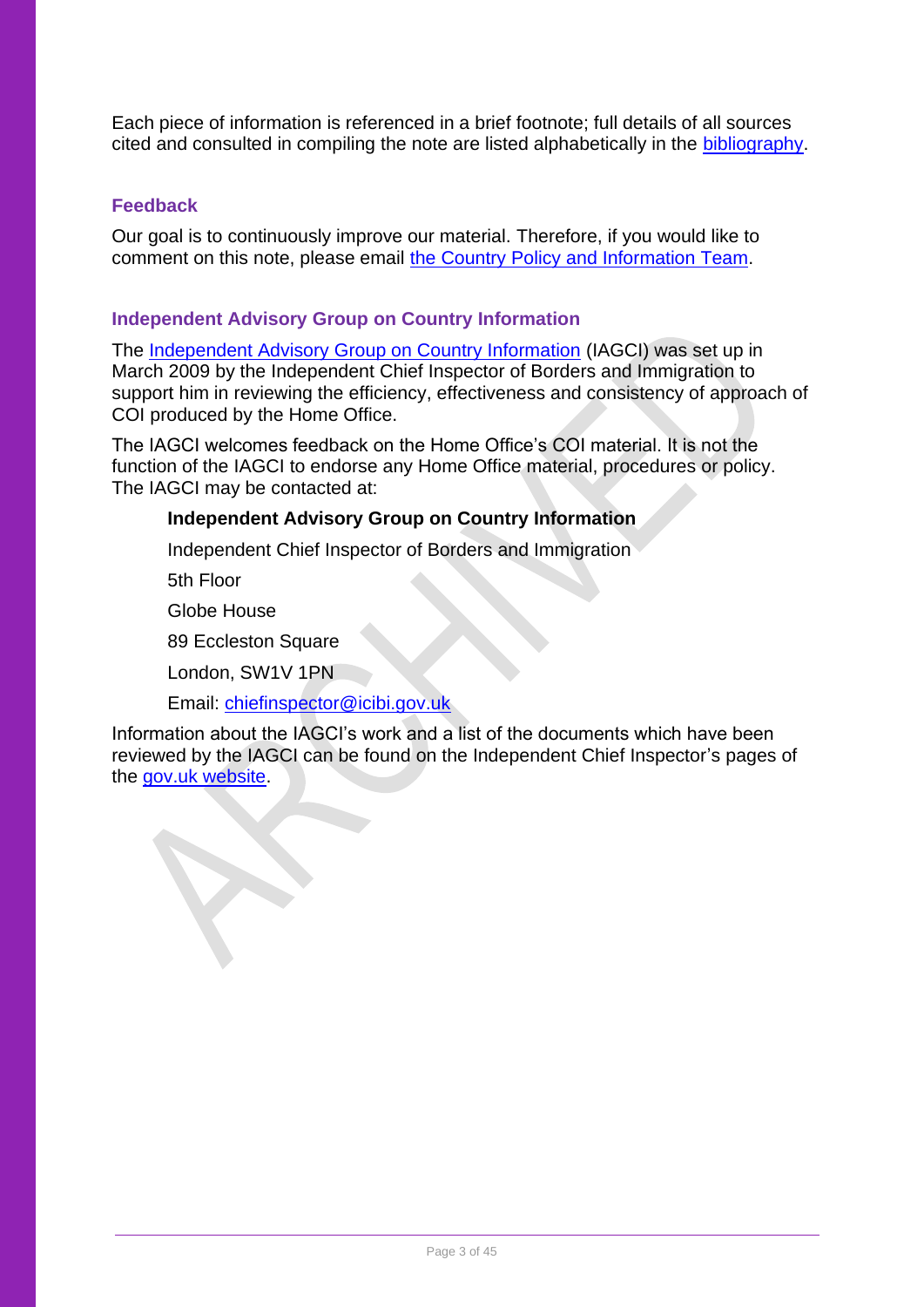# <span id="page-3-0"></span>**Contents**

| 1. |                                                               |  |
|----|---------------------------------------------------------------|--|
| 2. |                                                               |  |
|    |                                                               |  |
|    |                                                               |  |
|    |                                                               |  |
|    |                                                               |  |
|    |                                                               |  |
| 3. |                                                               |  |
|    |                                                               |  |
|    |                                                               |  |
|    |                                                               |  |
|    |                                                               |  |
|    |                                                               |  |
| 4. |                                                               |  |
| 5. |                                                               |  |
|    |                                                               |  |
|    |                                                               |  |
|    |                                                               |  |
|    |                                                               |  |
| 6. |                                                               |  |
| 7. |                                                               |  |
|    |                                                               |  |
|    |                                                               |  |
| 8. |                                                               |  |
|    |                                                               |  |
|    |                                                               |  |
| 9. |                                                               |  |
|    |                                                               |  |
|    |                                                               |  |
|    | 9.3 Appearance of paper tazkiras issued from 2002 to 2018  23 |  |
|    |                                                               |  |
|    |                                                               |  |
|    |                                                               |  |
|    |                                                               |  |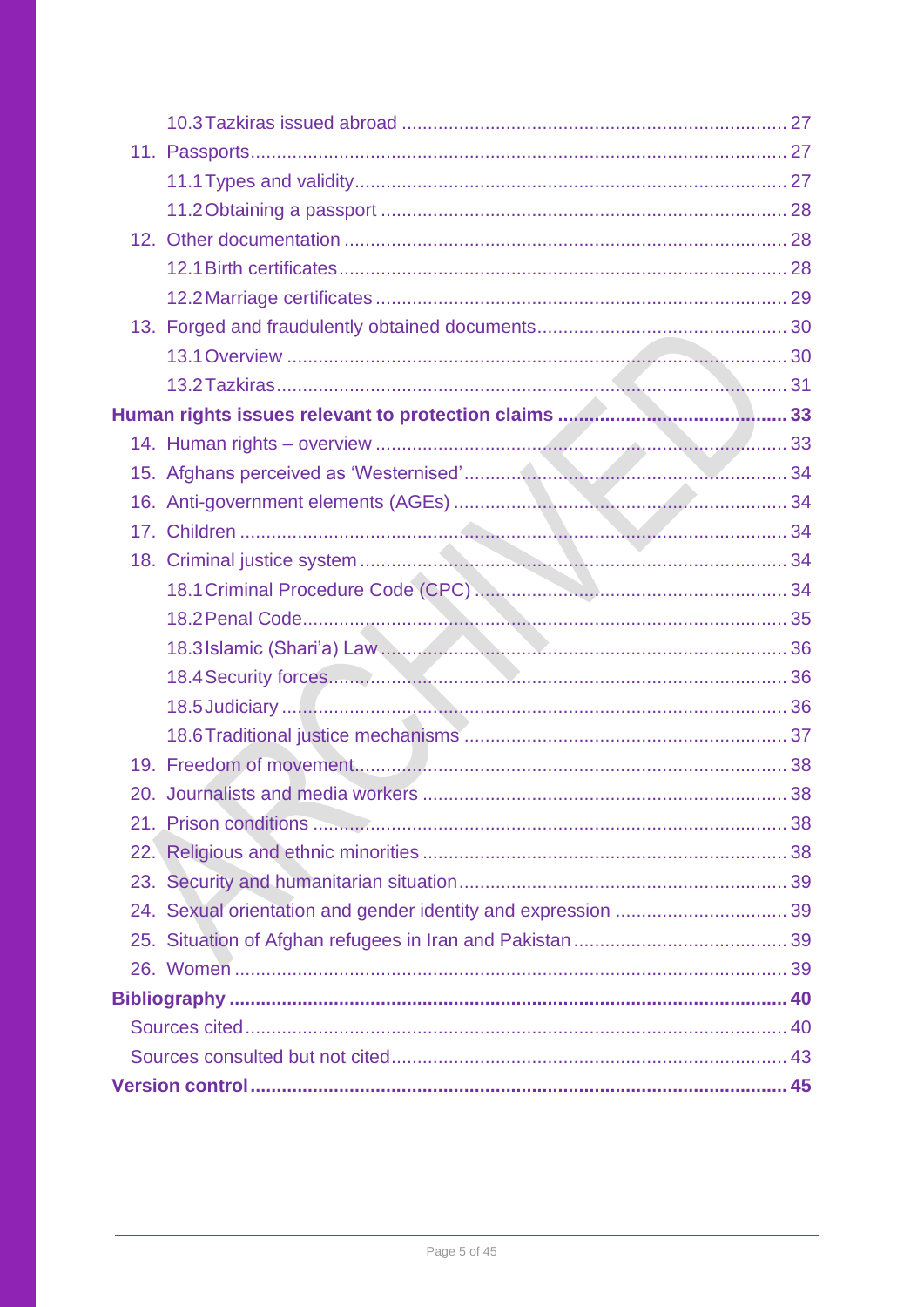# <span id="page-5-0"></span>Country information

## Section 1 updated: 5 November 2020

## <span id="page-5-1"></span>**1. History**

1.1.1 A chronology of recent historical events can be found in the BBC News [Afghanistan profile –](https://www.bbc.co.uk/news/world-south-asia-12024253) Timeline<sup>1</sup> and the Associated Press (AP) timeline of [key events](https://apnews.com/article/7011b5086a21f7f57c3cb218947742b2)<sup>2</sup>. The European Asylum Support Office (EASO) report on Afghanistan – [State Structure and Security Forces,](https://coi.easo.europa.eu/administration/easo/PLib/2020_08_EASO_COI_Report_Afghanistan_state_structure_and_security_forces.pdf) in section 1.1, provides a historical overview of the Afghan state<sup>3</sup>.

**[Back to Contents](#page-3-0)** 

Section 2 updated: 5 November 2020

## <span id="page-5-2"></span>**2. Geography and demography**

## <span id="page-5-3"></span>2.1 Country snapshot

| <b>Full country name</b> | Islamic Republic of Afghanistan <sup>4</sup>                                                                                                                                                                                                                                                                                                                                                                                                                      |
|--------------------------|-------------------------------------------------------------------------------------------------------------------------------------------------------------------------------------------------------------------------------------------------------------------------------------------------------------------------------------------------------------------------------------------------------------------------------------------------------------------|
| Area                     | Total: 652,230 sq km <sup>5</sup>                                                                                                                                                                                                                                                                                                                                                                                                                                 |
|                          | Over 2.5 times the area of the UK $6$                                                                                                                                                                                                                                                                                                                                                                                                                             |
| <b>Flag</b>              |                                                                                                                                                                                                                                                                                                                                                                                                                                                                   |
| <b>Population</b>        | Estimates varied: CIA World Factbook estimated<br>36,643,815 (male: 18,557,871; female: 18,085,944<br>$-$ July 2020) <sup>8</sup> . National Statistics and Information<br>Authority (NSIA) estimated: 32,225,560 (male:<br>16,421,751; female $15,803,809 - 2019 - 2020$ <sup>9</sup> .<br>Approximately 23 million (71.4%) live in rural<br>areas; 7.7 million (23.9%) in urban areas and 1.5<br>million (4.7%) people are considered 'nomadic' <sup>10</sup> . |

<sup>1</sup> BBC News, ['Afghanistan Profile –](https://www.bbc.co.uk/news/world-south-asia-12024253) Timeline', 9 September 2019

<sup>2</sup> AP, ['A timeline of key events in Afghanistan's 40 years of wars',](https://apnews.com/article/7011b5086a21f7f57c3cb218947742b2) 29 February 2020

<sup>3</sup> EASO, 'Afghanistan – [State Structure and Security Forces'](https://coi.easo.europa.eu/administration/easo/PLib/2020_08_EASO_COI_Report_Afghanistan_state_structure_and_security_forces.pdf) (section 1.1), August 2020

<sup>4</sup> FCDO, ['Country names',](https://assets.publishing.service.gov.uk/government/uploads/system/uploads/attachment_data/file/913694/FCDO_Geographical_Names_Index.csv/preview) 5 June 2019

<sup>&</sup>lt;sup>5</sup> CIA World Factbook, '<u>Afghanistan</u>' (Geography), 27 October 2020

<sup>&</sup>lt;sup>6</sup> CIA World Factbook, ['United Kingdom'](https://www.cia.gov/library/publications/the-world-factbook/geos/uk.html) (Geography), 27 October 2020

<sup>&</sup>lt;sup>7</sup> CIA World Factbook, '<u>Afghanistan</u>', 27 October 2020

<sup>&</sup>lt;sup>8</sup> CIA World Factbook, ['Afghanistan'](https://www.cia.gov/library/publications/the-world-factbook/geos/af.html) (People and society), 27 October 2020

<sup>9</sup> NSIA, ['Afghanistan population estimates'](https://web.archive.org/web/20200609174551/https:/www.nsia.gov.af:8080/wp-content/uploads/2019/06/%D8%A8%D8%B1-%D8%A2%D9%88%D8%B1%D8%AF-%D9%86%D9%81%D9%88%D8%B3-%D9%86%D9%87%D8%A7%DB%8C%DB%8C-%D8%B3%D8%A7%D9%84-98.pdf) (page 1), June 2019

<sup>10</sup> NSIA, ['Afghanistan population estimates'](https://web.archive.org/web/20200609174551/https:/www.nsia.gov.af:8080/wp-content/uploads/2019/06/%D8%A8%D8%B1-%D8%A2%D9%88%D8%B1%D8%AF-%D9%86%D9%81%D9%88%D8%B3-%D9%86%D9%87%D8%A7%DB%8C%DB%8C-%D8%B3%D8%A7%D9%84-98.pdf) (page III), June 2019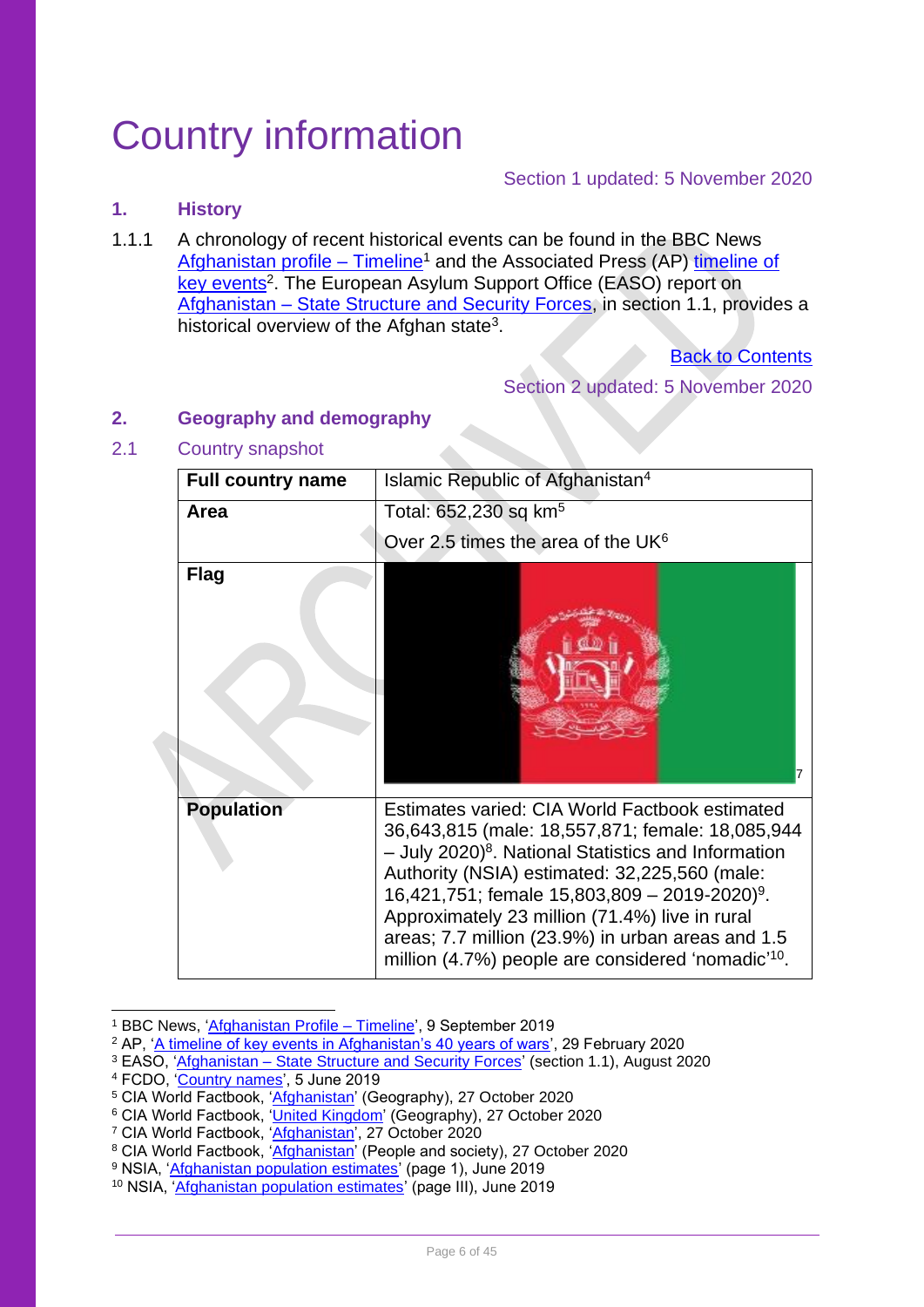| <b>Capital city</b>  | Kabul <sup>11</sup>                                                                                                                                                                                                                                                                                                                                                                                                                                                              |
|----------------------|----------------------------------------------------------------------------------------------------------------------------------------------------------------------------------------------------------------------------------------------------------------------------------------------------------------------------------------------------------------------------------------------------------------------------------------------------------------------------------|
| Other key places     | See Main population centres.                                                                                                                                                                                                                                                                                                                                                                                                                                                     |
| <b>Position</b>      | Landlocked in Southern Asia, north and west of<br>Pakistan, east of Iran <sup>12</sup>                                                                                                                                                                                                                                                                                                                                                                                           |
| Languages            | Afghan Persian or Dari (official) 77% (Dari<br>functions as the lingua franca), Pashto (official)<br>48%, Uzbek 11%, English 6%, Turkmen 3%, Urdu<br>3%, Pashayi 1%, Nuristani 1%, Arabic 1%, Balochi<br>1% (2017 estimate) <sup>13</sup>                                                                                                                                                                                                                                        |
| <b>Ethnic groups</b> | Afghanistan's 2004 constitution recognizes the<br>following ethnic groups: Pashtun, Tajik, Hazara,<br>Uzbek, Turkman, Baluch, Pachaie, Nuristani,<br>Aymaq, Arab, Qirghiz, Qizilbash, Gujur, Brahwui<br>and other tribes <sup>14</sup> . Although no reliable current<br>data on ethnicity in Afghanistan exists, previous<br>estimates have put the population at Pashtun<br>42%, Tajik 27%, Hazara 9%, Uzbek 9%, Turkmen<br>3%, Baluchi 2% and other groups 8% <sup>15</sup> . |
| <b>Religion</b>      | Muslim 99.7% (Sunni 84.7-89.7%, Shia 10-15%)<br>(2009 estimate) <sup>16</sup> Hindus, Sikhs, Baha'is, and<br>Christians less than 0.3% <sup>17</sup>                                                                                                                                                                                                                                                                                                                             |

**[Back to Contents](#page-3-0)** 

#### <span id="page-6-0"></span>2.2 Map

2.2.1 The CIA World Factbook published a map of Afghanistan<sup>18</sup>:

<sup>&</sup>lt;sup>11</sup> CIA World Factbook, '*Afghanistan'* (Government), 27 October 2020

<sup>&</sup>lt;sup>12</sup> CIA World Factbook, '*Afghanistan'* (Geography), 27 October 2020

<sup>&</sup>lt;sup>13</sup> CIA World Factbook, ['Afghanistan'](https://www.cia.gov/library/publications/the-world-factbook/geos/af.html) (People and society), 27 October 2020

<sup>&</sup>lt;sup>14</sup> [Constitution](https://www.constituteproject.org/constitution/Afghanistan_2004.pdf?lang=en) (Article 4), 2004

<sup>&</sup>lt;sup>15</sup> MRGI, '<u>Aghanistan</u>', June 2019

<sup>&</sup>lt;sup>16</sup> CIA World Factbook, ['Afghanistan'](https://www.cia.gov/library/publications/the-world-factbook/geos/af.html) (People and society), 27 October 2020

<sup>&</sup>lt;sup>17</sup> USSD, ['2019 Report on International Religious Freedom: Afghanistan'](https://www.state.gov/reports/2019-report-on-international-religious-freedom/afghanistan/) (section I), 10 June 2020

<sup>&</sup>lt;sup>18</sup> CIA World Factbook, ['Afghanistan'](https://www.cia.gov/library/publications/the-world-factbook/geos/af.html), 27 October 2020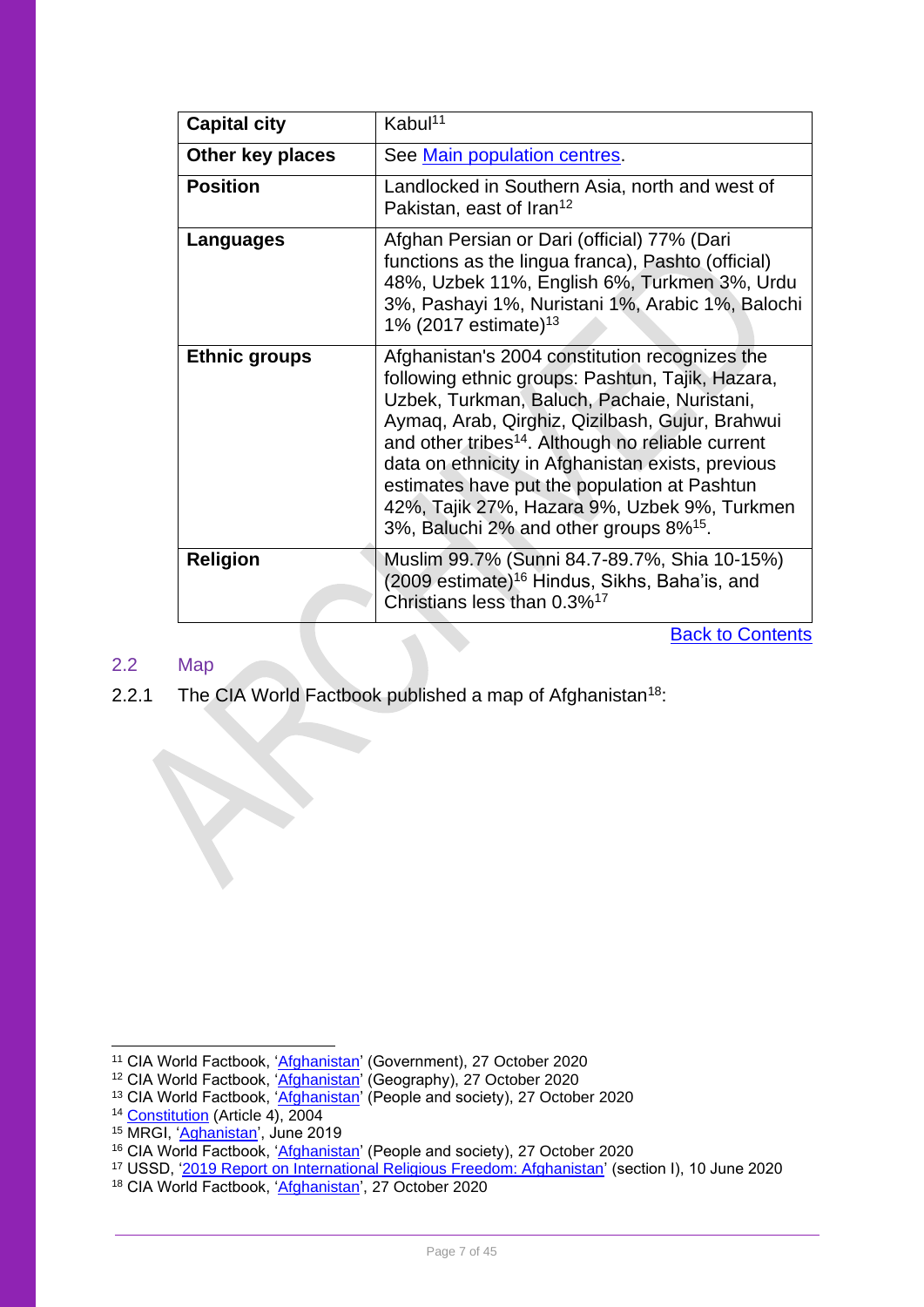

- 2.2.2 Other maps available at the University of Texas' Perry-Castañeda Library Map Collection, [Afghanistan](http://legacy.lib.utexas.edu/maps/afghanistan.html) Maps<sup>19</sup>. The World Bank provided an *interactive* [map](https://www.worldbank.org/en/data/interactive/2019/08/01/afghanistan-district-level-visualization) of Afghanistan's provinces and districts showing population data (2016) estimates)<sup>20</sup>.
- 2.2.3 Relevant maps on the humanitarian situation in Afghanistan can be accessed through Reliefweb's [Afghanistan country-specific page.](https://reliefweb.int/country/afg#maps-infographics)

[Back to Contents](#page-3-0)

## <span id="page-7-0"></span>2.3 Administrative divisions

- 2.3.1 Afghanistan has 34 provinces: Badakhshan, Badghis, Baghlan, Balkh, Bamyan, Daykundi, Farah, Faryab, Ghazni, Ghor, Helmand, Herat, Jowzjan, Kabul, Kandahar, Kapisa, Khost, Kunar, Kunduz, Laghman, Logar, Nangarhar, Nimroz, Nuristan, Paktika, Paktiya, Panjshir, Parwan, Samangan, Sar-e Pul, Takhar, Uruzgan, Wardak, and Zabul<sup>21</sup>.
- 2.3.2 There are different counts on the number of districts, ranging from 379 to 421<sup>22 23</sup>. The 421 administrative units include 34 provincial centres and 24 temporary districts<sup>24</sup>.

#### [Back to Contents](#page-3-0)

#### <span id="page-7-1"></span>2.4 Main population centres

2.4.1 No official national population census has been conducted since 1979<sup>25</sup>. Afghanistan's National Statistics and Information Authority (NSIA) provided

<sup>&</sup>lt;sup>19</sup> University of Texas, Perry-Castañeda Library Map Collection, ['Afghanistan Maps',](http://legacy.lib.utexas.edu/maps/afghanistan.html) various dates

<sup>20</sup> World Bank, ['Afghanistan: District Dashboard'](https://www.worldbank.org/en/data/interactive/2019/08/01/afghanistan-district-level-visualization), 1 August 2019

<sup>21</sup> CIA World Factbook, ['Afghanistan'](https://www.cia.gov/library/publications/the-world-factbook/geos/af.html) (Government), 27 October 2020

<sup>&</sup>lt;sup>22</sup> AAN, '<u>The Afghanistan Election Conundrum (12)…</u>', 16 August 2018

<sup>&</sup>lt;sup>23</sup> NSIA, ['Afghanistan population estimates'](https://web.archive.org/web/20200609174551/https:/www.nsia.gov.af:8080/wp-content/uploads/2019/06/%D8%A8%D8%B1-%D8%A2%D9%88%D8%B1%D8%AF-%D9%86%D9%81%D9%88%D8%B3-%D9%86%D9%87%D8%A7%DB%8C%DB%8C-%D8%B3%D8%A7%D9%84-98.pdf) (page III), June 2019

<sup>24</sup> NSIA, ['Afghanistan population estimates'](https://web.archive.org/web/20200609174551/https:/www.nsia.gov.af:8080/wp-content/uploads/2019/06/%D8%A8%D8%B1-%D8%A2%D9%88%D8%B1%D8%AF-%D9%86%D9%81%D9%88%D8%B3-%D9%86%D9%87%D8%A7%DB%8C%DB%8C-%D8%B3%D8%A7%D9%84-98.pdf) (page III), June 2019

<sup>25</sup> NSIA, ['Afghanistan population estimates'](https://web.archive.org/web/20200609174551/https:/www.nsia.gov.af:8080/wp-content/uploads/2019/06/%D8%A8%D8%B1-%D8%A2%D9%88%D8%B1%D8%AF-%D9%86%D9%81%D9%88%D8%B3-%D9%86%D9%87%D8%A7%DB%8C%DB%8C-%D8%B3%D8%A7%D9%84-98.pdf) (page III), June 2019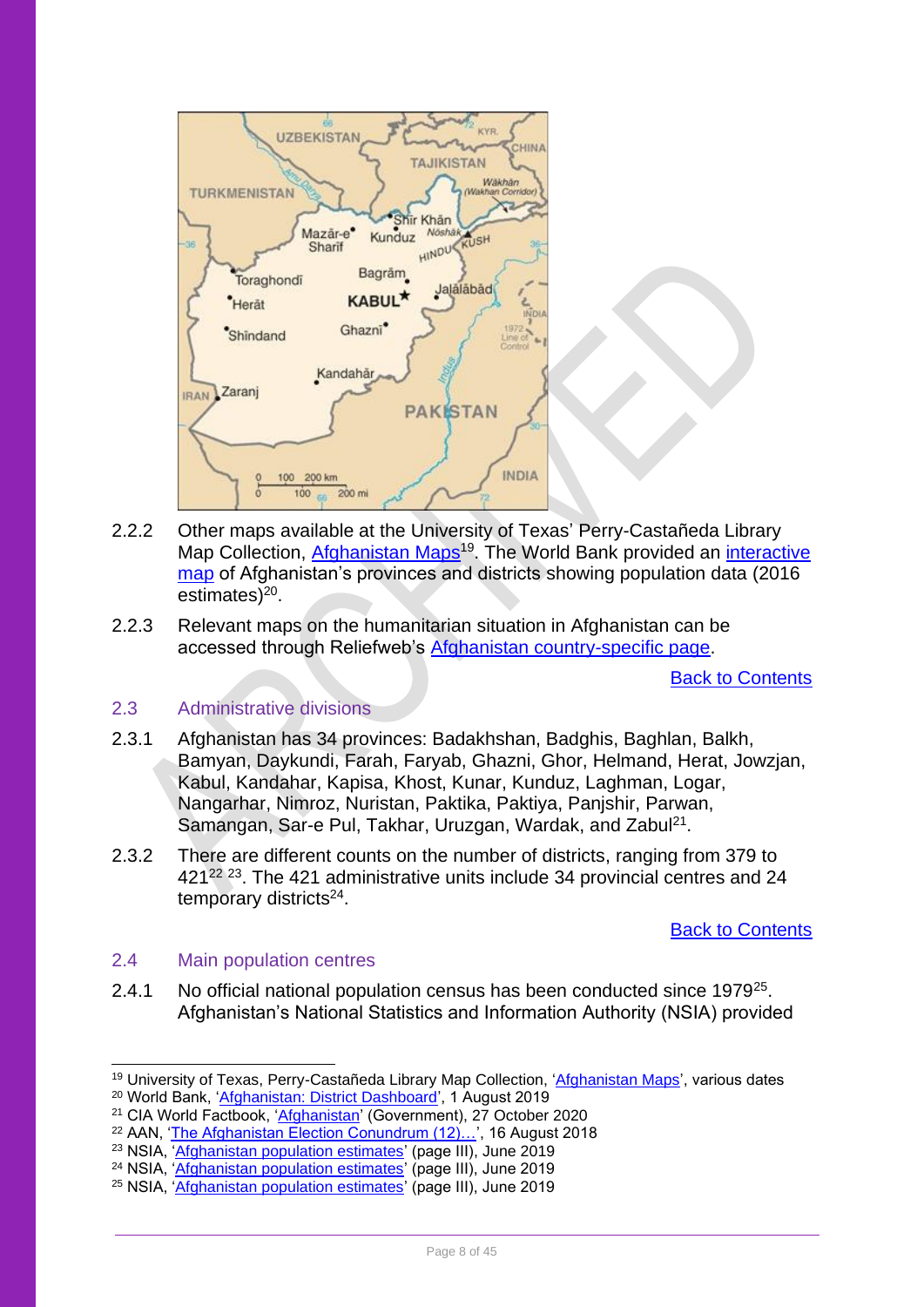population estimates for all provinces and administrative units for the year 2019-2020<sup>26</sup>. The largest 5 provinces and their estimated population were:

- Kabul (5,029,850)
- Herat (2,095,117)
- Nangahar (1,668,481)
- Balkh (1,475,659)
- Helmand  $(1,420,682)^{27}$ .
- 2.4.2 Kabul city was estimated by NSIA to have a population of 4,273,156<sup>28</sup>. For a more detailed description of Kabul city see the Belgian COI unit (Cedoca) COI focus on the [Security Situation in Kabul City,](https://www.ecoi.net/en/file/local/2028536/coi_focus_afghanistan_security_situation_in_kabul_city_20200408.pdf) April 2020<sup>29</sup> and the AAN report [Kabul Unpacked: A geographical guide to a metropolis in the making,](https://www.afghanistan-analysts.org/wp-content/uploads/2019/03/Kabul-Police-Districts.pdf) 2019<sup>30</sup>. Other large cities include Kandahar (Kandahar province) 614,254<sup>31</sup>; Herat (Herat province) 556,205<sup>32</sup>; Mazar-e-Sharif (Balkh province)  $469,247^{33}$ ; Kunduz (Kunduz province) 356,536 $34$ ; and Jalalabad (Nangarhar province) 263,312<sup>35</sup>.

[Back to Contents](#page-3-0)

#### <span id="page-8-0"></span>2.5 Transportation

2.5.1 A scoping study on Afghanistan's transport and road infrastructure, published August 2017, noted:

> 'Afghanistan's transportation system is comprised of inland waterways, air, rail, and road transport modes… roads are the principal means of transport. Afghanistan's road network comprises about 3,300 km of regional highways, 4,900 km of national highways, 9,700 km of provincial roads, 17,000–23,000 km of rural roads, and about 3,000 km of urban roads, including 1,060 km in Kabul. The regional highway network consists of the 2,300 km Ring Road that connects Afghanistan's major regional centers (Herat, Kandahar, Mazare-Sharif, Maimana, and Sheberghan) with Kabul, and about 700 km of crossborder roads linking the Ring Road to neighboring countries.<sup>'36</sup>

2.5.2 EASO noted, in its COI Report on Afghanistan – Key socio-economic indicators, which was compiled using a range of sources, published August 2020, that 'Kabul International Airport, officially named as Hamid Karzai International Airport in 2014 and locally also known as Khwaja Rawash Airport, is Afghanistan's main international airport.'<sup>37</sup> The report added:

<sup>26</sup> NSIA, ['Afghanistan population estimates',](https://web.archive.org/web/20200609174551/https:/www.nsia.gov.af:8080/wp-content/uploads/2019/06/%D8%A8%D8%B1-%D8%A2%D9%88%D8%B1%D8%AF-%D9%86%D9%81%D9%88%D8%B3-%D9%86%D9%87%D8%A7%DB%8C%DB%8C-%D8%B3%D8%A7%D9%84-98.pdf) June 2019

<sup>&</sup>lt;sup>27</sup> NSIA, '*Afghanistan population estimates'* (pages 2-3), June 2019

<sup>&</sup>lt;sup>28</sup> NSIA, ['Afghanistan population estimates'](https://web.archive.org/web/20200609174551/https:/www.nsia.gov.af:8080/wp-content/uploads/2019/06/%D8%A8%D8%B1-%D8%A2%D9%88%D8%B1%D8%AF-%D9%86%D9%81%D9%88%D8%B3-%D9%86%D9%87%D8%A7%DB%8C%DB%8C-%D8%B3%D8%A7%D9%84-98.pdf) (page 4), June 2019

<sup>29</sup> Cedoca, ['Security Situation in Kabul City'](https://www.ecoi.net/en/file/local/2028536/coi_focus_afghanistan_security_situation_in_kabul_city_20200408.pdf) (section 1), 8 April 2020

<sup>30</sup> AAN, ['Kabul Unpacked',](https://www.afghanistan-analysts.org/wp-content/uploads/2019/03/Kabul-Police-Districts.pdf) 2019

<sup>31</sup> NSIA, *Afghanistan population estimates'* (page 33), June 2019

<sup>&</sup>lt;sup>32</sup> NSIA, ['Afghanistan population estimates'](https://web.archive.org/web/20200609174551/https:/www.nsia.gov.af:8080/wp-content/uploads/2019/06/%D8%A8%D8%B1-%D8%A2%D9%88%D8%B1%D8%AF-%D9%86%D9%81%D9%88%D8%B3-%D9%86%D9%87%D8%A7%DB%8C%DB%8C-%D8%B3%D8%A7%D9%84-98.pdf) (page 38), June 2019

<sup>&</sup>lt;sup>33</sup> NSIA, ['Afghanistan population estimates'](https://web.archive.org/web/20200609174551/https:/www.nsia.gov.af:8080/wp-content/uploads/2019/06/%D8%A8%D8%B1-%D8%A2%D9%88%D8%B1%D8%AF-%D9%86%D9%81%D9%88%D8%B3-%D9%86%D9%87%D8%A7%DB%8C%DB%8C-%D8%B3%D8%A7%D9%84-98.pdf) (page 27), June 2019

<sup>&</sup>lt;sup>34</sup> NSIA, ['Afghanistan population estimates'](https://web.archive.org/web/20200609174551/https:/www.nsia.gov.af:8080/wp-content/uploads/2019/06/%D8%A8%D8%B1-%D8%A2%D9%88%D8%B1%D8%AF-%D9%86%D9%81%D9%88%D8%B3-%D9%86%D9%87%D8%A7%DB%8C%DB%8C-%D8%B3%D8%A7%D9%84-98.pdf) (page 25), June 2019

<sup>35</sup> NSIA, ['Afghanistan population estimates'](https://web.archive.org/web/20200609174551/https:/www.nsia.gov.af:8080/wp-content/uploads/2019/06/%D8%A8%D8%B1-%D8%A2%D9%88%D8%B1%D8%AF-%D9%86%D9%81%D9%88%D8%B3-%D9%86%D9%87%D8%A7%DB%8C%DB%8C-%D8%B3%D8%A7%D9%84-98.pdf) (page 10), June 2019

<sup>36</sup> Barrett, K., et al, ['Scoping Study for Afghanistan'](https://assets.publishing.service.gov.uk/media/5ac4816ee5274a0b107ead2f/Barrettetal-NadyaMundo-2017-ScopingStudyAfghanistan-FinalReport-AsCAP-AFG2121A-170812.pdf) (page 12), 12 August 2017

<sup>37</sup> EASO, 'Afghanistan – [Key socio-economic indicators'](https://coi.easo.europa.eu/administration/easo/PLib/2020_08_EASO_COI_Report_Afghanistan_Key_Socio_Economic_Indicators_Forcus_Kabul_Citry_Mazar_Sharif_Herat_City.pdf) (page 66), August 2020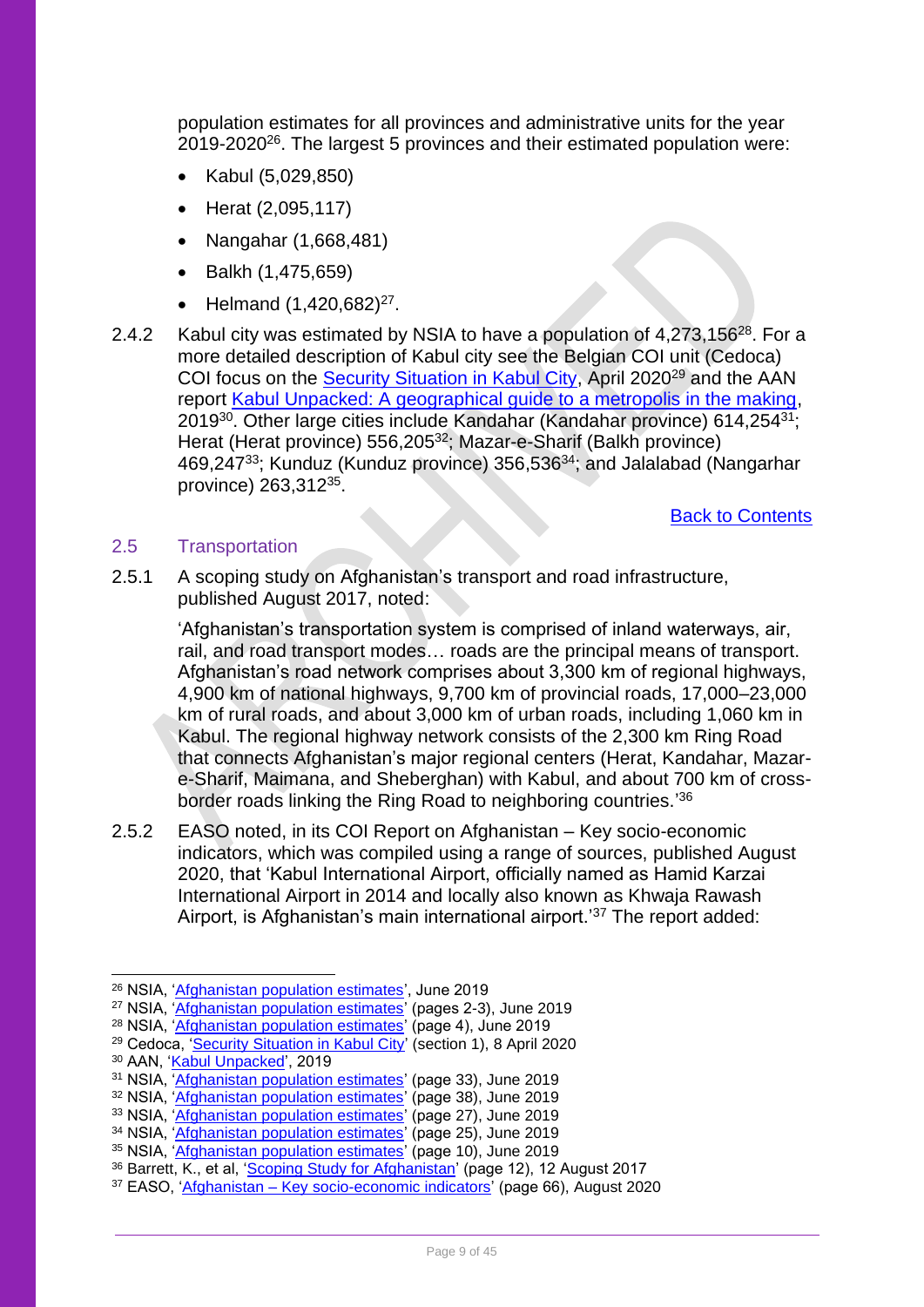'Lifos [the Swedish Migration Agency's COI service] writes that according to an overview of Afghan air traffic, there are an estimated 25 active airports in the country, while only a number of those were open for domestic commercial air traffic as of 2019. Afghanistan's four international airports are located in Kabul, Herat, Mazar-e Sharif and Kandahar. Lifos noted that flight schedules can change often and information about destinations and departures is not always updated on the websites of airlines. Delays or cancellations at short notice are common and may be caused by weather conditions, natural disasters, technical problems or security-related incidents, while for some destinations, flights are even suspended for months. However, from Kabul to Herat, Mazar-e Sharif and Kandahar regular flights have "more or less consistently existed over a longer period of time, whereas departures to smaller destinations, such as Bamyan, has varied over time".'<sup>38</sup>

2.5.3 The same report also noted 'As of 2019, Kam Air, a privately owned airline and Ariana Afghan Airlines are the two commercial Afghan companies operating flights within Afghanistan.' <sup>39</sup> There was some disruption to flights, both domestic and international, due to Covid-19<sup>40</sup>.

See also [Freedom of movement.](#page-33-3)

[Back to Contents](#page-3-0)

Section 3 updated: 5 November 2020

#### <span id="page-9-0"></span>**3. Socio-economic indicators**

<span id="page-9-1"></span>3.1 Economy snapshot

| <b>Currency</b>            | Afghani (denominations of 1, 2, 5,<br>10, 20, 50, 100, 500 and 1000) <sup>41</sup> |
|----------------------------|------------------------------------------------------------------------------------|
| <b>Exchange Rate</b>       | 1 GBP = $99.6325$ AFN <sup>42</sup>                                                |
| <b>GDP</b> per capita      | USD 2,293 (2019) <sup>43</sup>                                                     |
| Labour force by occupation | Labour force estimated at 8.478<br>million in 2017:                                |
|                            | agriculture: 44%                                                                   |
|                            | $\bullet$ industry: 18.1%                                                          |
|                            | services: 37.6% <sup>44</sup><br>$\bullet$                                         |
| <b>Unemployment rate</b>   | 23.9% (2017 estimate) <sup>45</sup>                                                |
| <b>Poverty rate</b>        | 54.5% (2017 estimate) <sup>46</sup>                                                |

<sup>38</sup> EASO, 'Afghanistan – [Key socio-economic indicators'](https://coi.easo.europa.eu/administration/easo/PLib/2020_08_EASO_COI_Report_Afghanistan_Key_Socio_Economic_Indicators_Forcus_Kabul_Citry_Mazar_Sharif_Herat_City.pdf) (page 66), August 2020

<sup>44</sup> CIA World Factbook, '*Afghanistan'* (Economy), 27 October 2020

<sup>39</sup> EASO, 'Afghanistan – [Key socio-economic indicators'](https://coi.easo.europa.eu/administration/easo/PLib/2020_08_EASO_COI_Report_Afghanistan_Key_Socio_Economic_Indicators_Forcus_Kabul_Citry_Mazar_Sharif_Herat_City.pdf) (page 66), August 2020

<sup>&</sup>lt;sup>40</sup> EASO, 'Afghanistan – [Key socio-economic indicators'](https://coi.easo.europa.eu/administration/easo/PLib/2020_08_EASO_COI_Report_Afghanistan_Key_Socio_Economic_Indicators_Forcus_Kabul_Citry_Mazar_Sharif_Herat_City.pdf) (page 66), August 2020

<sup>&</sup>lt;sup>41</sup> Banknote World, '<u>Afghanistan</u>', no date

<sup>&</sup>lt;sup>42</sup> XE currency converter, [GBP to AFN live rates,](https://www.xe.com/currencyconverter/convert/?Amount=1&From=GBP&To=AFN) 6 October 2020

<sup>&</sup>lt;sup>43</sup> World Bank, '<u>GDP per capita, PPP (current international \$) – Afghanistan',</u> 2019

<sup>&</sup>lt;sup>45</sup> CIA World Factbook, ['Afghanistan'](https://www.cia.gov/library/publications/the-world-factbook/geos/af.html) (Economy), 27 October 2020

<sup>46</sup> CIA World Factbook, ['Afghanistan'](https://www.cia.gov/library/publications/the-world-factbook/geos/af.html) (Economy), 27 October 2020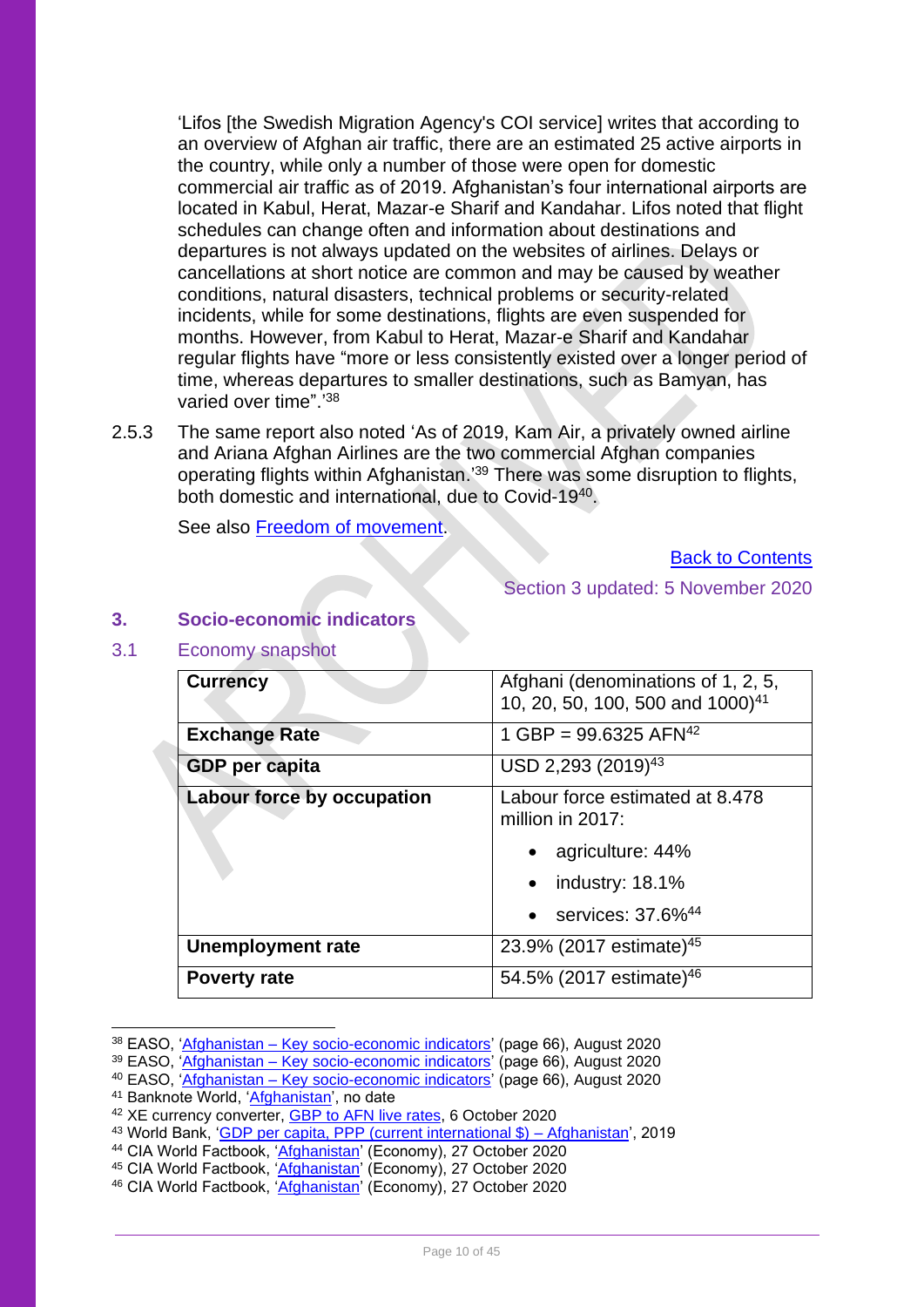## <span id="page-10-0"></span>3.2 Economy and employment

- 3.2.1 The World Bank noted 'Afghanistan's economy grew by 3.9 percent in 2019 driven by easing of drought conditions and rapid agricultural growth. Inflation remained modest at 2.3 percent… Political uncertainties, however, dampened private sector confidence and non-agriculture growth.' <sup>47</sup> However, 'The COVID-19 crisis will have a serious and sustained impact on Afghanistan's economy. Recovery is expected to take several years, with new investment constrained by political uncertainties, continued insecurity, and questions around ongoing international support.'<sup>48</sup>
- 3.2.2 As noted in the Afghanistan Country Information Report by the Australian Government's Department of Foreign Affairs and Trade (DFAT), which was based on a range of sources, published June 2019:

'The poor security situation and limited development of resources mean that job creation has been unable to keep up with population growth, and few Afghans have access to productive or remunerative employment. A quarter of the labour force is unemployed, and 80 per cent of employment is vulnerable and insecure, comprising self- employment, day labour, or unpaid work. The Afghan economy struggles to absorb the high numbers of people entering the workforce each year – estimated at up to 400,000 annually – in addition to the high numbers of Afghans returning from neighbouring countries … Labour force participation rates are particularly low for young Afghan women.'<sup>49</sup>

- 3.2.3 More than half the population were estimated to be living below the poverty line<sup>50 51</sup>. For further information on the economic climate, employment (including employment opportunities for returnees) and poverty rates, see the **EASO report on key socio-economic indicators**<sup>52</sup>. See also the **EASO** [report on networks](https://coi.easo.europa.eu/administration/easo/PLib/Afghanistan_Networks.pdf) for information on the role networks (extended family, tribes, clans, ethnic and other networks) play in accessing employment<sup>53</sup>.
- 3.2.4 See also statistics provided by the [International Labour Organization.](https://ilostat.ilo.org/data/country-profiles/)

[Back to Contents](#page-3-0)

#### <span id="page-10-1"></span>3.3 Housing and living conditions

3.3.1 The [EASO report on key socio-economic indicators](https://coi.easo.europa.eu/administration/easo/PLib/2020_08_EASO_COI_Report_Afghanistan_Key_Socio_Economic_Indicators_Forcus_Kabul_Citry_Mazar_Sharif_Herat_City.pdf) provided information on housing and living conditions, including in Kabul and for returnees<sup>54</sup>. Citing a brief extract, the EASO report noted:

'According to the deputy minister of municipalities [speaking in October 2019], hundreds of thousands of Afghan refugees returning to the country struggled to find housing in the cities where they settled.

<sup>47</sup> World Bank, ['Afghanistan –](https://www.worldbank.org/en/country/afghanistan/overview) Overview', 1 October 2020

<sup>&</sup>lt;sup>48</sup> World Bank, '<u>Afghanistan – Overview</u>', 1 October 2020

<sup>&</sup>lt;sup>49</sup> DFAT, '<u>Country Information Report – Afghanistan</u>' (paragraph 2.18), 27 June 2019

<sup>50</sup> World Bank, ['Afghanistan'](https://data.worldbank.org/country/AF) (Poverty headcount ration…), 2016

<sup>51</sup> New York Times, ['Afghanistan Needs Billions in Aid Even After a Peace Deal…'](https://www.nytimes.com/2019/12/05/world/asia/afghanistan-aid-world-bank.html), 5 December 2019

<sup>&</sup>lt;sup>52</sup> EASO, 'Afghanistan – [Key socio-economic](https://coi.easo.europa.eu/administration/easo/PLib/2020_08_EASO_COI_Report_Afghanistan_Key_Socio_Economic_Indicators_Forcus_Kabul_Citry_Mazar_Sharif_Herat_City.pdf) indicators' (sections 2.1-2.3), August 2020

<sup>53</sup> EASO, 'Afghanistan - Networks', February 2018

<sup>&</sup>lt;sup>54</sup> EASO, 'Afghanistan – [Key socio-economic indicators'](https://coi.easo.europa.eu/administration/easo/PLib/2020_08_EASO_COI_Report_Afghanistan_Key_Socio_Economic_Indicators_Forcus_Kabul_Citry_Mazar_Sharif_Herat_City.pdf) (section 2.7), September 2020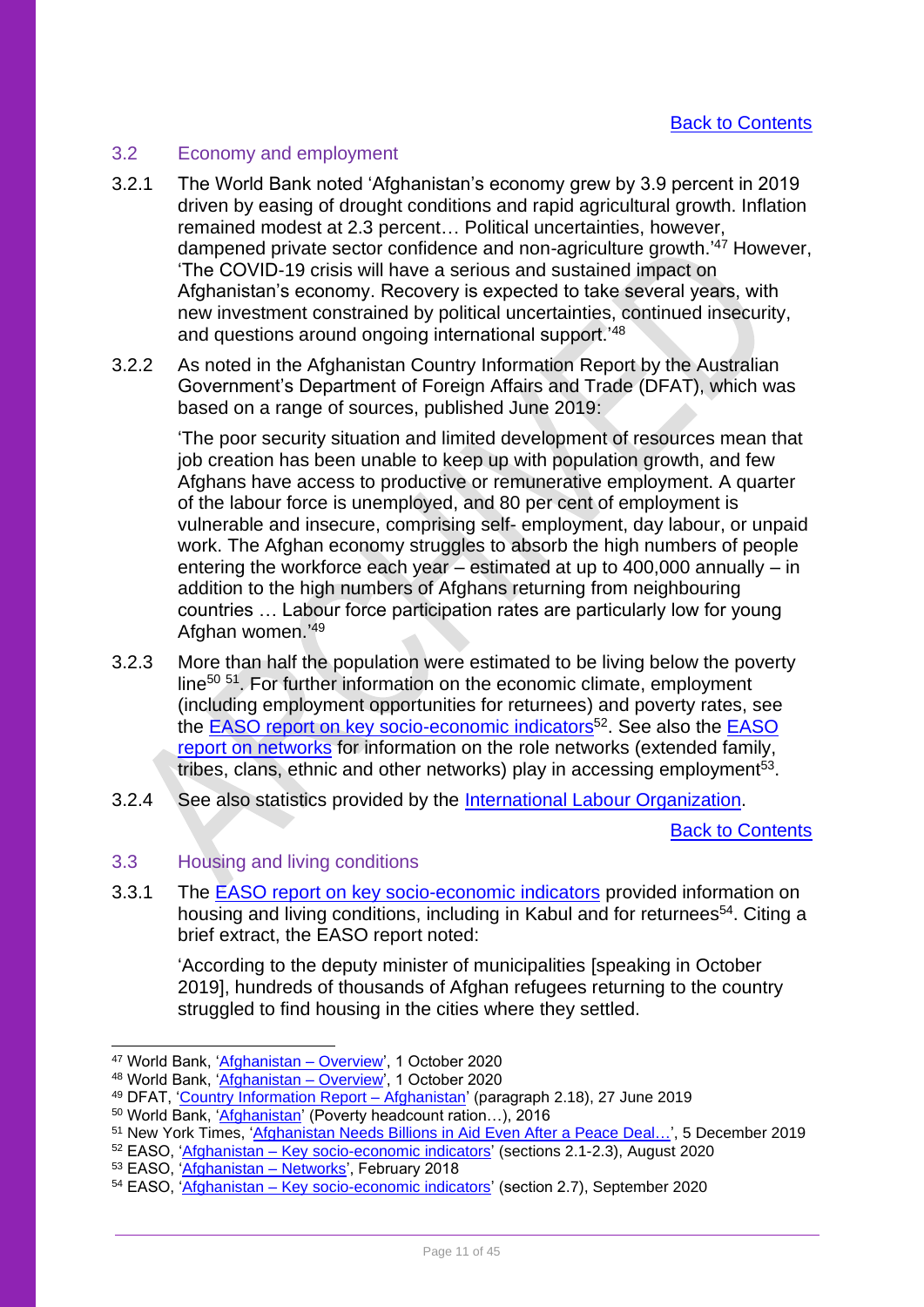'According to ALCS [Afghanistan Living Conditions Survey] figures for 2016- 17, the large majority (72 %) of Afghanistan's urban population lives in slums or inadequate housing; an average urban household size was estimated at 7.3 persons. The survey described housing conditions as 'overall poor' with almost 44 % of the population living in overcrowded housing with an average of 3.2 persons per room. The slum population living in the cities was estimated at five million people or 72.4 % of the total urban population. Most housing in Afghanistan consists of irregular, detached, or semi-detached houses or regular detached houses. A large proportion consists of hillside dwellings. Blocks of flats or apartments are almost entirely situated in Kabul City. The majority of Afghans generally live in very poor housing conditions and have minimal access to housing financing. The formal housing sector is unable to supply affordable housing to meet the need of the growing number of urban low-income and poor households.' 55

- 3.3.2 See also the [EASO report on networks](https://coi.easo.europa.eu/administration/easo/PLib/Afghanistan_Networks.pdf) for information on the role networks (extended family, tribes, clans, ethnic and other networks) play in accessing accommodation<sup>56</sup>.
- 3.3.3 Bertelsmann Stiftung's Transformation Index (BTI) 2020, covering the period from February 1, 2017 to January 31, 2019, which assesses the transformation toward democracy and a market economy as well as the quality of governance in 137 countries, noted in its Afghanistan report:

'Most Afghans lack a safe water supply, and adequate sanitation and hygiene. The U.N. Mission in Afghanistan reported that approximately 27% of the population has access to safe drinking water, with limited access to safe drinking water even affecting Kabul. In addition, municipal waste management is underdeveloped or simply does not exist. The vast majority of the population, especially in rural areas, has limited access to electricity.' 57

3.3.4 For more on access to housing, water, sanitation and electricity, see the [EASO report on key socio-economic indicators](https://coi.easo.europa.eu/administration/easo/PLib/2020_08_EASO_COI_Report_Afghanistan_Key_Socio_Economic_Indicators_Forcus_Kabul_Citry_Mazar_Sharif_Herat_City.pdf)<sup>58</sup>, and UNOCHA's December 2019 Humanitarian [Needs Overview Afghanistan 2020](https://reliefweb.int/sites/reliefweb.int/files/resources/afg_humanitarian_needs_overview_2020.pdf)<sup>59</sup>.

## [Back to Contents](#page-3-0)

## <span id="page-11-0"></span>3.4 Food security

3.4.1 The UN World Food Programme (WFP) noted '[F]ood insecurity is on the rise, largely due to conflict and insecurity cutting off whole communities from livelihood opportunities. This particularly affects a predominantly young population, more than two-thirds of which are under the age of 25.'<sup>60</sup> Hunger and malnutrition remained at dangerously high levels, according to the UN Office for the Coordination of Humanitarian Affairs (UNOCHA), with 14.28 million people estimated to be food insecure<sup>61</sup>. The **EASO report on key** [socio-economic indicators](https://coi.easo.europa.eu/administration/easo/PLib/2020_08_EASO_COI_Report_Afghanistan_Key_Socio_Economic_Indicators_Forcus_Kabul_Citry_Mazar_Sharif_Herat_City.pdf) also provided an overview on food security<sup>62</sup>, as

<sup>60</sup> WFP, ['Afghanistan',](https://www.wfp.org/countries/afghanistan) no date

<sup>55</sup> EASO, 'Afghanistan – [Key socio-economic indicators'](https://coi.easo.europa.eu/administration/easo/PLib/2020_08_EASO_COI_Report_Afghanistan_Key_Socio_Economic_Indicators_Forcus_Kabul_Citry_Mazar_Sharif_Herat_City.pdf) (page 60), September 2020

<sup>56</sup> EASO, ['Afghanistan –](https://coi.easo.europa.eu/administration/easo/PLib/Afghanistan_Networks.pdf) Networks', February 2018

<sup>57</sup> BTI, ['2020 Country Report'](https://www.bti-project.org/content/en/downloads/reports/country_report_2020_AFG.pdf) (page 9), 2020

<sup>58</sup> EASO, 'Afghanistan – [Key socio-economic indicators'](https://coi.easo.europa.eu/administration/easo/PLib/2020_08_EASO_COI_Report_Afghanistan_Key_Socio_Economic_Indicators_Forcus_Kabul_Citry_Mazar_Sharif_Herat_City.pdf) (pages 63-64), September 2020

<sup>&</sup>lt;sup>59</sup> UNOCHA, '<u>Humanitarian Needs Overview Afghanistan</u>', December 2019

<sup>61</sup> UNOCHA, ['Humanitarian Needs Overview 2020'](https://reliefweb.int/report/afghanistan/afghanistan-humanitarian-needs-overview-2020-december-2019#:~:text=As%20a%20result%20of%20the,of%20humanitarian%20assistance%20in%202020.) (page 22), December 2019

<sup>62</sup> EASO, 'Afghanistan – [Key socio-economic indicators'](https://coi.easo.europa.eu/administration/easo/PLib/2020_08_EASO_COI_Report_Afghanistan_Key_Socio_Economic_Indicators_Forcus_Kabul_Citry_Mazar_Sharif_Herat_City.pdf) (pages 39-40), September 2020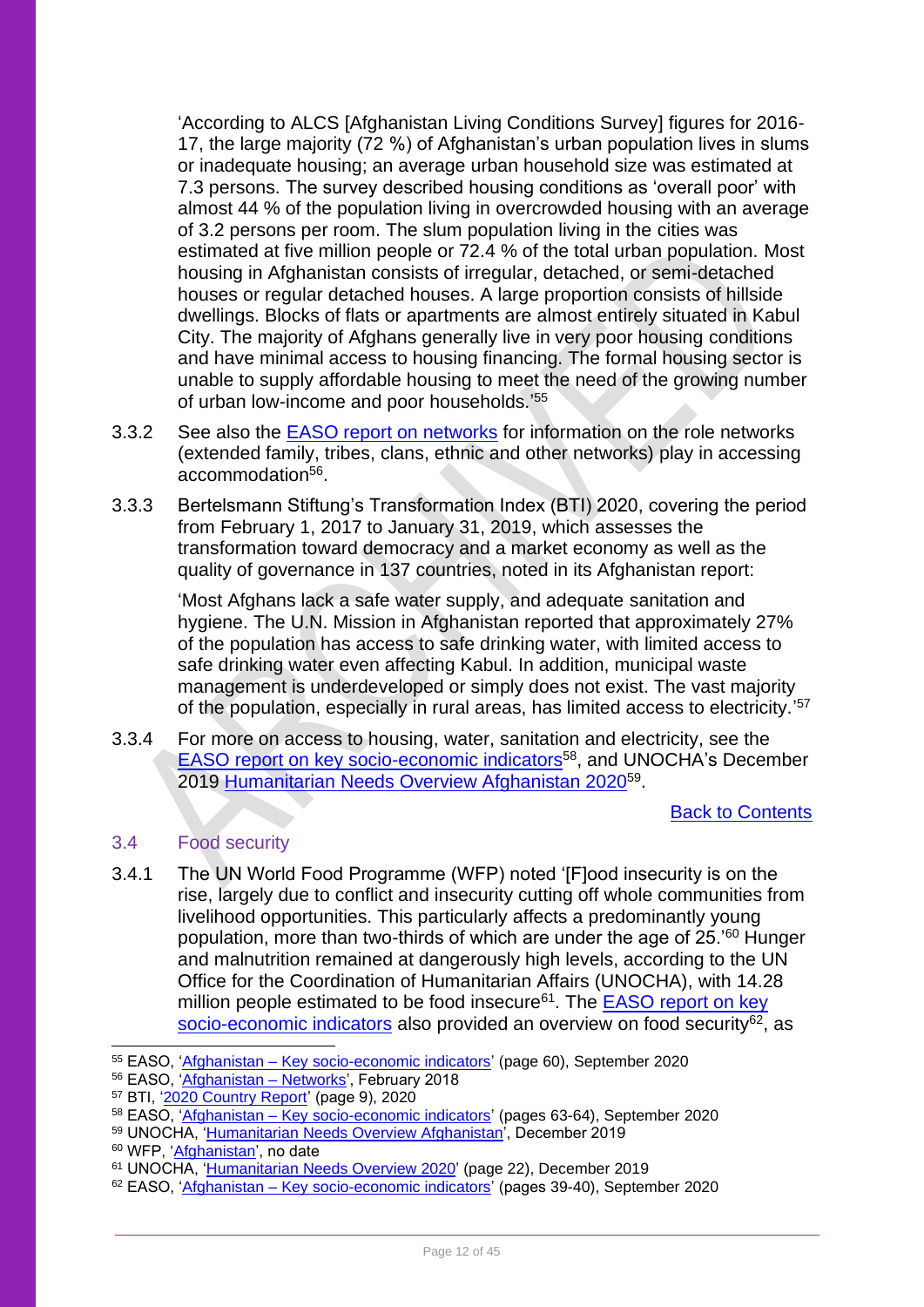does the UNOCHA [Humanitarian Needs Overview Afghanistan 2020,](https://reliefweb.int/sites/reliefweb.int/files/resources/afg_humanitarian_needs_overview_2020.pdf) issued in December 2019, and the Food and Agriculture Organization (FAO) of the United Nations country-specific profile on [Afghanistan.](http://www.fao.org/countryprofiles/index/en/?iso3=AFG)

[Back to Contents](#page-3-0)

#### <span id="page-12-0"></span>3.5 Social welfare and support

3.5.1 The February 2018 EASO COI Report on Afghanistan Networks noted:

'The Afghan state is weak, and Afghans in general can expect little or no aid or assistance from public authorities, including when it comes to displacement and re-establishment of livelihoods upon return. Afghanistan is far from being a welfare state and Afghans generally do not count on public authorities for support. Various networks substitute and compensate for the weak state apparatus. This is especially true in rural areas, where, in some areas, the government is completely absent. For example, it is the networks, and not the state, which are critical for the security, protection, support and care of vulnerable people.'<sup>63</sup>

3.5.2 See also the [EASO report on networks](https://coi.easo.europa.eu/administration/easo/PLib/Afghanistan_Networks.pdf) for information on the role networks (extended family, tribes, clans, ethnic and other networks) play in obtaining and accessing support in general<sup>64</sup>.

[Back to Contents](#page-3-0)

Section 4 updated: 5 November 2020

#### <span id="page-12-1"></span>**4. Healthcare**

4.1.1 See the country policy and information note on [Afghanistan:](https://www.gov.uk/government/publications/afghanistan-country-policy-and-information-notes) Medical and [healthcare provision.](https://www.gov.uk/government/publications/afghanistan-country-policy-and-information-notes)

[Back to Contents](#page-3-0)

## Section 5 updated: 5 November 2020

## <span id="page-12-2"></span>**5. Political system**

## <span id="page-12-3"></span>5.1 Government

5.1.1 Article 1 of the 2004 Constitution states that Afghanistan is an Islamic Republic<sup>65</sup>. The EASO report on state structure and security forces noted '[T]he state is comprised of three branches: Executive, Legislative and Judiciary. The president is the head of state and exercises his authority in all three branches in line with the Constitution.' <sup>66</sup> The National Assembly consists of two houses: the 250 seat Wolesi Jirga (House of People – lower house) and the 102 seat Meshrano Jirga (House of Elders – upper house)<sup>67</sup> 68. The Wolesi Jirga is directly elected and members stand for 5-year terms<sup>69</sup>  $70$ . The Meshrano Jirga is elected by provincial councils and the president  $-$ 

<sup>63</sup> EASO, ['Afghanistan –](https://coi.easo.europa.eu/administration/easo/PLib/Afghanistan_Networks.pdf) Networks' (page 10), February 2018

<sup>64</sup> EASO, ['Afghanistan –](https://coi.easo.europa.eu/administration/easo/PLib/Afghanistan_Networks.pdf) Networks', February 2018

<sup>65</sup> [Constitution](https://www.constituteproject.org/constitution/Afghanistan_2004.pdf?lang=en) (Article 1), 2004

<sup>&</sup>lt;sup>66</sup> EASO, 'Afghanistan – [State Structure and Security Forces'](https://coi.easo.europa.eu/administration/easo/PLib/2020_08_EASO_COI_Report_Afghanistan_state_structure_and_security_forces.pdf) (page 14), August 2020

<sup>&</sup>lt;sup>67</sup> EASO, '<u>Afghanistan – State Structure and Security Forces</u>' (page 16), August 2020

<sup>&</sup>lt;sup>68</sup> Al Jazeera, '<u>Afghanistan's elections: All you need to know</u>', 19 October 2018

<sup>&</sup>lt;sup>69</sup> Freedom House, '*Freedom in the World 2020'* (section A2), 5 March 2020

<sup>70</sup> Al Jazeera, ['Afghanistan's elections: All you need to know'](https://www.aljazeera.com/news/2018/10/19/afghanistans-elections-all-you-need-to-know/), 19 October 2018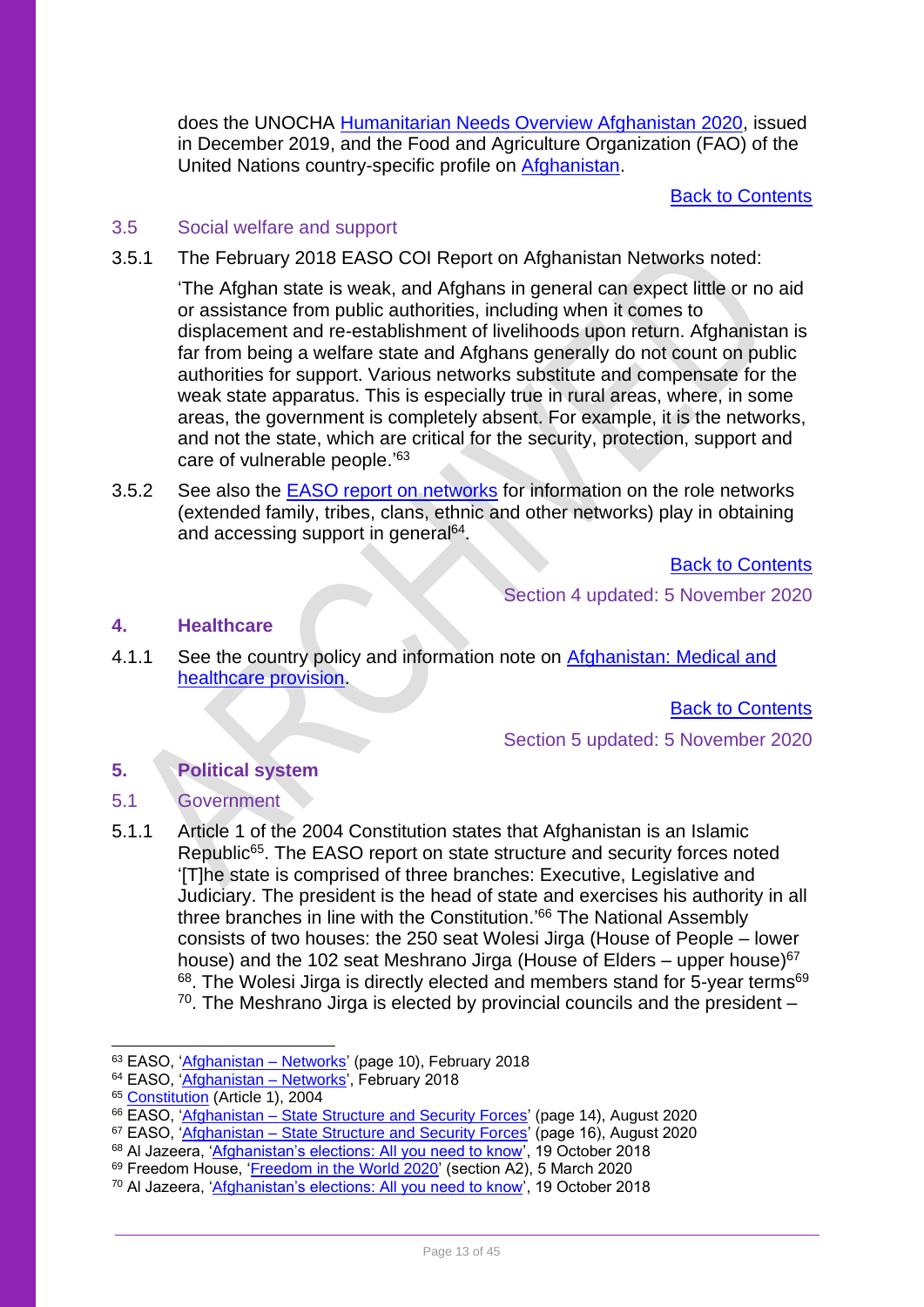68 members for 3- or 4-year terms and 34 members for 5-year terms, respectively<sup>71</sup><sup>72</sup>.

5.1.2 The Freedom House Freedom in the World Report 2020, covering 2019 events, noted for Afghanistan:

'In 2014, then US secretary of state John Kerry brokered a National Unity Government (NUG) after the 2014 presidential election was disputed between the two leading candidates, former finance minister Ashraf Ghani and former foreign minister Abdullah Abdullah. Under the terms of the NUG, Ghani became president, and Abdullah was installed as chief executive, a new post resembling that of a prime minister, which was not supported by the constitution. Ghani's term expired in May 2019, but he remained in office by order of the Supreme Court, pending the outcome of 2019 presidential election; the poll was delayed a number of times during the year.<sup>73</sup>

See also [Presidential elections 2019.](#page-15-0)

5.1.3 For more information on the political system, including the Executive and Legislative branches, see the [DFAT report on Afghanistan](https://www.dfat.gov.au/sites/default/files/country-information-report-afghanistan.pdf)<sup>74</sup> and the EASO [report on state structure and security forces](https://coi.easo.europa.eu/administration/easo/PLib/2020_08_EASO_COI_Report_Afghanistan_state_structure_and_security_forces.pdf)<sup>75</sup>.

[Back to Contents](#page-3-0)

## <span id="page-13-0"></span>5.2 Political parties

5.2.1 An Afghanistan Analysts Network (AAN) report, dated May 2018, noted,

'Afghanistan's laws regarding political parties and their participation in elections are highly ambivalent. As a result, while Afghanistan's political parties are a political and legal reality today (as well as historically, with the first parties having emerged in the late 1940s) and while this system is constitutionally designed as a multi-party democracy, the parties cannot openly compete for power.

'This is particularly the case in the parliamentary elections, where candidates are free to identify themselves as members of a certain party (although many do not), parties as such are unable to play an official role. Most significantly, in the current electoral system, which is individual-based, parties cannot field lists of their candidates, there are no parliamentary seats reserved for political parties, as in other countries, and parties are not allowed to establish factions in parliament.'<sup>76</sup>

- 5.2.2 Afghanistan's Ministry of Justice provided a list of registered political parties<sup>77</sup>.
- 5.2.3 For further information, see the 2018 [AAN report](https://www.afghanistan-analysts.org/en/special-reports/outside-inside-afghanistans-paradoxical-political-party-system-2001-16/) and the 2015 report by the United States Institute of Peace (USIP) on [Political Parties in Afghanistan](https://www.usip.org/sites/default/files/SR362-Political-Parties-in-Afghanistan.pdf)<sup>78</sup>.

<sup>71</sup> Freedom House, ['Freedom in the World 2020'](https://freedomhouse.org/country/afghanistan/freedom-world/2020) (section A2), 5 March 2020

<sup>72</sup> Al Jazeera, ['Afghanistan's elections: All you need to know'](https://www.aljazeera.com/news/2018/10/19/afghanistans-elections-all-you-need-to-know/), 19 October 2018

<sup>73</sup> Freedom House, ['Freedom in the World 2020'](https://freedomhouse.org/country/afghanistan/freedom-world/2020) (section A1), 5 March 2020

<sup>&</sup>lt;sup>74</sup> DFAT, 'Country Information Report - Afghanistan' (page 16), 27 June 2019

<sup>&</sup>lt;sup>75</sup> EASO, 'Afghanistan – [State Structure and Security Forces'](https://coi.easo.europa.eu/administration/easo/PLib/2020_08_EASO_COI_Report_Afghanistan_state_structure_and_security_forces.pdf) (sections 1.2-1.4), August 2020

<sup>76</sup> AAN, ['Afghanistan's Paradoxical Political Party System: A new AAN report',](https://www.afghanistan-analysts.org/en/special-reports/outside-inside-afghanistans-paradoxical-political-party-system-2001-16/) 6 May 2018

<sup>77</sup> Ministry of Justice, ['Registered Political Parties',](https://moj.gov.af/en/registered-political-parties) no date

<sup>78</sup> USIP, ['Political Parties in Afghanistan',](https://www.usip.org/sites/default/files/SR362-Political-Parties-in-Afghanistan.pdf) March 2015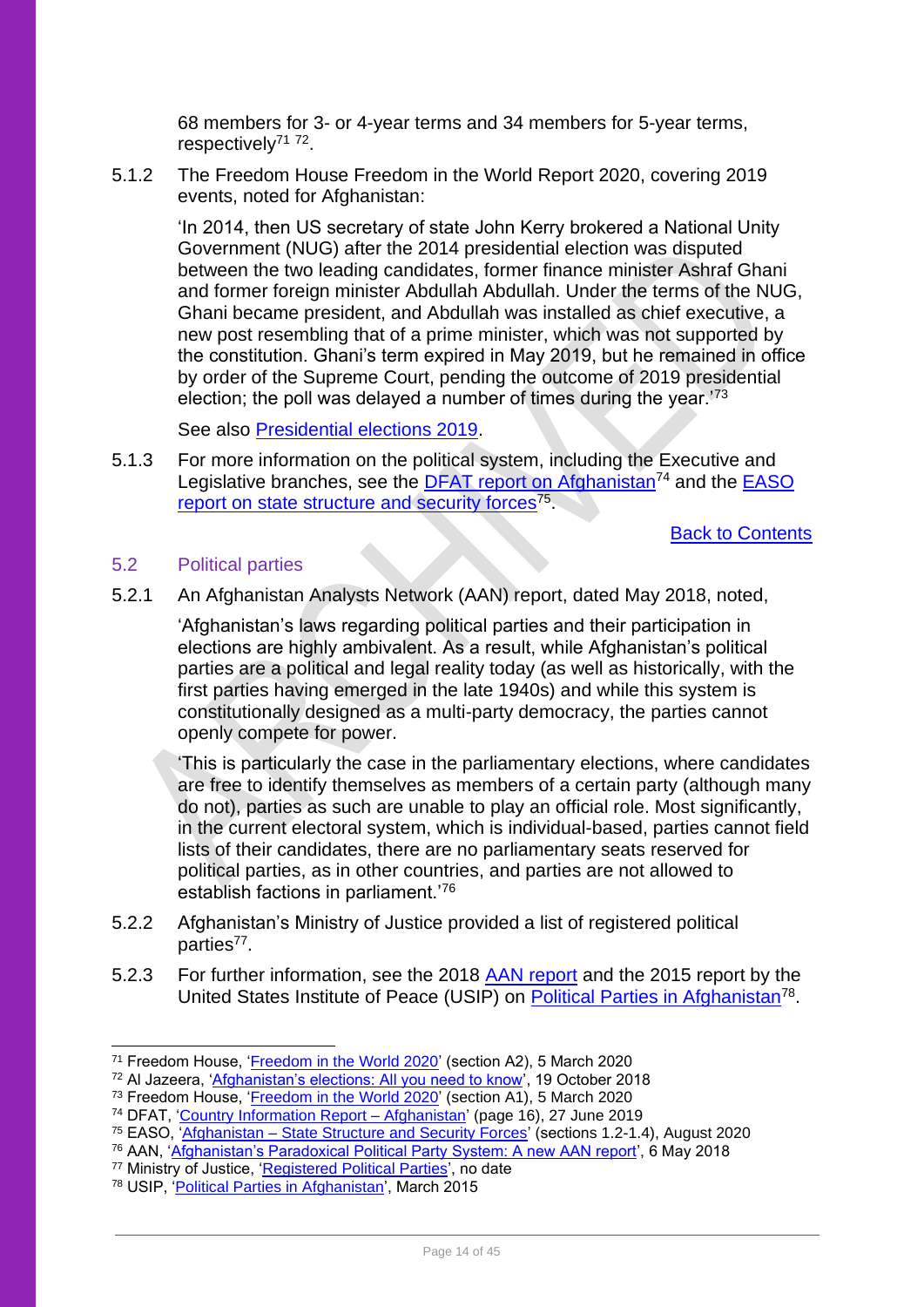## <span id="page-14-0"></span>5.3 Parliamentary elections 2018

- 5.3.1 Parliamentary elections scheduled for early 2015 were postponed due to security concerns and took place over 3 days in October 2018<sup>79 80</sup>.
- 5.3.2 Elections took place in 33 of the 34 provinces; voting in Ghazni did not occur due to disagreements about constituencies<sup>81</sup>. Contested vote counts and accusations of corruption delayed the final election results, which were announced 7 months after the elections<sup>82 83</sup>. A new parliament was inaugurated on 26 April 2019, although 38 seats were vacant due to ongoing disputes<sup>84</sup>. The 38 new MPs from Kabul and Paktia provinces were finally sworn in on 15 May 2019<sup>85</sup>.
- 5.3.3 According to Al Jazeera, in the 3 months prior to the elections, 10 of the 2,565 candidates running for office were killed in attacks, mostly by the Taliban<sup>86</sup>. The UN Assistance Mission in Afghanistan (UNAMA) reported on the 2018 elections and noted 'From the beginning of the voter registration period on 14 April, through the campaign period and two days of silence [when political candidates were not permitted to campaign] ending on 19 October, the day before the elections, UNAMA verified 152 election-related security incidents resulting in 496 civilian casualties (156 deaths and 340 injured) and the abduction of 245 civilians.' 87
- 5.3.4 Election-related violence occurred on election days, resulting in 388 civilian casualties (52 deaths and 336 injured) on 20 October 2018 and 47 civilian casualties (four deaths and 43 injured) on 21 October 2018<sup>88</sup>. The Taliban attacked polling centres and threatened civilians with punishment if they participated in the electoral process<sup>89</sup>. UNAMA noted that elections were postponed for a week in Kandahar province following the killing of the provincial Chief of Police and National Directorate of Security (NDS) Director by the Provincial Governor's bodyguard, who opened fire during a NATO commander visit<sup>90</sup>. UNAMA added 'Election day in Kandahar province (27 October) passed without major security incidents and no civilian casualties were reported to UNAMA<sup>91</sup>.'

[Back to Contents](#page-3-0)

Page 15 of 45

<sup>79</sup> Al Jazeera, ['Afghanistan's elections: All you need to know'](https://www.aljazeera.com/news/2018/10/19/afghanistans-elections-all-you-need-to-know/), 19 October 2018

<sup>80</sup> UNAMA, ['Special Report: 2018 Elections Violence'](https://unama.unmissions.org/sites/default/files/special_report_on_2018_elections_violence_november_2018.pdf) (page 1), November 2018

<sup>81</sup> AAN, ['The Results of Afghanistan's 2018 Parliamentary Elections: …'](https://www.afghanistan-analysts.org/en/reports/political-landscape/the-results-of-afghanistans-2018-parliamentary-elections-a-new-but-incomplete-wolesi-jirga/), 17 May 2019

<sup>82</sup> Freedom House, ['Freedom in the World 2020'](https://freedomhouse.org/country/afghanistan/freedom-world/2020) (sections A2-A3), 5 March 2020

<sup>83</sup> RFERL, ['Final Results Of Last Year's General Elections In Kabul Announced',](https://www.rferl.org/a/final-results-of-2018-general-elections-in-kabul-announced/29941520.html) 15 May 2019

<sup>84</sup> AAN, 'The Results of Afghanistan's 2018 Parliamentary Elections: ...', 17 May 2019

<sup>&</sup>lt;sup>85</sup> AAN, '<u>The Results of Afghanistan's 2018 Parliamentary Elections: …',</u> 17 May 2019

<sup>86</sup> Al Jazeera, ['Understanding Afghanistan's elections 2018'](https://www.aljazeera.com/news/2018/10/20/understanding-afghanistans-elections-2018), 20 October 2018

<sup>87</sup> UNAMA, ['Special Report: 2018 Elections Violence'](https://unama.unmissions.org/sites/default/files/special_report_on_2018_elections_violence_november_2018.pdf) (page 3), November 2018

<sup>88</sup> UNAMA, ['Special Report: 2018 Elections Violence'](https://unama.unmissions.org/sites/default/files/special_report_on_2018_elections_violence_november_2018.pdf) (page 4), November 2018

<sup>89</sup> UNAMA, ['Special Report: 2018 Elections Violence'](https://unama.unmissions.org/sites/default/files/special_report_on_2018_elections_violence_november_2018.pdf) (page 5), November 2018

<sup>90</sup> UNAMA, ['Special Report: 2018 Elections Violence'](https://unama.unmissions.org/sites/default/files/special_report_on_2018_elections_violence_november_2018.pdf) (page 6), November 2018 <sup>91</sup> UNAMA, ['Special Report: 2018 Elections Violence'](https://unama.unmissions.org/sites/default/files/special_report_on_2018_elections_violence_november_2018.pdf) (page 6), November 2018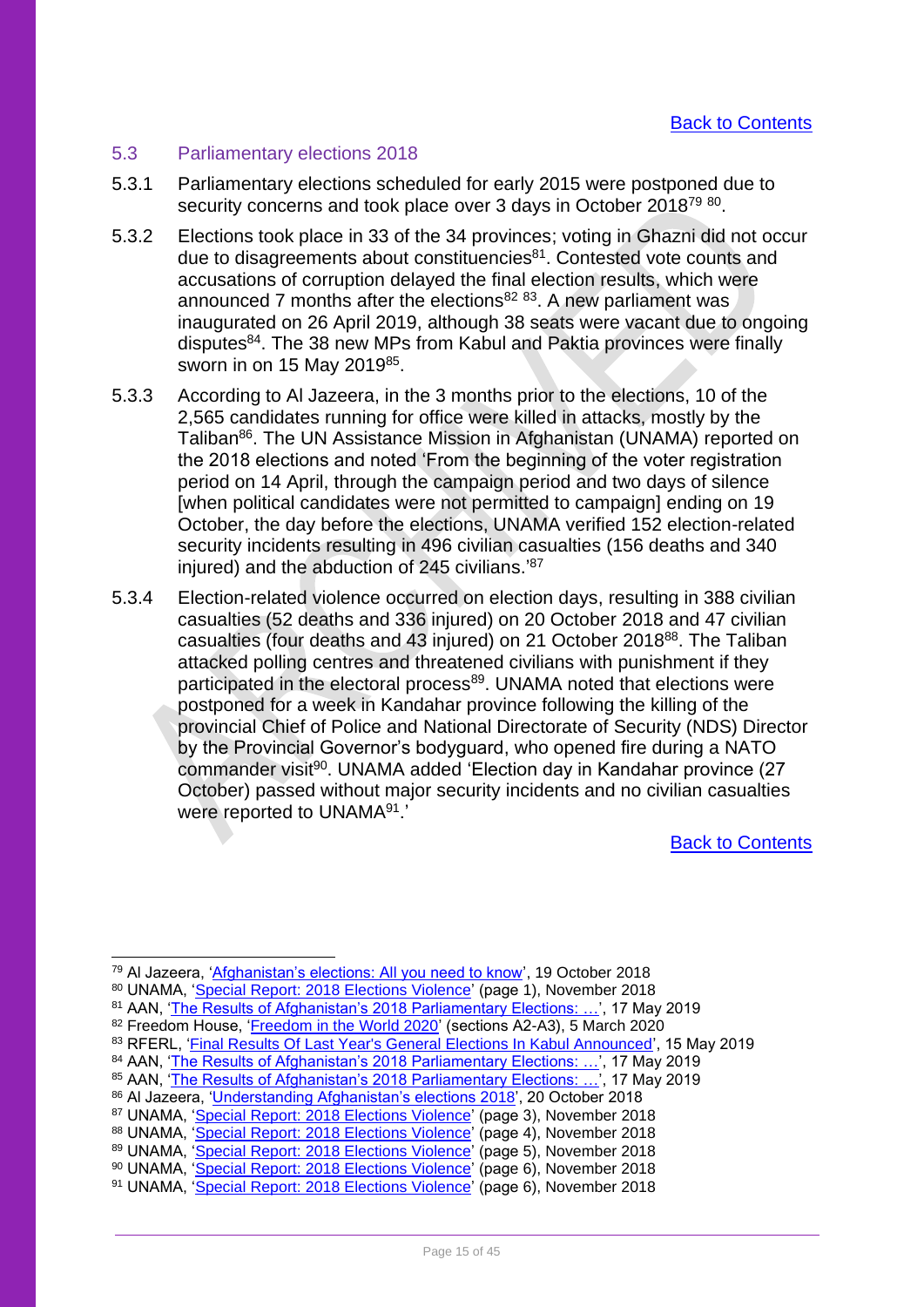### <span id="page-15-0"></span>5.4 Presidential elections 2019

- 5.4.1 Presidential elections took place on 28 September 2019<sup>92</sup>. Almost 5 months after the event, the final results were announced, declaring incumbent president, Ashraf Ghani, the winner with 50.64% of the votes, beating Chief Executive Abdullah Abdullah, who secured 39.52% of votes<sup>93</sup>. Abdullah contested the results<sup>94 95</sup>. Reporting on the results, AI Jazeera noted that they were '… repeatedly delayed, with IEC officials citing technical issues, allegations of fraud and protests from candidates.'<sup>96</sup>
- 5.4.2 The EASO report on state structure and security forces noted 'After months of tension, on 17 May 2020, President Ghani and Abdullah Abdullah, finally signed a power-sharing agreement, which recognised Ghani as the President and Abdullah as the leader of the High Council of National Reconciliation with executive authorities; in addition giving to the latter the right to appoint 50% of the cabinet.<sup>'97</sup>
- 5.4.3 UNAMA confirmed 100 incidents of election-related violence on polling day, resulting in 277 civilian casualties (28 deaths and 249 injured)<sup>98</sup>. Most violence was attributed to the Taliban, who also used abductions, threats and intimidation to disrupt the elections<sup>99</sup>.

[Back to Contents](#page-3-0)

Section 6 updated: 5 November 2020

#### <span id="page-15-1"></span>**6. Media and telecommunications**

| <b>International</b><br>dialling code | $+93^{100}$                                                                                                                                                                                                                                                                                                    |
|---------------------------------------|----------------------------------------------------------------------------------------------------------------------------------------------------------------------------------------------------------------------------------------------------------------------------------------------------------------|
| Internet domain                       | $af^{101}$ . Internet users estimated to be 4,717,013,<br>13.5% of population (July 2018 estimate) <sup>102</sup>                                                                                                                                                                                              |
| <b>Broadcast media</b>                | State-owned Radio Television Afghanistan (RTA),<br>which runs radio and television stations (National<br>Television Afghanistan) in Kabul and 32<br>provinces <sup>103</sup> <sup>104</sup> . As of 2019, there were an<br>estimated 174 private radio stations, 83 TV<br>stations, and about 12 international |

6.1.1 Key media/telecommunications points:

<sup>92</sup> BBC News, ['Afghan presidential election: Voting under way'](https://www.bbc.co.uk/news/av/world-asia-49863224), 28 September 2019

<sup>93</sup> Al Jazeera, ['Afghanistan's presidential election: Ashraf Ghani declared winner',](https://www.aljazeera.com/news/2020/2/18/afghanistans-presidential-election-ashraf-ghani-declared-winner) 18 February 2020

<sup>94</sup> AAN, 'Afghanistan's 2019 Elections (30): Final results... ', 19 February 2020

<sup>&</sup>lt;sup>95</sup> Al Jazeera, '<u>Afghanistan's presidential election: Ashraf Ghani declared winner</u>', 18 February 2020 <sup>96</sup> Al Jazeera, ['Afghanistan's presidential election: Ashraf Ghani declared winner',](https://www.aljazeera.com/news/2020/2/18/afghanistans-presidential-election-ashraf-ghani-declared-winner) 18 February 2020

<sup>97</sup> EASO, 'Afghanistan – [State Structure and Security Forces'](https://coi.easo.europa.eu/administration/easo/PLib/2020_08_EASO_COI_Report_Afghanistan_state_structure_and_security_forces.pdf) (page 19), August 2020

<sup>98</sup> UNAMA, ['Special Report on 2019 Election Violence'](https://unama.unmissions.org/sites/default/files/unama_special_report_-_2019_election-related_violence_0.pdf) (page 4), October 2019

<sup>99</sup> UNAMA, '<u>Special Report on 2019 Election Violence</u>' (pages 4 and 5), October 2019

<sup>100</sup> Countrycode.org, ['Afghanistan Country Code',](https://countrycode.org/afghanistan) no date

<sup>101</sup> CIA World Factbook, ['Afghanistan'](https://www.cia.gov/library/publications/the-world-factbook/geos/af.html) (Communications), 27 October 2020

<sup>&</sup>lt;sup>102</sup> CIA World Factbook, ['Afghanistan'](https://www.cia.gov/library/publications/the-world-factbook/geos/af.html) (Communications), 27 October 2020

<sup>&</sup>lt;sup>103</sup> CIA World Factbook, ['Afghanistan'](https://www.cia.gov/library/publications/the-world-factbook/geos/af.html) (Communications), 27 October 2020

<sup>&</sup>lt;sup>104</sup> BBC News, ['Afghanistan profile –](https://www.bbc.co.uk/news/world-south-asia-12013942) Media', 27 August 2019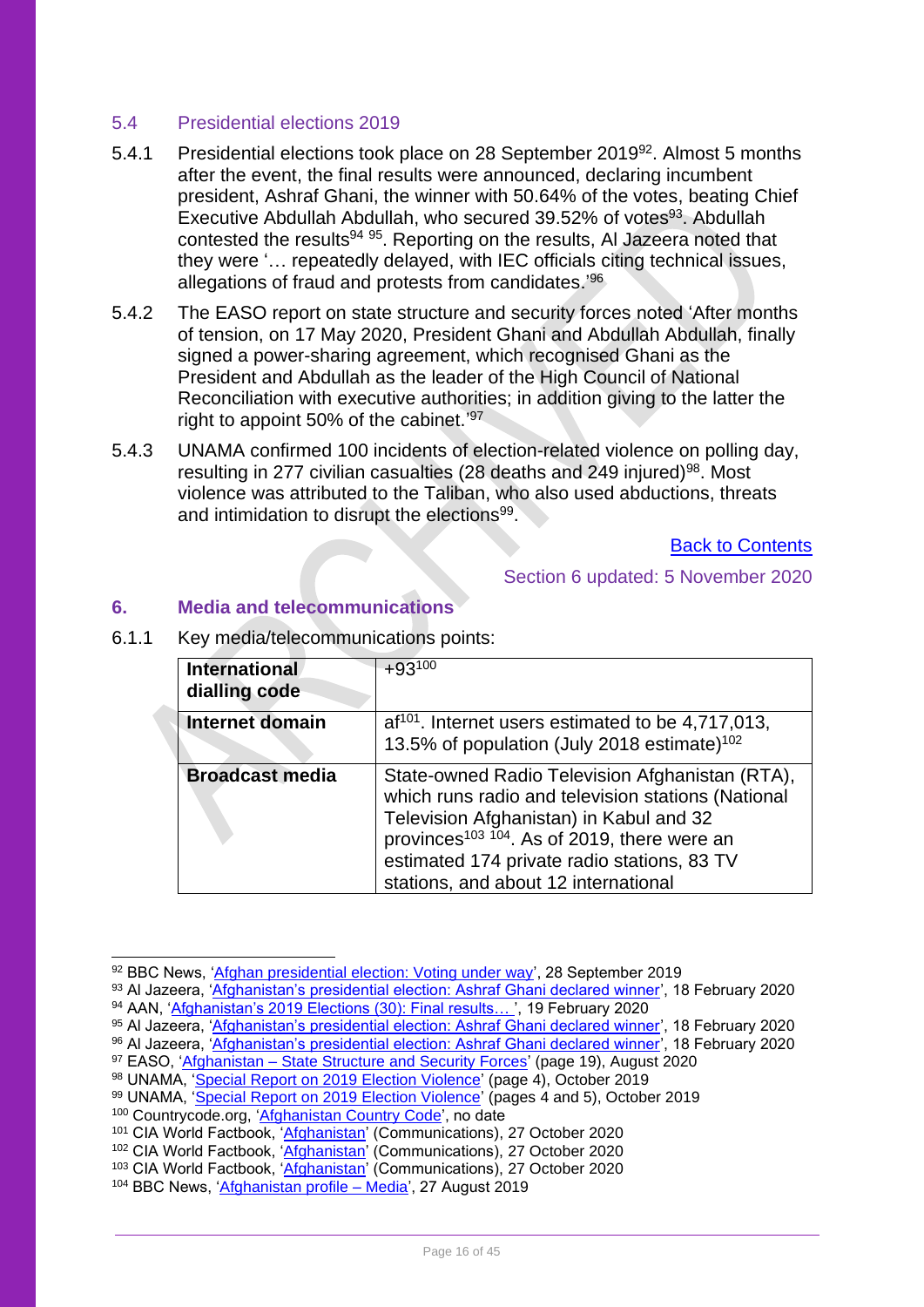|                      | broadcasters <sup>105</sup> . Most media outlets are privately<br>owned <sup>106</sup> . |
|----------------------|------------------------------------------------------------------------------------------|
| <b>News agencies</b> | Pajhwok Afghan News                                                                      |
|                      | <b>Wakht News Agency</b>                                                                 |
|                      | <b>Bast News Agency</b>                                                                  |
|                      | <b>Bakhter News Agency</b>                                                               |
|                      | <b>Suboot News Agency</b>                                                                |
|                      | Afghan Voice Agency                                                                      |
|                      | <b>Hindukush News Agency</b>                                                             |
|                      | <b>Bukhdi News Agency</b>                                                                |
|                      | <b>Roz News Agency</b>                                                                   |
|                      | <b>Awaz News Agency</b>                                                                  |
|                      | Khaama Press <sup>107</sup>                                                              |
| <b>Newspapers</b>    | Hasht-e Sobh ('Daily 8am') - private, secular daily                                      |
|                      | Hewad ('Homeland') - government-sponsored<br>daily                                       |
|                      | Anis ('Companion') - government-sponsored daily                                          |
|                      | Mandegar ('Lasting') – private, daily                                                    |
|                      | Weesa ('Trust') - private daily                                                          |
|                      | Arman-e Melli ('National Aspiration') – private,<br>daily                                |
|                      | The Daily Afghanistan - private                                                          |
|                      | Daily Outlook - private, English-language                                                |
|                      | Afghanistan Times - officially-funded, English-<br>language                              |
|                      | Bakhtar News Agency – state-run, English-<br>language pages                              |
|                      | Pajhwok Afghan News – private, English-language<br>pages                                 |
|                      | Afghan Islamic Press – private, based in<br>Peshawar, Pakistan; English-language pages   |
|                      | TOLOnews News Portal – private, English-<br>language pages                               |
|                      | Khaama Press – private, English-language<br>pages <sup>108</sup>                         |

<sup>105</sup> CIA World Factbook, ['Afghanistan'](https://www.cia.gov/library/publications/the-world-factbook/geos/af.html) (Communications), 27 October 2020

- <sup>106</sup> BBC News, ['Afghanistan profile –](https://www.bbc.co.uk/news/world-south-asia-12013942) Media', 27 August 2019
- <sup>107</sup> Pajhwok Afghan News, ['Kabul News Agencies',](http://vote.af/en/content/kabul-news-agencies) no date
- <sup>108</sup> BBC News, ['Afghanistan profile –](https://www.bbc.co.uk/news/world-south-asia-12013942) Media', 27 August 2019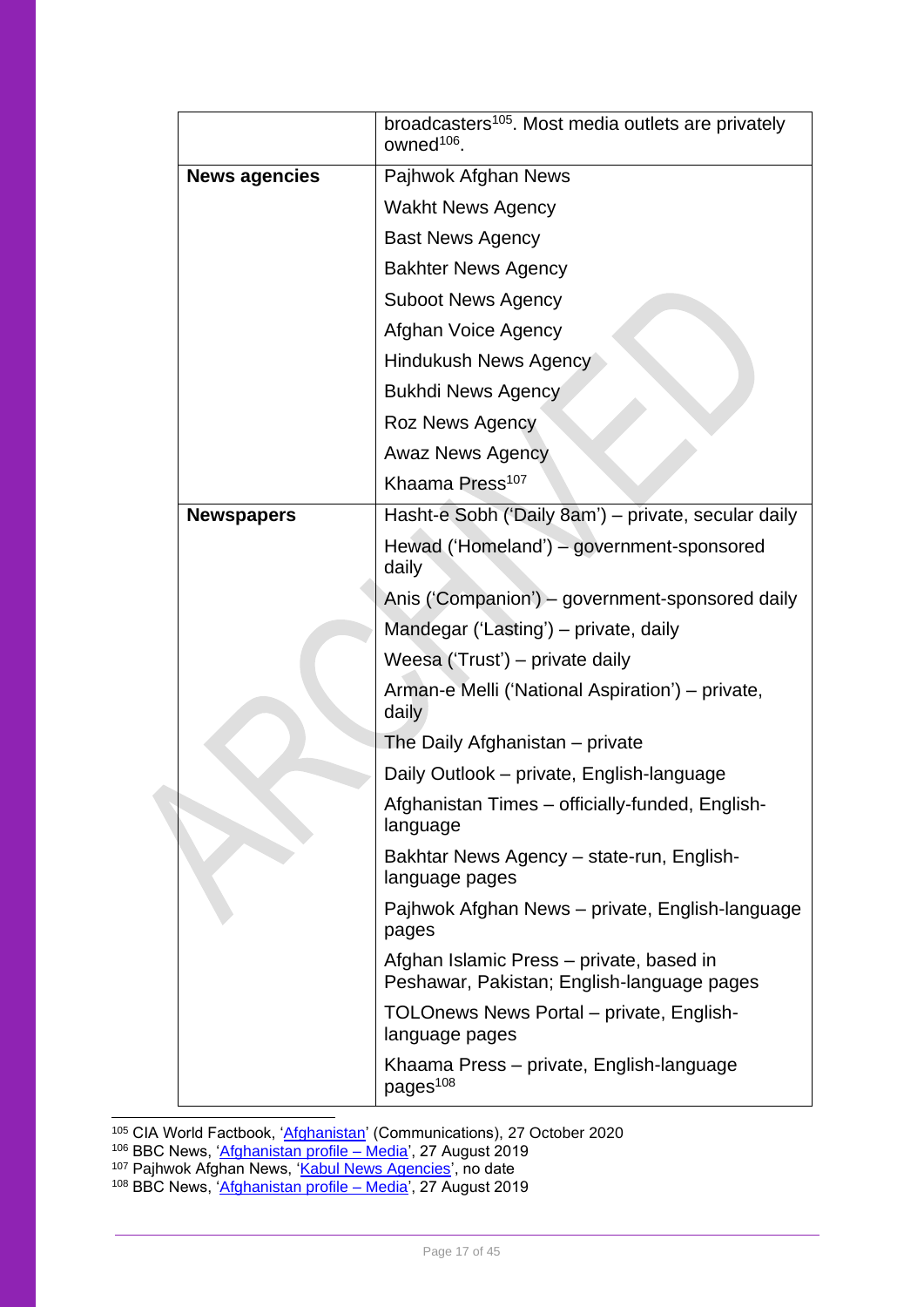| Radio | Approximately 174 private radio stations <sup>109</sup> .<br>Periodic broadcasts by FM radio outlets operated |
|-------|---------------------------------------------------------------------------------------------------------------|
|       | by the Taliban and Islamic State group <sup>110</sup> .                                                       |

[Back to Contents](#page-3-0)

Section 7 updated: 5 November 2020

## <span id="page-17-0"></span>**7. Citizenship and nationality**

### <span id="page-17-1"></span>7.1 Citizenship rights

- 7.1.1 According to the UNHCR's Refworld, the 1936 Law on Citizenship was repealed and replaced with a new citizenship law on 24 June 2000 under the Islamic Emirate of Afghanistan (IEA – the Taliban)<sup>111,112</sup>. A report on Afghan citizenship law, dated March 2017, indicated a new citizenship law was being drafted<sup>113</sup>.
- 7.1.2 Article 4 of the Constitution states 'The word Afghan shall apply to every citizen of Afghanistan. No individual of the nation of Afghanistan shall be deprived of citizenship. The citizenship and asylum related matters shall be regulated by law.'<sup>114</sup>
- 7.1.3 The 2017 report on Afghan citizenship law noted 'Afghanistan citizenship is currently acquired by descent, birth in the territory, naturalisation and on the basis of bilateral and international treaties if there is a conflict between the content of the law and treaties. The modes of acquisition and loss of Afghan citizenship follow international standards for the acquisition, renunciation and restoration of citizenship.'<sup>115</sup> The report provided detailed information on the main ways of acquiring and losing citizenship<sup>116</sup>.

[Back to Contents](#page-3-0)

## <span id="page-17-2"></span>7.2 Dual citizenship

- 7.2.1 Article 7 of the Law on Citizenship 2000 indicates that 'Anyone who, according to the orders of this law, is citizens of the IEA can not hold a double citizenship position.'<sup>117</sup>
- 7.2.2 The IRB noted in a response dated 5 February 2013 'In a telephone interview with the Research Directorate, an official at the embassy of Afghanistan in Ottawa indicated that dual citizenship is allowed in the country with the Constitution of 2004 (ibid. 10 Jan. 2013). The official could not say which article of the Constitution allows for dual citizenship.'<sup>118</sup>
- 7.2.3 The 2017 report on Afghan citizenship law noted 'dual nationality entered the Afghan legal system in 2001 following the international intervention', which allowed Afghans who had obtained citizenship abroad, for example in the

<sup>109</sup> CIA World Factbook, ['Afghanistan'](https://www.cia.gov/library/publications/the-world-factbook/geos/af.html) (Communications), 27 October 2020

<sup>110</sup> BBC News, ['Afghanistan profile –](https://www.bbc.co.uk/news/world-south-asia-12013942) Media', 27 August 2019

<sup>111</sup> [Law of Citizenship in Afghanistan,](https://www.refworld.org/docid/42d63de34.html) 6 November 1936

<sup>112</sup> Law on Citizenship of the [Islamic Emirate of Afghanistan,](https://www.refworld.org/docid/404c988d4.html) 24 June 2000

<sup>113</sup> Athayi, A., ['Report on Citizenship Law: Afghanistan'](https://cadmus.eui.eu/bitstream/handle/1814/45933/GLOBALCIT_CR_2017_09.pdf) (page 16), March 2017

<sup>114</sup> [Constitution](https://www.constituteproject.org/constitution/Afghanistan_2004.pdf?lang=en) (Article 4), 2004

<sup>115</sup> Athayi, A., ['Report on Citizenship Law: Afghanistan'](https://cadmus.eui.eu/bitstream/handle/1814/45933/GLOBALCIT_CR_2017_09.pdf) (page 1 and section ), March 2017

<sup>116</sup> Athayi, A., '<u>Report on Citizenship Law: Afghanistan'</u> (section 3.1), March 2017

<sup>117</sup> [Law on Citizenship of the Islamic Emirate of Afghanistan](https://www.refworld.org/docid/404c988d4.html) (Article 7), 24 June 2000

<sup>118</sup> IRB, ['Afghanistan: Citizenship, including legislation and whether dual…'](https://www.refworld.org/docid/51345c1a2.html), 5 February 2013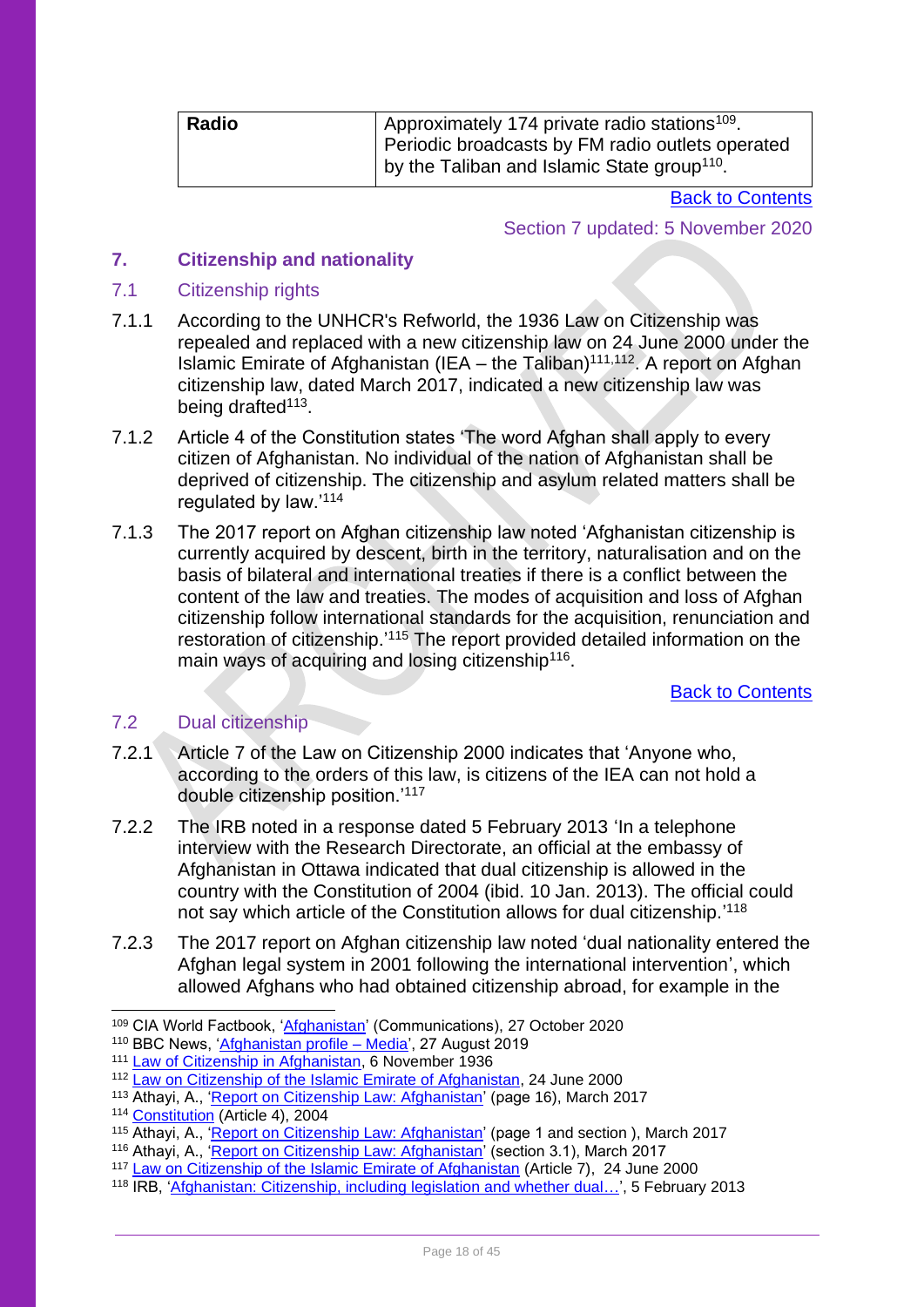United States or Europe, could travel to Afghanistan as Afghan citizens whilst maintaining their second country's citizenship<sup>119</sup>. The report added that the draft citizenship law would make the (re-)acquisition and loss of citizenship a simpler process to prevent the need for dual nationality<sup>120</sup>.

[Back to Contents](#page-3-0)

## Section 8 updated: 5 November 2020

#### <span id="page-18-0"></span>**8. Corruption**

#### <span id="page-18-1"></span>8.1 Prevalence

- 8.1.1 The Transparency International Corruption Perceptions Index (CPI) scores 180 countries and territories by their perceived levels of public sector corruption, according to experts and business people<sup>121</sup>. In 2019, Afghanistan was ranked 173 out 180 countries in the CPI and was given a score of 16 out of 100 (100 is very clean and 0 is highly corrupt)<sup>122</sup>.
- 8.1.2 The EASO report on state structure and security forces cited results from a survey conducted by the Asia Foundation '[I]n 2019 majority of Afghans (81.5 %) perceived corruption a major problem in their daily life in Afghanistan<sup>123</sup>. The level of perception of corruption was the same as last year.' According to the survey, urban respondents, rather than rural, were more likely to say corruption was a major problem<sup>124</sup>.
- 8.1.3 Freedom House noted '[C]orruption remains an endemic problem, law enforcement agencies and the judiciary are themselves compromised by graft and political pressure, and the most powerful officials and politicians effectively enjoy impunity… Afghan commentators report that many senior positions in government can only be obtained through corrupt payments to figures in the relevant ministry and presidential office.' 125
- 8.1.4 According to the USSD HR Report 2019:

'Reports indicated corruption was endemic throughout society, and flows of money from the military, international donors, and the drug trade continued to exacerbate the problem. Local businessmen complained government contracts were routinely steered to companies that pay a bribe or have family or other connections to a contracting official.

'According to prisoners and local NGOs, corruption was widespread across the justice system, particularly in connection with the prosecution of criminal cases and in arranging release from prison.'<sup>126</sup>

8.1.5 The BTI 2020 Report noted, 'Generally, the judicial system suffers from a lack of public trust due to high levels of corruption and its extremely slow dispensational process. Moreover, the lack of public trials and especially the absence of transparency in court decisions undermines the judiciary's

<sup>119</sup> Athayi, A., ['Report on Citizenship Law: Afghanistan'](https://cadmus.eui.eu/bitstream/handle/1814/45933/GLOBALCIT_CR_2017_09.pdf) (page 12), March 2017

<sup>120</sup> Athayi, A., ['Report on Citizenship Law: Afghanistan'](https://cadmus.eui.eu/bitstream/handle/1814/45933/GLOBALCIT_CR_2017_09.pdf) (pages 13-14), March 2017

<sup>&</sup>lt;sup>121</sup> TI, ['Corruption Perceptions Index 2019',](https://www.transparency.org/en/cpi/2019) 2019

<sup>&</sup>lt;sup>122</sup> TI, ['Corruption Perceptions Index 2019'](https://www.transparency.org/en/cpi/2019) (Results), 2019

<sup>&</sup>lt;sup>123</sup> EASO, 'Afghanistan – [State Structure and Security Forces'](https://coi.easo.europa.eu/administration/easo/PLib/2020_08_EASO_COI_Report_Afghanistan_state_structure_and_security_forces.pdf) (page 22), August 2020

<sup>&</sup>lt;sup>124</sup> EASO, 'Afghanistan – [State Structure and Security Forces'](https://coi.easo.europa.eu/administration/easo/PLib/2020_08_EASO_COI_Report_Afghanistan_state_structure_and_security_forces.pdf) (page 22), August 2020

<sup>&</sup>lt;sup>125</sup> Freedom House, '*Freedom in the World 2020'* (section C2), 5 March 2020

<sup>126</sup> USSD, ['Country Report on Human Rights for 2019'](https://www.state.gov/reports/2019-country-reports-on-human-rights-practices/afghanistan/) (section 4), 11 March 2020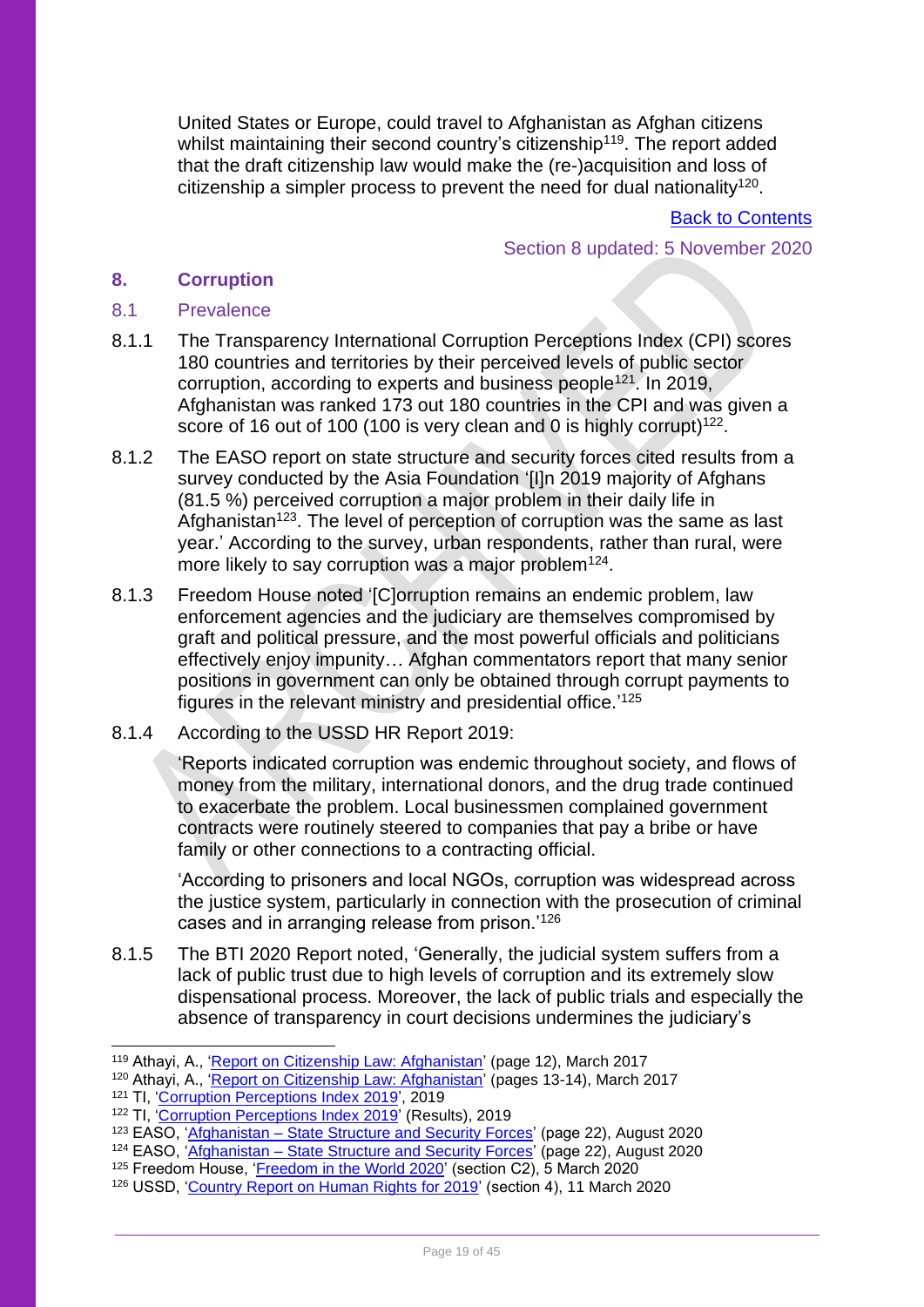credibility. As a result, ordinary Afghans tend to utilize the Taliban's Shariah courts, which are quick and cheap, rather than the state judicial system.' 127 (see also [Traditional justice mechanisms\)](#page-36-0).

#### [Back to Contents](#page-3-0)

#### <span id="page-19-0"></span>8.2 Anti-corruption measures

- 8.2.1 An Anti-Corruption Law was adopted on 5 September 2018, which according to UNAMA, provided a solid legal basis for the Anti-Corruption and Justice Centre (ACJC) and creates an Anti-Corruption Commission<sup>128</sup>. UNAMA noted in its June 2020 anti-corruption report that, whilst anti-corruption measures continued be implemented in 2019 and early 2020, the Presidential elections and effects of the coronavirus pandemic slowed the pace of reforms, adding that the Anti-Corruption Commission had yet to be established and other anti-corruption bodies were not fully effective<sup>129</sup>.
- 8.2.2 According to the UNAMA 2020 anti-corruption report, the ACJC held more trials in 2019 than in previous years, but the average rank of the accused parties declined<sup>130</sup>. The report added 'The ACJC suffered from weak law enforcement support as demonstrated in particular by a failure to fully execute all 255 arrest warrants pending for years.'<sup>131</sup>
- 8.2.3 Referring to the warrants outstanding, UNAMA noted the Ministry of Interior reported that by March 2020 it executed 171 warrants and had 84 outstanding. Of the 171 executed warrants, Afghan authorities immediately released all but 4 defendants and only 1 defendant on the list was tried<sup>132</sup>.
- 8.2.4 For further information on anti-corruption measures, see the EASO report on [state structures and security forces](https://coi.easo.europa.eu/administration/easo/PLib/2020_08_EASO_COI_Report_Afghanistan_state_structure_and_security_forces.pdf)<sup>133</sup>.

[Back to Contents](#page-3-0)

## Section 9 updated: 5 November 2020

## <span id="page-19-1"></span>**9. Tazkira (tazkera, taskira)**

- <span id="page-19-2"></span>9.1 Function and validity
- 9.1.1 The tazkira is the primary form of identification for Afghan citizens<sup>134,135</sup>.
- 9.1.2 In addition to being required for such purposes as employment, admission to schools and universities, obtaining approval to run a business and to buy,

<sup>127</sup> BTI, ['2020 Country Report'](https://www.bti-project.org/content/en/downloads/reports/country_report_2020_AFG.pdf) (page 12), 2020

<sup>128</sup> UNAMA, ['Afghanistan's fight against corruption'](https://unama.unmissions.org/sites/default/files/afghanistan_fight_against_corruption_groundwork_for_peace_and_prosperity-20_may_2019-english.pdf) (page 3), May 2019

<sup>129</sup> UNAMA, ['Afghanistan's fight against corruption'](https://unama.unmissions.org/sites/default/files/afghanistans_fight_against_corruption_crucial_for_peace_and_prosperity_june_2020-english.pdf) (page 5), June 2020

<sup>130</sup> UNAMA, ['Afghanistan's fight against corruption'](https://unama.unmissions.org/sites/default/files/afghanistans_fight_against_corruption_crucial_for_peace_and_prosperity_june_2020-english.pdf) (page 5), June 2020

<sup>131</sup> UNAMA, ['Afghanistan's fight against corruption'](https://unama.unmissions.org/sites/default/files/afghanistans_fight_against_corruption_crucial_for_peace_and_prosperity_june_2020-english.pdf) (page 5), June 2020

<sup>132</sup> UNAMA, ['Afghanistan's fight against corruption'](https://unama.unmissions.org/sites/default/files/afghanistans_fight_against_corruption_crucial_for_peace_and_prosperity_june_2020-english.pdf) (page 12), June 2020

<sup>133</sup> EASO, 'Afghanistan – [State Structure and Security Forces'](https://coi.easo.europa.eu/administration/easo/PLib/2020_08_EASO_COI_Report_Afghanistan_state_structure_and_security_forces.pdf) (section 1.8.1), August 2020

<sup>&</sup>lt;sup>134</sup> Landinfo, ['Afghanistan: Tazkera, passports and other ID documents'](https://landinfo.no/wp-content/uploads/2019/08/Afghanistan-Tazkera-passports-and-other-ID-documents-22052019-final.pdf) (page 5), 22 May 2019

<sup>135</sup> DFAT, ['Country Information Report –](https://www.dfat.gov.au/sites/default/files/country-information-report-afghanistan.pdf) Afghanistan' (paragraph 5.46), 27 June 2019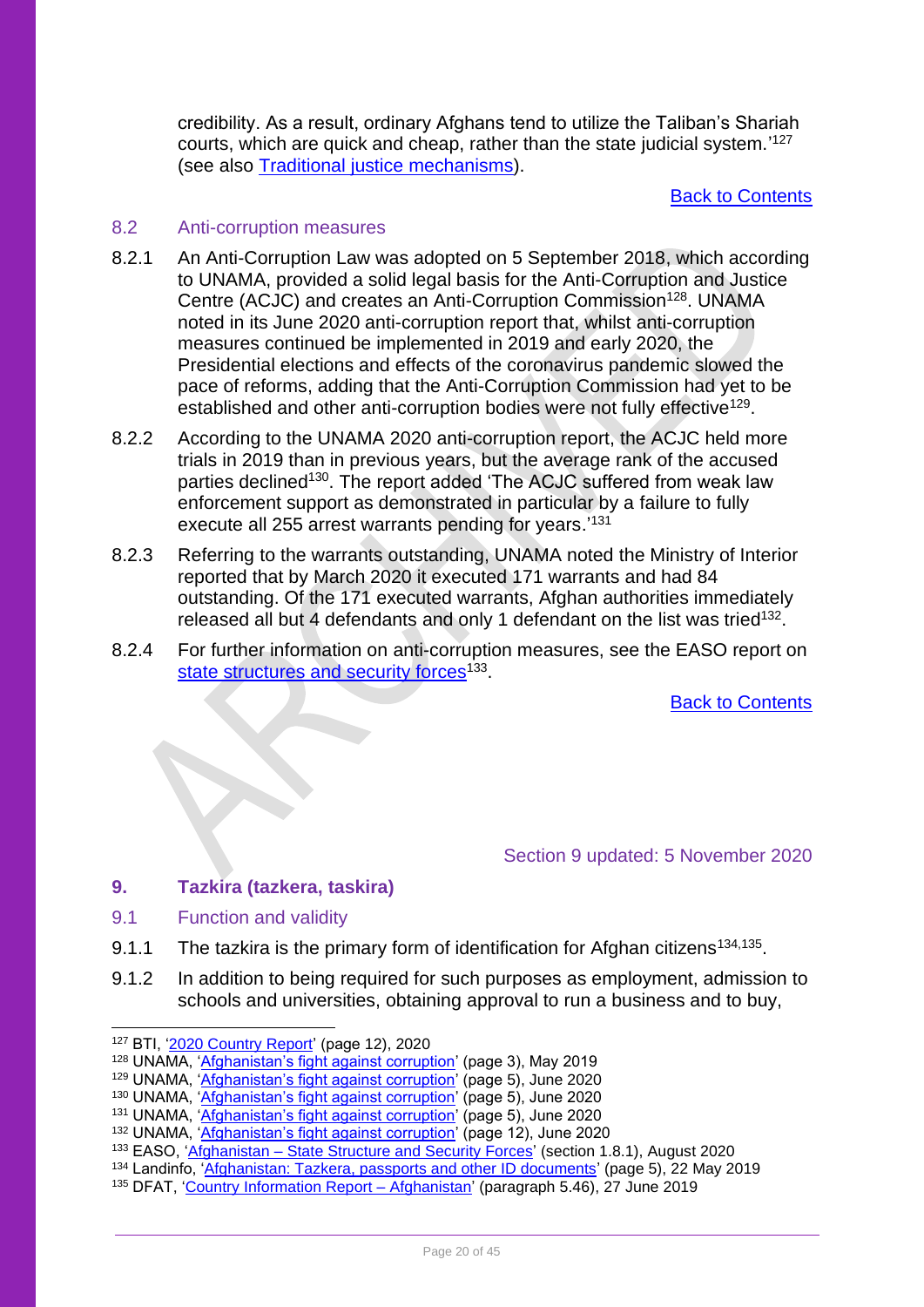rent or sell property, tazkiras act as the primary document necessary to obtain other forms of identification, such as a passport<sup>136</sup>.

9.1.3 Landinfo, the Norwegian Country of Origin Information Centre, published a report on Afghan identity documentation on 22 May 2019, which noted:

'With reference to the Law on Registration of Population Records (2014, article 9 (2)) it is a requirement for all Afghans to have a tazkera. This provision is not implemented [enforced]. It is up to the individual Afghan whether they want to apply for a tazkera or not. Nevertheless, all Afghan citizens have the right to a tazkera, irrespective of age, gender, ethnicity and place of residence. There is no minimum age for acquiring a tazkera and the document can be issued to newborn children. Afghan citizens residing abroad also have the right to obtain a tazkera.

'The tazkera is not issued automatically, but upon application. A wellinformed international organisation (meeting in Kabul, November 2015) assumes that about 60 percent of the population are in possession of the document. It is mainly men who represent their family to the authorities, and everything suggests that considerably more men than women are in possession of a tazkera. Figures from NRC and Samuel Hall (2016, p. 23) confirm this. According to their estimates 90 percent of men were in possession of a tazkera, whilst corresponding figures for women were slightly below Report Afghanistan: Tazkera, passports and other ID documents 40 percent. Amongst internally displaced people and nomads, the percentage of those having a tazkera is below that of the population in general. Likewise, far more people in the cities have a tazkera than those in the countryside. There are marginalised groups in the countryside who cannot read or write and who do not even know what a tazkera is (international organisation, meeting in September 2015).' 137

9.1.4 The tazkira is valid for an indefinite period of time, as Landinfo confirmed:

'A tazkera is not valid for any specified period, and provided that the photograph is intact and the document is legible, Afghan authorities regard the tazkera as valid. Generally, the document's date of issue is of no importance for the Afghan authorities' evaluation of its validity. It is for the holder to decide whether the information in the tazkera should be updated if it is no longer correct, for example, in the case of a change in marital status. The tazkera is updated or renewed when applying for a new tazkera.'<sup>138</sup>

- 9.1.5 The appearance of tazkiras has changed under different governments, and tazkiras issued under those different governments remain in circulation<sup>139</sup>.
- 9.1.6 Tazkiras issued during the civil war (1992-1996) and during the Taliban period of authority up until 2001, which took the form of a 16-page booklet, are not recognised as valid by the present Afghan government<sup>140</sup>.

[Back to Contents](#page-3-0)

<sup>139</sup> IRB, ['Requirements and procedures to obtain tazkira'](https://irb-cisr.gc.ca/en/country-information/rir/Pages/index.aspx?doc=457722), 6 February 2019

<sup>&</sup>lt;sup>136</sup> DFAT, ['Country Information Report –](https://www.dfat.gov.au/sites/default/files/country-information-report-afghanistan.pdf) Afghanistan' (paragraph 5.46), 27 June 2019

<sup>&</sup>lt;sup>137</sup> Landinfo, '<u>Afghanistan: Tazkera, passports and other ID documents</u>' (pages 5-6), 22 May 2019

<sup>138</sup> Landinfo, ['Afghanistan: Tazkera, passports and other ID documents'](https://landinfo.no/wp-content/uploads/2019/08/Afghanistan-Tazkera-passports-and-other-ID-documents-22052019-final.pdf) (page 6), 22 May 2019

<sup>140</sup> Landinfo, ['Afghanistan: Tazkera, passports and other ID documents'](https://landinfo.no/wp-content/uploads/2019/08/Afghanistan-Tazkera-passports-and-other-ID-documents-22052019-final.pdf) (pages 6 and 8), 22 May 2019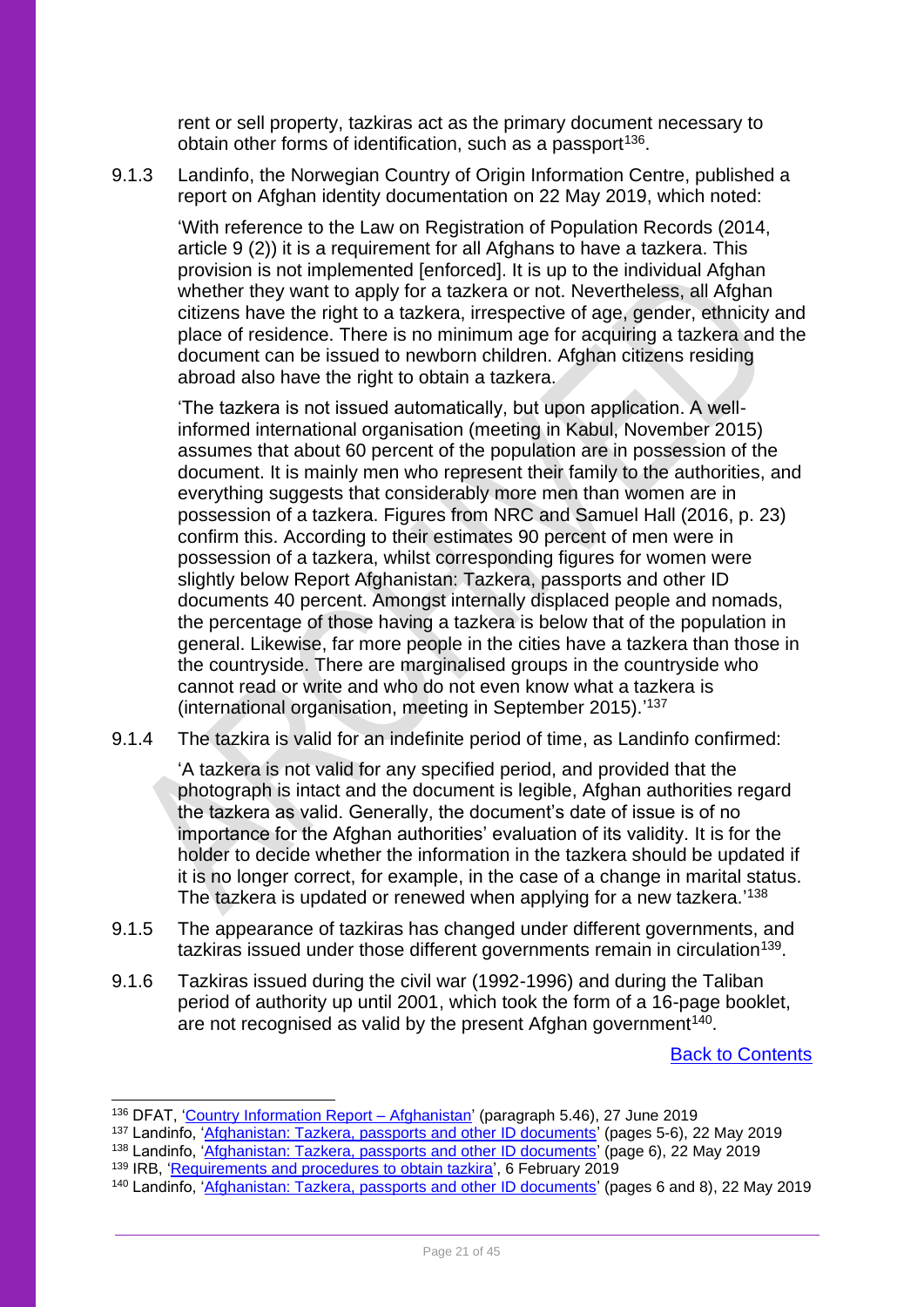#### <span id="page-21-0"></span>9.2 Procedure for issuing tazkiras

9.2.1 Tazkiras are issued by the National Statistics and Information Authority (NSIA) <sup>141</sup>. According to DFAT:

'The NSIA was previously known as the Afghanistan Central Civil Registration Authority [ACCRA], and prior to that the Population Registration Directorate (PRD), which operated within the Afghan Ministry of Interior (MOI). Since its renaming in 2019, the NSIA has operated as a separate entity. NSIA Headquarters are located in Kabul, with other representative offices located in police headquarters and district-level police offices in provincial police departments throughout Afghanistan. NSIA headquarters is the central repository for all taskira records and currently holds almost 23 million individual entries, although records held prior to 1973 are not centralised.

'NSIA field offices manually record the details of birth and deaths. Each location holds two registers, which are completed simultaneously when data is entered. When the registers become full (approximately 1,000 records), both registers are sent to the NSIA headquarters in Kabul and checked against each other for accuracy before being logged. One register is returned to the originating NSIA field office, while the other remains with the NSIA headquarters in Kabul.'<sup>142</sup>

9.2.2 According to the Afghan think tank The Liaison Office (TLO) in 2013, as included in the Landinfo report:

'During the initial application, verification of identity is the most thorough step. Initially, it is a requirement that the applicant has a birth certificate, but it is still a fact that the majority of people do not have one. If the applicant does not have a birth certificate, it is a requirement that the tazkera of a male family member on the father's side (father, brother, uncle or male cousin) should be presented ... A married woman may submit her husband's tazkera, or possibly one of her husband's close male relatives. In addition, two testimonies are required, for example from a civil servant, recognised local leaders or religious dignitaries. In principal, all civil servants can confirm identity, but the higher the status of the witness, the greater is the importance ascribed to the testimony…

'If an applicant, who is not a resident of Kabul, submits an application in the capital city without being able to prove his identity, the person in question must return to his home area, or to where relatives or forefathers come from. The local village chief (malik) may verify the applicant's identity, his father or grandfather etc. The village chief's confirmation is then submitted to the local authority leaders who can issue the tazkera based on this confirmation…

'A family tree is an important tool when issuing a tazkera and there are registration books showing tazkeras issued. This is systemised in line with the family network. In order to obtain a tazkera, the applicant must identify and verify his or her place in the family network…

<sup>&</sup>lt;sup>141</sup> DFAT, ['Country Information Report –](https://www.dfat.gov.au/sites/default/files/country-information-report-afghanistan.pdf) Afghanistan' (paragraph 5.44), 27 June 2019

<sup>&</sup>lt;sup>142</sup> DFAT, ['Country Information Report –](https://www.dfat.gov.au/sites/default/files/country-information-report-afghanistan.pdf) Afghanistan' (paragraphs 5.44-5.45), 27 June 2019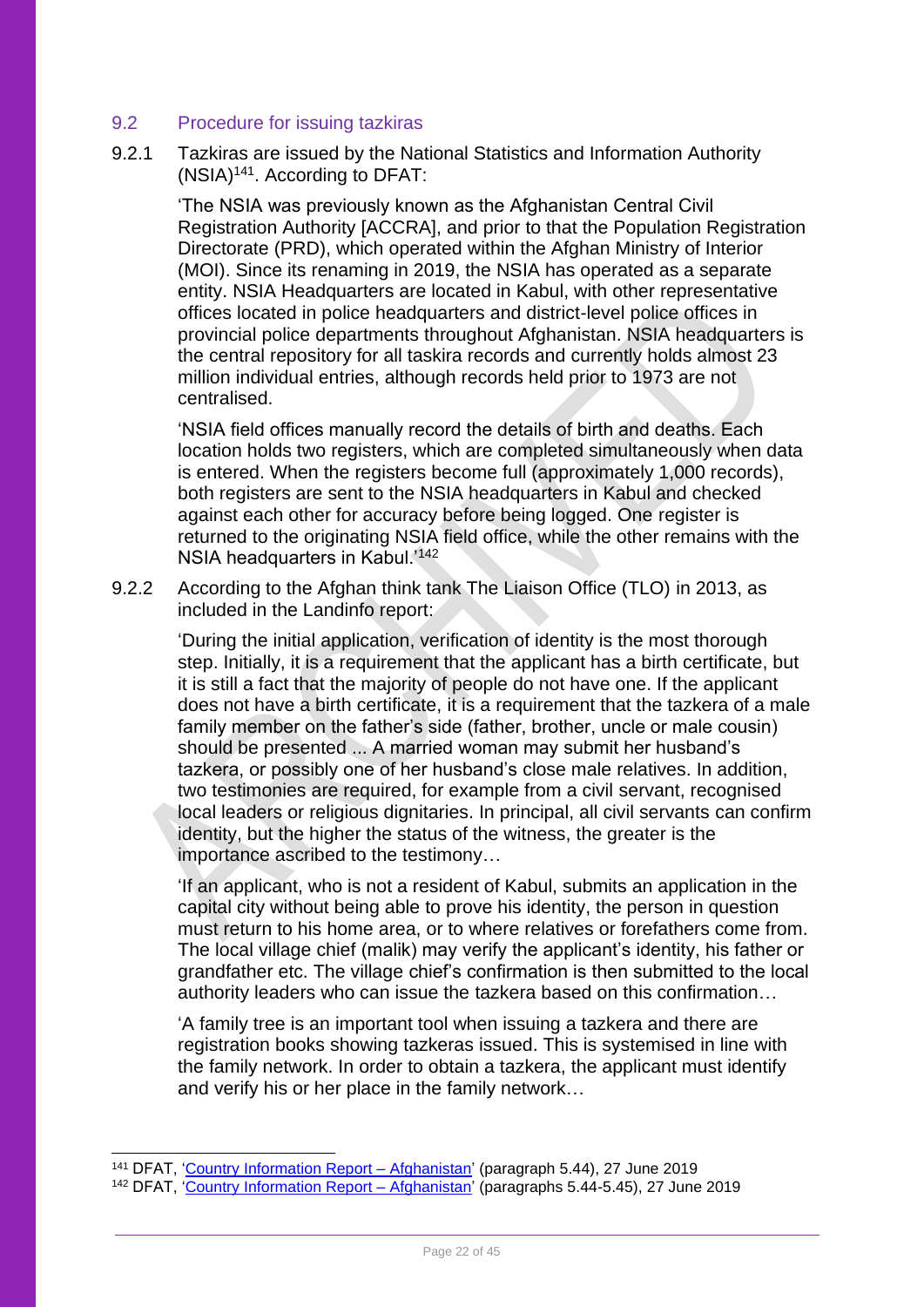Children under the age of seven are exempt from the requirement to turn up in person to have a tazkera issued ... A birth certificate is accepted as supporting document. If the child does not have a birth certificate, two witnesses are required.

Until the child is 18 years old, the father's consent is needed to have the tazkera issued ... Tazkeras for children under the age of six do not have a photograph. At a later stage, a new process is therefore needed for PRD to insert a photograph in the tazkera, or that a new tazkera is issued.

Normally it only takes a few days to obtain a tazkera, provided that any investigations into identity are deemed unnecessary.<sup>'143</sup>

[Back to Contents](#page-3-0)

## <span id="page-22-0"></span>9.3 Appearance of paper tazkiras issued from 2002 to 2018

9.3.1 Example of the paper tazkira issued since 2001 (image sourced from a report by the Country Analysis service at the Swiss State Secretariat for Migration (SEM), October 2018<sup>144</sup>):



- 9.3.2 Article 6 of the 2014 [Law on Registration of Population Records](https://www.refworld.org/docid/544a4c434.html) details the information to be included in the tazkira<sup>145</sup>. Terms are defined in Article  $3^{146}$ .
- 9.3.3 The following explanatory information was included in the Landinfo report of May 2019:

'Common to all paper tazkeras after 2001 is that they are issued in A4 format – generally in a standard format – but there are different versions in

<sup>143</sup> Landinfo, ['Afghanistan: Tazkera, passports and other ID documents'](https://landinfo.no/wp-content/uploads/2019/08/Afghanistan-Tazkera-passports-and-other-ID-documents-22052019-final.pdf) (page 7), 22 May 2019

<sup>144</sup> SEM, ['Focus Afghanistan…'](https://www.sem.admin.ch/dam/sem/de/data/internationales/herkunftslaender/asien-nahost/afg/AFG-tazkira-d.pdf.download.pdf/AFG-tazkira-d.pdf) (page 7), 5 October 2018

<sup>145</sup> Afghanistan*:* ['Law on Registration of Population Records'](https://www.refworld.org/docid/544a4c434.html) (Article 6), 2014

<sup>146</sup> Afghanistan*:* ['Law on Registration of Population Records'](https://www.refworld.org/docid/544a4c434.html) (Article 3), 2014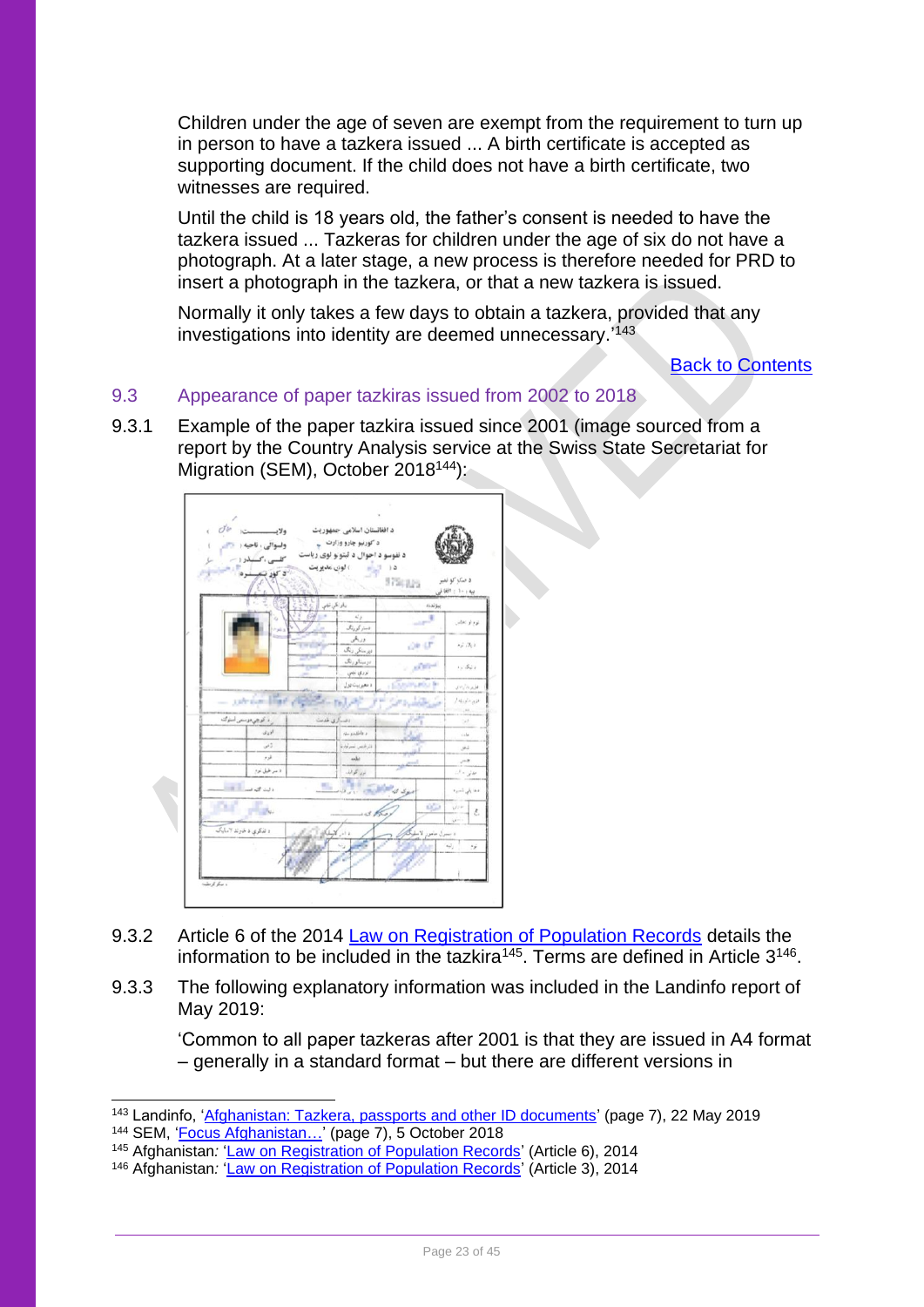circulation. There are local variations and various printing methods have also been used…

'The tazkera must have a header with Afghanistan's national emblem and a stamped photograph of the holder. Date and year must be stated in line with the Persian calendar…

'In addition to the name of the holder, the document also contains the name of the father and paternal grandfather. In addition, information is given on place of birth, civil status, gender, mother tongue, occupation and physical characteristics (eye colour, visible scars, disabilities, etc.) as well as information on address and place of residence. For Kuchis [nomads] it is shown whether the place of issue is a summer or winter residence, as well as the name of the clan and the name of the clan chief…

'The tazkera also contains the registration number shown in PRD's registration books… There is conflicting information whether the Tazkera also gives the holder's religion … [A] diplomatic source… states that tazkeras issued after 2001 contain information on religion. This is also confirmed by the Afghan embassy in Oslo…

'Relevant sources partly give conflicting information on how information regarding age is given in the tazkera. According to TLO the document states the year of birth. A diplomatic source that Landinfo has consulted, thinks that the tazkera gives an estimated age on the date of issue… The Norwegian ID Centre confirmed that they share the opinion that the Tazkera gives an approximate age at the time when the tazkera was issued…

'On the basis of this information, the majority of tazkeras seem to give an estimated age at the time of issue. Landinfo feels there are reasons to believe that there can be variations between the many districts on how they practice the giving of age.

'The tazkera does not normally give information on date of birth. One exception is for children who have a birth certificate, in such cases both the date of birth and year are given in the tazkera… If a tazkera applicant does not have information on year of birth, the age is determined by "specialists" within the PRD. The determination of age is estimated on the basis of physical characteristics, eyes, facial features and wrinkles, combined with a short interview. The director of PRD claimed that the specialists operate with a margin of error of six months.

'Many Afghans have either little awareness of their own date of birth or are unsure of exactly when they were born, and it is also relatively simple for Afghans to manipulate information on date of birth...

'There is a separate box for information on father's and paternal grandfather's first name. There is no tradition of using surnames in Afghanistan and information on possible surnames does not normally appear in the tazkera… Information on the mother is not shown.

'There is a separate standard form for translation of the tazkera into English, this has boxes for both date of birth and surname. It is when they encounter western administrative culture that it is necessary for Afghans to choose a surname…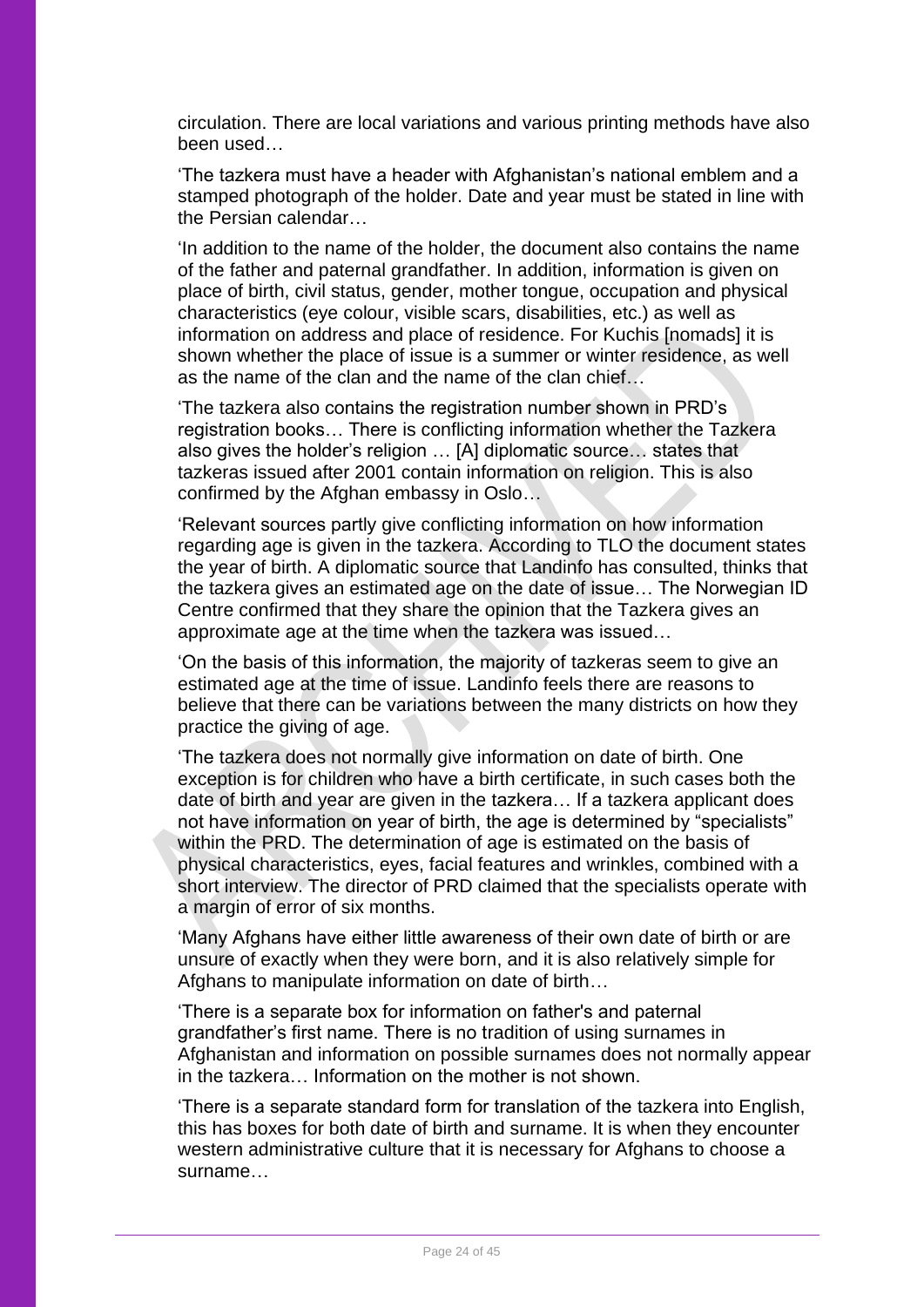'Place of birth is not necessarily the place where the holder was born, but where their spouse or ancestors were born…

'The tazkera must contain information on date and place of issue plus a registration number, which is a reference number to the registration book where the tazkera is entered. The tazkera is signed by the district manager or provincial governor of the area where it is issued... According to a wellinformed diplomatic source… a Tazkera must have three signatures. However, there is conflicting information on the number of signatures and stamps. This probably reflects a discrepancy in practice and illustrates that Afghan administration is not uniform. The fact remains that each district and province issues tazkeras with their own stamp and signature… Tazkeras issued after 2001 are handwritten.'<sup>147</sup>

9.3.4 Paper tazkiras issued since 2001 contain no security elements<sup>148</sup>.

[Back to Contents](#page-3-0)

#### <span id="page-24-0"></span>9.4 Paper tazkira issued since 2018

9.4.1 In 2018 Afghan authorities introduced a new version of the paper tazkira. This version has a changed design but, like the previous version, it contains no security elements<sup>149</sup>. Landinfo stated:

'The new version has a multicoloured background which is printed with a colour printer. The document contains what appears to be an imitation watermark, but this is only a design on the paper. The information which appears on the document is handwritten. In the main, it contains the same information as the paper tazkera used in recent years…

'[T]he new version has been distributed to all ACCRA/PRD offices in Afghanistan, but many district offices still use the old version. In other words, old and new paper tazkeras are issued in tandem.'<sup>150</sup>

[Back to Contents](#page-3-0)

Section 10 updated: 5 November 2020

## <span id="page-24-1"></span>**10. Electronic tazkira (e-tazkira)**

## <span id="page-24-2"></span>10.1 Background

10.1.1 The Afghan government commenced the development of biometric, or electronic, identity cards in 2010<sup>151</sup>. Its implementation was delayed mainly due to disagreements about whether the card should contain information on ethnicity and the use of the word 'Afghan' as a definition of citizenship<sup>152 153</sup>. In December 2017, the Afghan Senate approved the card and it was first issued in May 2018<sup>154 155</sup>.

<sup>147</sup> Landinfo, ['Afghanistan: Tazkera, passports and other ID documents'](https://landinfo.no/wp-content/uploads/2019/08/Afghanistan-Tazkera-passports-and-other-ID-documents-22052019-final.pdf) (pages 8-10), 22 May 2019

<sup>148</sup> Landinfo, ['Afghanistan: Tazkera, passports and other ID documents'](https://landinfo.no/wp-content/uploads/2019/08/Afghanistan-Tazkera-passports-and-other-ID-documents-22052019-final.pdf) (page 10), 22 May 2019

<sup>149</sup> Landinfo, ['Afghanistan: Tazkera, passports and other ID documents'](https://landinfo.no/wp-content/uploads/2019/08/Afghanistan-Tazkera-passports-and-other-ID-documents-22052019-final.pdf) (page 10), 22 May 2019

<sup>150</sup> Landinfo, ['Afghanistan: Tazkera, passports and other ID documents'](https://landinfo.no/wp-content/uploads/2019/08/Afghanistan-Tazkera-passports-and-other-ID-documents-22052019-final.pdf) (page 10), 22 May 2019

<sup>&</sup>lt;sup>151</sup> CAB, ['Country of Origin Report: Afghanistan'](https://www.rijksoverheid.nl/documenten/ambtsberichten/2019/03/01/algemeen-ambtsbericht-afghanistan) (page 7), March 2019

<sup>&</sup>lt;sup>152</sup> CAB, ['Country of Origin Report: Afghanistan'](https://www.rijksoverheid.nl/documenten/ambtsberichten/2019/03/01/algemeen-ambtsbericht-afghanistan) (pages 7 and 56), March 2019

<sup>153</sup> Landinfo, ['Afghanistan: Tazkera, passports and other ID documents'](https://landinfo.no/wp-content/uploads/2019/08/Afghanistan-Tazkera-passports-and-other-ID-documents-22052019-final.pdf) (page 11), 22 May 2019

<sup>154</sup> CAB, ['Country of Origin Report: Afghanistan'](https://www.rijksoverheid.nl/documenten/ambtsberichten/2019/03/01/algemeen-ambtsbericht-afghanistan) (pages 7 and 56), March 2019

<sup>155</sup> Landinfo, ['Afghanistan: Tazkera, passports and other ID documents'](https://landinfo.no/wp-content/uploads/2019/08/Afghanistan-Tazkera-passports-and-other-ID-documents-22052019-final.pdf) (page 11), 22 May 2019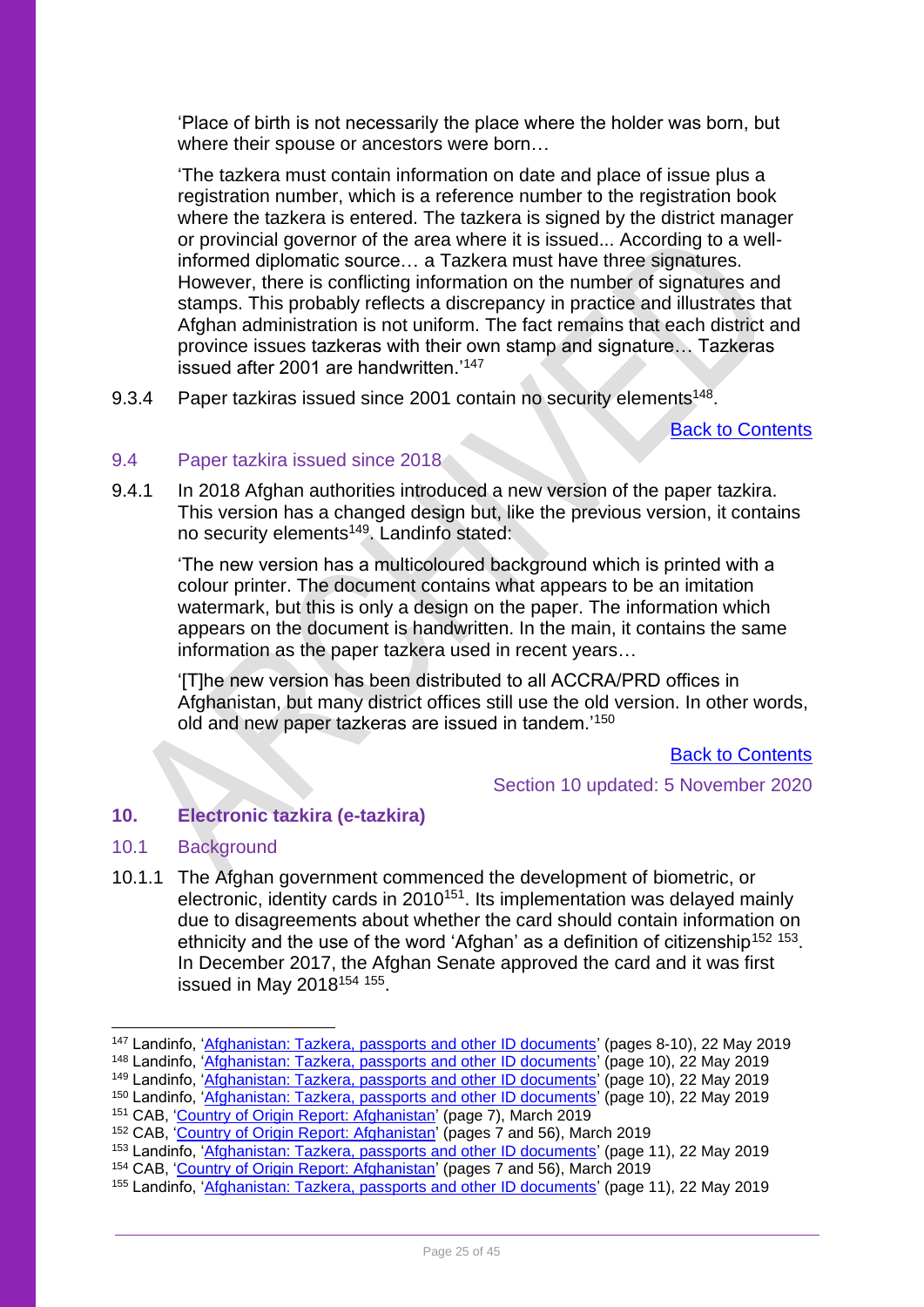## <span id="page-25-0"></span>10.2 Appearance, security features and validity

10.2.1 Example of the e-tazkira issued since May 2018 (image sourced from a report by the Country Analysis service at the Swiss State Secretariat for Migration (SEM), October 2018<sup>156</sup>):



## 10.2.2 According to Landinfo:

'The e-tazkera is a standard plastic card (credit card format 86 x 54 mm) with an electronic chip... The card contains a number of security details, such as optically variable elements and tactile security features... The e-tazkera has an unlimited period of validity.

'The card mainly contains the same information as the paper tazkeras in circulation, with the exception that the e-tazkera provides information on surname and date of birth. The document gives basic information on name, as well as father and paternal grandfather's name…. According to an international organisation (December 2018), it also contains information on the holder's religion and ethnicity.'<sup>157</sup>

- 10.2.3 The US Department of State's International Religious Freedom Report for 2019 (USSD IRF Report 2019) also indicated that '[N]ational identity cards indicate an individual's religion, as well as nationality, tribe, and ethnicity.' 158
- 10.2.4 Landinfo further described the e-tazkira:

'Afghanistan's national emblem is placed centrally at the top of the front … of the card, with the ID number directly below. A picture of the holder is imprinted on the left side of the card's front page… On the back of the card appears, in addition to the wording "Islamic Republic of Afghanistan/National Identity Card", the following information in English translation: ID number, full

<sup>&</sup>lt;sup>156</sup> SEM, 'Focus Afghanistan...' (page 7), 5 October 2018

<sup>&</sup>lt;sup>157</sup> Landinfo, ['Afghanistan: Tazkera, passports and other ID documents'](https://landinfo.no/wp-content/uploads/2019/08/Afghanistan-Tazkera-passports-and-other-ID-documents-22052019-final.pdf) (page 12), 22 May 2019

<sup>158</sup> USSD, ['2019 Report on International Religious Freedom: Afghanistan'](https://www.state.gov/reports/2019-report-on-international-religious-freedom/afghanistan/) (section II), 10 June 2020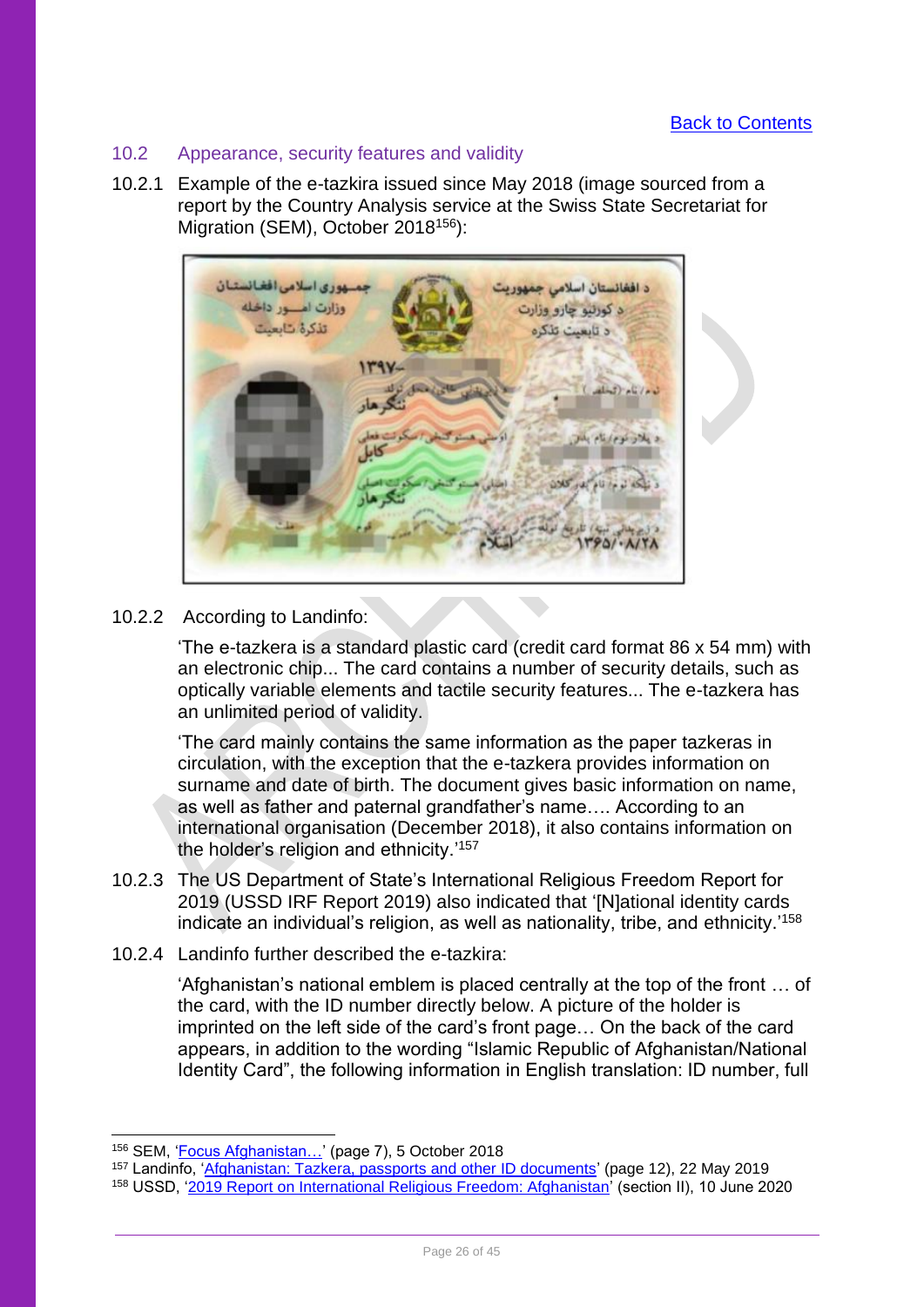name (first name and surname), date and place of birth, gender, date of issue, nationality and signature.

'To the left on the back page is the chip that contains biometric information, such as fingerprints of ten fingers and an image of the iris. Allegedly, the chip also contains information on blood group...'<sup>159</sup>

[Back to Contents](#page-3-0)

#### <span id="page-26-0"></span>10.3 Tazkiras issued abroad

10.3.1 The Embassy of Afghanistan in London provided information on its consular services, which included the process of applying for a tazkira:

'After the receipt of the application and upon successful interview, the Embassy of Afghanistan in London will send scanned copies of the application and petition letter "Areeza" to the National Statistics and Information Authority (NSIA).

'The original application documents will be given to the Applicant to post to their representative in Kabul, Afghanistan. The representative will need to take the documents and Four Passport size photos of the applicant to the Civil Registration Authority at the Ministry of Interior Affairs in Kabul, Afghanistan.

'Once the original documents are submitted at the Ministry of Interior Affairs of Afghanistan, the Ministry will then process the application and will issue the new Tazkera.

'After collecting the newly issued Tazkera the representative should get the tazkera translated and attested by the Ministry of Foreign Affairs of Afghanistan before posting it back to the applicant.'<sup>160</sup>

10.3.2 The website of the Afghan Embassy in Oslo further clarified:

'In accordance with Afghanistan laws, every Afghan citizen is required to have a Tazkira – local word for the national identification card. Children born abroad from Afghan parents as well as those who have not obtained a Tazkira or whose Tazkiras were burnt or lost, can submit a written application for absentee Tazkira to Consular Section at the Afghan Embassy in Oslo together with a copy of their parent's Tazkira.'<sup>161</sup>

**[Back to Contents](#page-3-0)** 

Section 11 updated: 5 November 2020

#### <span id="page-26-1"></span>**11. Passports**

#### <span id="page-26-2"></span>11.1 Types and validity

11.1.1 According to sources consulted by the IRB, the Passport Law of October 2015, four different types of Afghan passport are issued: an ordinary passport, a diplomatic passport, a service passport and a special passport<sup>162</sup>. The Afghan Ministry of Foreign Affairs listed the eligibility criteria

<sup>159</sup> Landinfo, ['Afghanistan: Tazkera, passports and other ID documents'](https://landinfo.no/wp-content/uploads/2019/08/Afghanistan-Tazkera-passports-and-other-ID-documents-22052019-final.pdf) (page 12), 22 May 2019

<sup>160</sup> Embassy of Afghanistan, London, ['Absentee Tazkera Application'](http://afghanistanembassy.org.uk/english/consulate/afghan-national-id-tazkera/), no date

<sup>&</sup>lt;sup>161</sup> Embassy of Afghanistan, Oslo, ['Absentee Tazkira'](https://www.afghanistanembassy.no/consular-services/absentee-tazkira/), no date

<sup>&</sup>lt;sup>162</sup> IRB, 'Passport Law of 25 October 2015...' 13 February 2018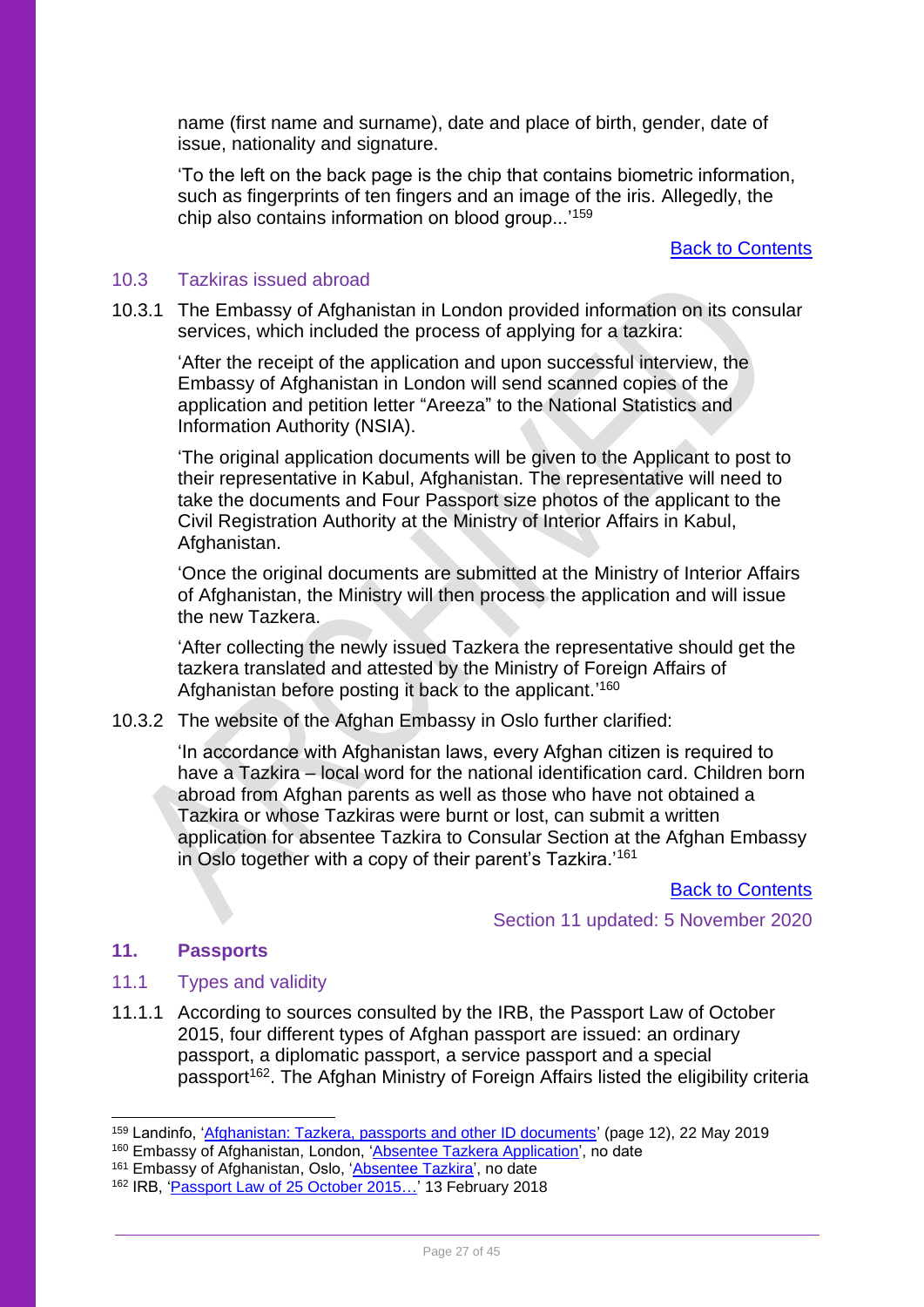for each passport<sup>163</sup>. Previously, student and business passports were issued, but these have now been phased out<sup>164</sup>. There may still be some such passports in circulation<sup>165</sup>.

- 11.1.2 The government started to issue machine-readable (electronic) diplomatic and service passports in 2011, and machine-readable ordinary passports in September 2012<sup>166</sup>.
- 11.1.3 According to Landinfo:

'Machine readable passports are valid for five years and it is not possible to extend the period of validity: a new passport must be applied for when the period of validity has expired.

'[Afghanistan] stopped issuing handwritten passports as from November 2015. Manually handwritten passports have not been issued after the 1st November 2017 and they are no longer valid as a travel document.'<sup>167</sup>

[Back to Contents](#page-3-0)

#### <span id="page-27-0"></span>11.2 Obtaining a passport

- 11.2.1 Applications from within Afghanistan are submitted to the 'passport department' and applicants must submit a tazkira, in addition to forms, photographs and application fee<sup>168</sup>. The applicant must apply in person and fingerprints are taken<sup>169</sup>.
- 11.2.2 The website of the Afghanistan Embassy in London sets out the requirements for applying for a passport in the UK. This confirms that an original attested tazkira is needed<sup>170</sup>.
- 11.2.3 If the applicant's passport has been lost or stolen, they must submit an original police report and a copy of their passport and original tazkira<sup>171</sup>.

[Back to Contents](#page-3-0)

Section 12 updated: 5 November 2020

## <span id="page-27-1"></span>**12. Other documentation**

#### <span id="page-27-2"></span>12.1 Birth certificates

- 12.1.1 According to a 'confidential source' interviewed by the Dutch Department of Country of Origin Information Reports (CAB) in October 2018, 'It is still common in Afghanistan for a birth, marriage or death not to be officially registered.'<sup>172</sup>
- 12.1.2 DFAT observed:

<sup>163</sup> Ministry of Foreign Affairs, ['Deputy Office of Passport',](https://www.econsulate.gov.af/en/passport.html) no date

<sup>164</sup> IRB, 'Passport Law of 25 October 2015...' 13 February 2018

<sup>&</sup>lt;sup>165</sup> IRB, 'Passport Law of 25 October 2015...' 13 February 2018

<sup>&</sup>lt;sup>166</sup> IRB, 'Passport Law of 25 October 2015...' 13 February 2018

<sup>167</sup> Landinfo, ['Afghanistan: Tazkera, passports and other ID documents'](https://landinfo.no/wp-content/uploads/2019/08/Afghanistan-Tazkera-passports-and-other-ID-documents-22052019-final.pdf) (page 13), 22 May 2019

<sup>168</sup> IRB, ['Requirements and procedures to obtain, renew](https://irb-cisr.gc.ca/en/country-information/rir/Pages/index.aspx?doc=456927) and replace a biometric...', 20 February 2017

<sup>169</sup> IRB, ['Requirements and procedures to obtain, renew](https://irb-cisr.gc.ca/en/country-information/rir/Pages/index.aspx?doc=456927) and replace a biometric...', 20 February 2017

<sup>&</sup>lt;sup>170</sup> Embassy of Afghanistan, London, 'Passport – [UK Applicants Only'](http://afghanistanembassy.org.uk/english/consulate/passport-section/apply-for-passport/), no date

<sup>171</sup> IRB, ['Requirements and procedures to obtain, renew](https://irb-cisr.gc.ca/en/country-information/rir/Pages/index.aspx?doc=456927) and replace a biometric...', 20 February 2017 <sup>172</sup> CAB, ['Country of Origin Report: Afghanistan'](https://www.rijksoverheid.nl/documenten/ambtsberichten/2019/03/01/algemeen-ambtsbericht-afghanistan) (page 56), March 2019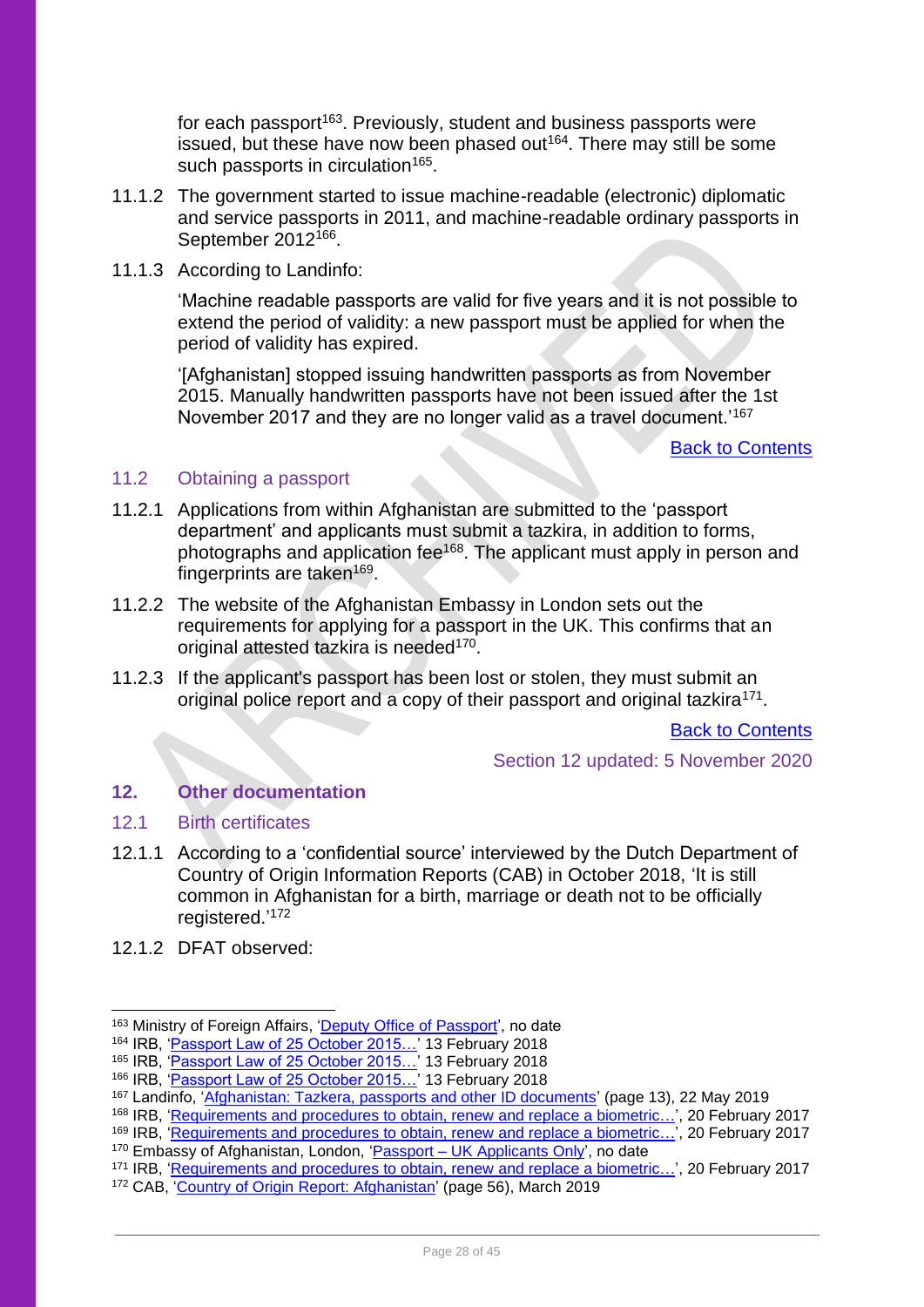'Authorities did not historically issue birth certificates, which remain far from common. The high number of home births makes the process of registering births challenging. Reporting of birth dates is unreliable, and reported dates are likely to be approximate. DFAT understands that the Ministry of Public Health now issues birth certificates through a small number of maternity hospitals. However, parents can obtain a taskira for their newborn child by registering the birth with the Ministry of the Interior's population registration office.'<sup>173</sup>

- 12.1.3 The birth certificate gives the father's name, but not the mother's, and it confirms the exact date of birth<sup>174</sup>.
- 12.1.4 According to the website of the Embassy of Afghanistan in London, 'The Embassy of Afghanistan in London issues Birth Certificates only to Afghans residing in and applying from, the United Kingdom of Great Britain, Northern Ireland and Republic of Ireland.'<sup>175</sup> The Embassy requires 'Copies of documents verifying the applicant's Afghan identity- an Afghan Tazkera that has been attested by the Ministry of Foreign Affairs in Afghanistan (MoFA) or an Afghan passport.' 176

[Back to Contents](#page-3-0)

#### <span id="page-28-0"></span>12.2 Marriage certificates

- 12.2.1 Based on a range of sources, the Dutch Department of Country of Origin Information Reports (CAB) noted in its report that marriages must be registered in accordance with the Afghan Civil Code of 1977 and a marriage certificate must be issued<sup>177</sup>. Due to the length of this procedure and the associated costs, many marriages are not registered<sup>178</sup>. For an Islamic marriage to be performed, it is not necessary for a tazkira to be presented<sup>179</sup>.
- 12.2.2 A joint report by the Norwegian Refugee Council and the think tank, Samuel Hall, confirmed in a 2016 report:

'According to the Afghan Civil Code of 1977, every marriage has to be registered and a marriage certificate issued. In reality, this process is rarely followed…

'The marriage certificate (nekahnama) is quite difficult to obtain as well and that's why many people only have the marriage contract (nekah khat) which is not formally recognised by the state institutions. That situation makes women very vulnerable and they have trouble in case of divorce and if they want to claim their "Mahr" or inherit from their husbands.

'[O]fficial marriage certificates are…necessary for [married women] travelling abroad. This is noted as the key motivation for those taking the time to follow through the complicated procedure of obtaining them.<sup>'180</sup>

<sup>173</sup> DFAT, ['Country Information Report –](https://www.dfat.gov.au/sites/default/files/country-information-report-afghanistan.pdf) Afghanistan' (paragraph 5.49), 27 June 2019

<sup>174</sup> Landinfo, ['Afghanistan: Tazkera, passports and other ID documents'](https://landinfo.no/wp-content/uploads/2019/08/Afghanistan-Tazkera-passports-and-other-ID-documents-22052019-final.pdf) (page 20), 22 May 2019

<sup>&</sup>lt;sup>175</sup> Embassy of Afghanistan, London, '<u>Birth Certificate',</u> no date

<sup>&</sup>lt;sup>176</sup> Embassy of Afghanistan, London, ['Birth Certificate',](http://afghanistanembassy.org.uk/english/consulate/birth-certificate/) no date

<sup>177</sup> CAB, ['Country of Origin Report: Afghanistan'](https://www.rijksoverheid.nl/documenten/ambtsberichten/2019/03/01/algemeen-ambtsbericht-afghanistan) (pages 56-57), March 2019

<sup>178</sup> CAB, ['Country of Origin Report: Afghanistan'](https://www.rijksoverheid.nl/documenten/ambtsberichten/2019/03/01/algemeen-ambtsbericht-afghanistan) (page 57), March 2019

<sup>179</sup> CAB, ['Country of Origin Report: Afghanistan'](https://www.rijksoverheid.nl/documenten/ambtsberichten/2019/03/01/algemeen-ambtsbericht-afghanistan) (page 57), March 2019

<sup>180</sup> NRC, ['Access to tazkera and other civil documentation in Afghanistan'](https://www.nrc.no/globalassets/pdf/reports/af_civil-documentation-study_081116.pdf), (page 36), 2016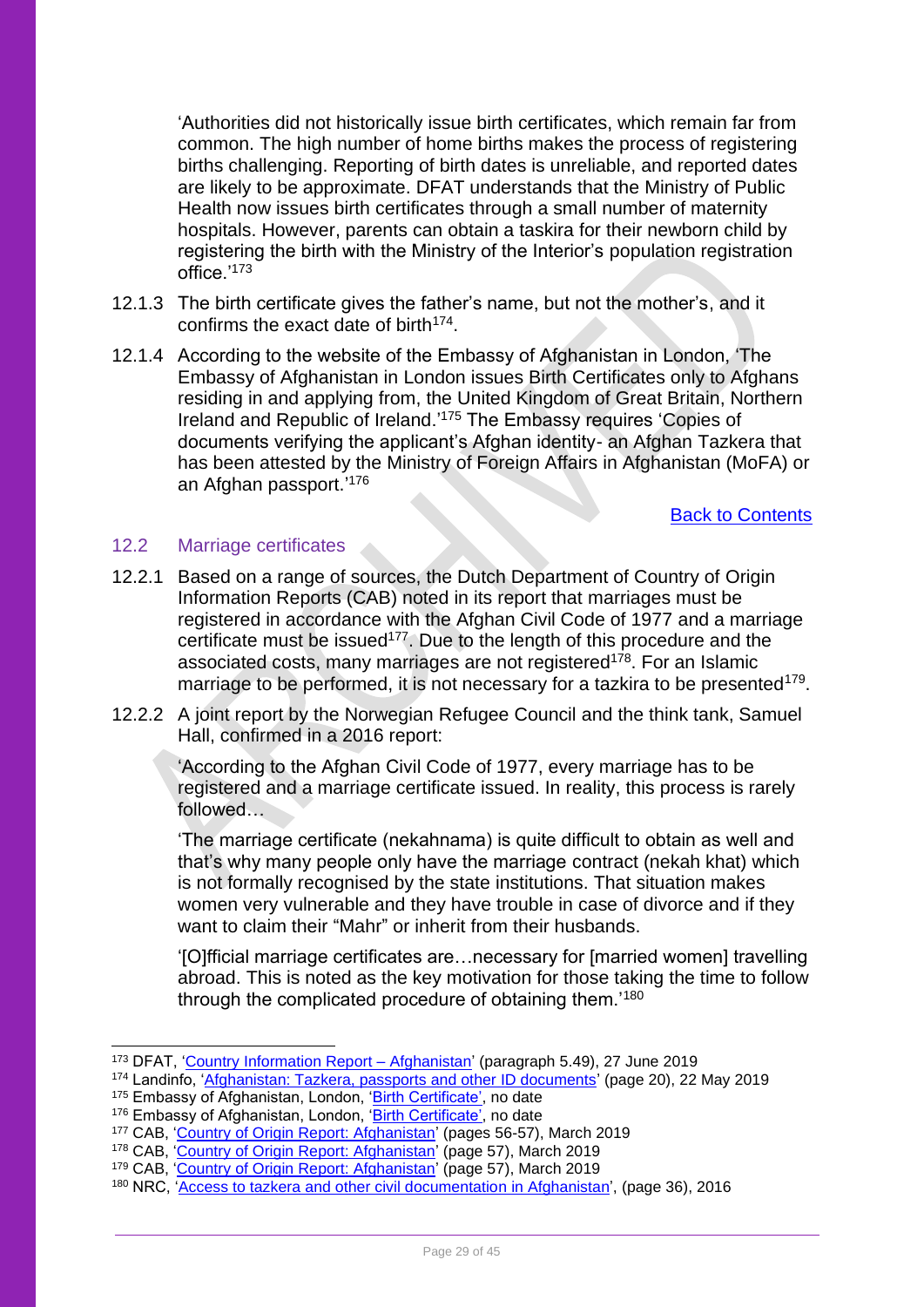### Section 13 updated: 5 November 2020

## <span id="page-29-0"></span>**13. Forged and fraudulently obtained documents**

#### <span id="page-29-1"></span>13.1 Overview

#### 13.1.1 DFAT stated in June 2019:

'Document fraud is a major issue in Afghanistan. Because the process for obtaining some documents is decentralised to the provincial level, and because the documentation itself generally does not contain robust security features, the system is vulnerable to fraud. Genuine documents can be issued based on false information, with supporting forms of documentation such as school, academic, or banking records easily forged…

'The [Afghan] Ministry of Foreign Affairs (MFA) has a section responsible for verifying civil documents with issuing authorities to prevent any manipulation of official records. This attestation assists Afghan missions and foreign governments in accepting the authenticity of the document. Whilst MFA attestation provides an extra level of integrity to the documentation, international agencies report that there have been cases of documents with MFA attestation subsequently being independently verified as nongenuine.'<sup>181</sup>

#### 13.1.2 Landinfo observed in May 2019:

'It is easy to obtain all types of forged documents in Afghanistan and it is also possible to obtain valid documents with incorrect information from all authoritative bodies.

'The registration of births is highly inadequate; more than sixty percent of children are not registered at birth. The Afghan population size and composition is not known and all quantitative descriptions of the population are estimates…

'It is Landinfos opinion that PRD/ACCRA and their possible representation at local level does not differ from other Afghan state administration with regard to corruption. Tazkeras issued by the proper authorities do not necessarily contain correct information on identity. Landinfo believes that the registration and quality assurance of personal data both in connection with passports and supporting documents is inadequate. Afghan passports can contain incorrect information on identity, age and nationality. Landinfo is also aware that people have more than one passport at their disposal containing different identity information.

'According to information from the [Afghan] embassy in Oslo, passports are now only produced on the basis of having submitted a legalised tazkera. Compared with earlier practices, this is a clear improvement… At the same

<sup>181</sup> DFAT, ['Country Information Report –](https://www.dfat.gov.au/sites/default/files/country-information-report-afghanistan.pdf) Afghanistan' (paragraphs 5.54-5.55), 27 June 2019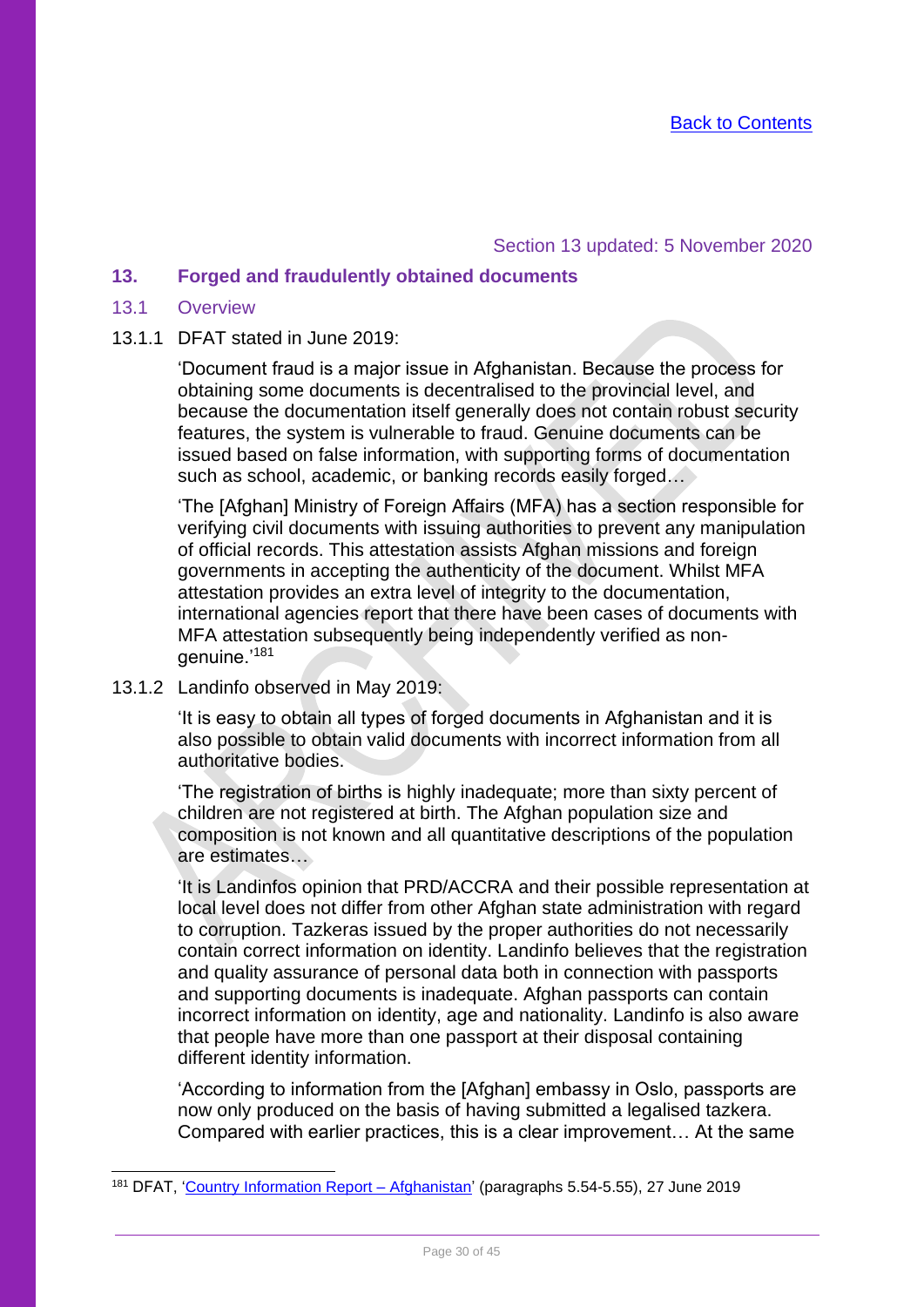time passports reliability have deteriorated due to the fact that they are issued based on documents of doubtful origin. Verification of documents through the consular section of the Afghan Ministry of Foreign Affairs can tell us whether the form is genuine and issued by a competent authority. However, such investigations will not uncover incorrect information resulting from bribery, corruption or inadequate supporting documentation.'<sup>182</sup>

13.1.3 Referring to the use of falsified documentation in the recruitment of child soldiers by Afghan security forces, the US Department of State noted in its trafficking in persons report, covering the period April 2019 to March 2020 'Some officials accepted bribes to produce identity documents for boys stating they were at least 18 years old… Officials sometimes prosecuted victims [of trafficking] for possessing forged identity documents.'<sup>183</sup>

[Back to Contents](#page-3-0)

#### <span id="page-30-0"></span>13.2 Tazkiras

13.2.1 According to Landinfo:

'Basic information obtained in connection with the issuing of tazkeras can be manipulated and its control is inadequate. Up until spring 2018 only manual Tazkeras were issued and most of those issued are still paper ones. The absence of electronic evidence means that it is relatively easy to manipulate basic information. In addition, it is evident that not all tazkeras issued locally, are registered centrally. PRD's central archive is incomplete, mainly because the registration books have been destroyed on account of acts of war and natural catastrophes.'<sup>184</sup>

- 13.2.2 According to survey by Pajhwok Afghan News, cited in an article dated June 2017, 'In Herat, some residents believe the insecure border with Iran provides an opportunity to foreigners to come to Afghanistan and make Tazkera by introducing themselves as Afghans. These foreigners after obtaining the Afghan citizenship apply for asylum in European countries.'<sup>185</sup> Other interviewees expressed the ease in which a foreign national could obtain a tazkira<sup>186</sup>. Head of the population registration department in Kabul admitted fake identity cards were recovered on a daily basis and said the introduction of biometric cards (e-tazkiras) would reduce fraud<sup>187</sup>.
- 13.2.3 Commenting on the use of false personal information to obtain various documents, DFAT noted 'This is particularly problematic in the case of taskiras, given they are the primary document used to obtain other forms of identification. The issuance of the new e-taskira should help in mitigating this risk …but there is likely to be a significant time lag between the introduction of the new taskira and its widespread implementation.'<sup>188</sup>
- 13.2.4 The Swiss State Secretariat for Migration (SEM) stated in a report of October 2018 'It is possible to obtain forged or unlawful Tazkiras not only in

<sup>187</sup> Pajhwok Afghan News, ['Foreigners easily get Afghan citizenship than Afghans'](https://www.pajhwok.com/en/2017/06/20/foreigners-easily-get-afghan-citizenship-afghans), 20 June 2017

<sup>182</sup> Landinfo, ['Afghanistan: Tazkera, passports and other ID documents'](https://landinfo.no/wp-content/uploads/2019/08/Afghanistan-Tazkera-passports-and-other-ID-documents-22052019-final.pdf) (pages 23-24), 22 May 2019 <sup>183</sup> USSD, ['2020 Trafficking in Persons Report: Afghanistan',](https://www.state.gov/reports/2020-trafficking-in-persons-report/afghanistan/) 25 June 2020

<sup>&</sup>lt;sup>184</sup> Landinfo, ['Afghanistan: Tazkera, passports and other ID documents'](https://landinfo.no/wp-content/uploads/2019/08/Afghanistan-Tazkera-passports-and-other-ID-documents-22052019-final.pdf) (page 23), 22 May 2019

<sup>&</sup>lt;sup>185</sup> Pajhwok Afghan News, '<u>Foreigners easily get Afghan citizenship than Afghans</u>', 20 June 2017

<sup>&</sup>lt;sup>186</sup> Pajhwok Afghan News, '<u>Foreigners easily get Afghan citizenship than Afghans</u>', 20 June 2017

<sup>188</sup> DFAT, ['Country Information Report –](https://www.dfat.gov.au/sites/default/files/country-information-report-afghanistan.pdf) Afghanistan' (paragraph 5.54), 27 June 2019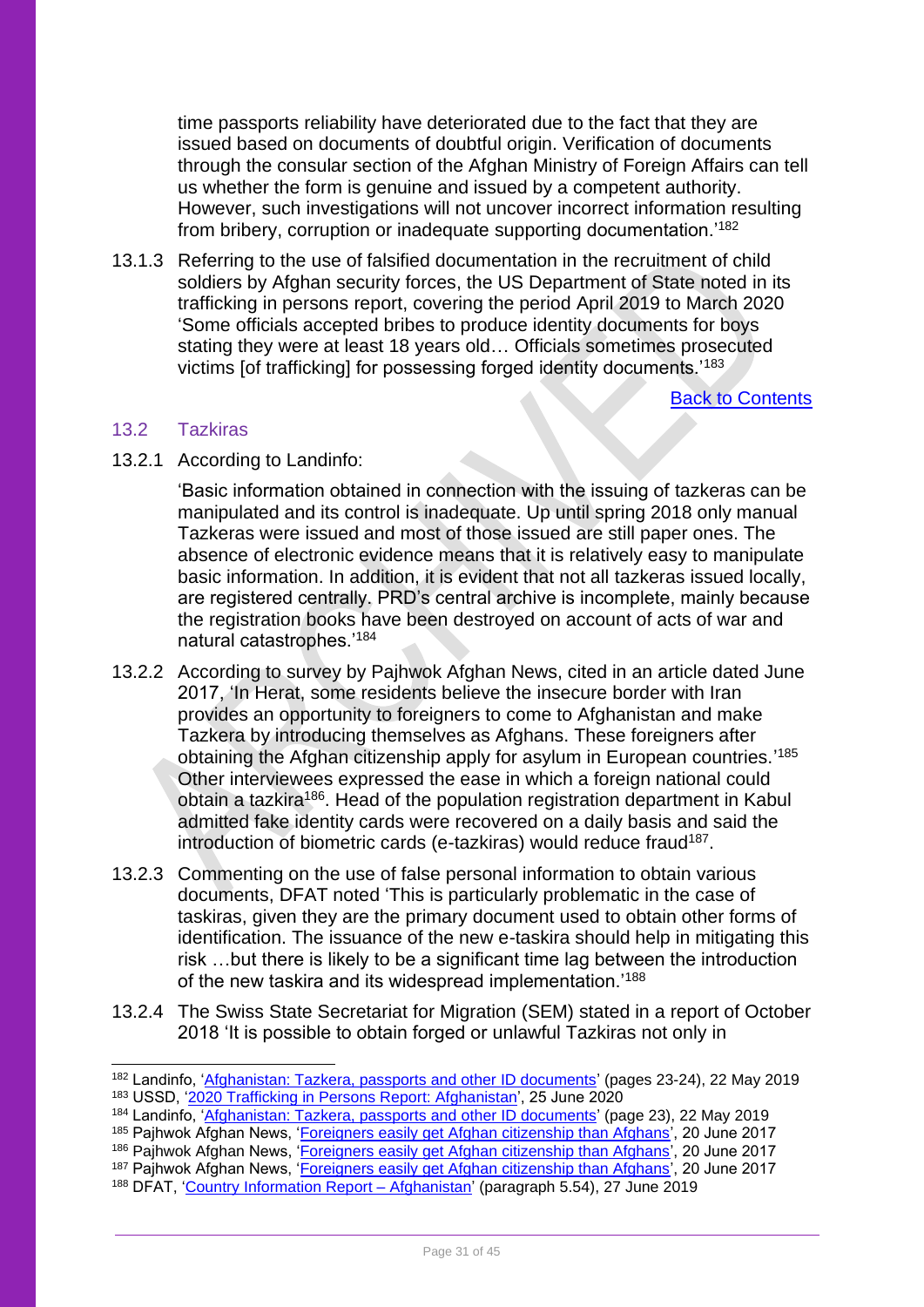Afghanistan, but also in the countries along the migration route to Europe, if not in Europe itself. Since the Tazkira contains practically no security features, and various versions of the document in differing quality are in circulation, it is very difficult to identify forgeries.'<sup>189</sup>

**[Back to Contents](#page-3-0)** 

<sup>189</sup> SEM, ['Focus Afghanistan…'](https://www.sem.admin.ch/dam/sem/de/data/internationales/herkunftslaender/asien-nahost/afg/AFG-tazkira-d.pdf.download.pdf/AFG-tazkira-d.pdf) (page 5), 5 October 2018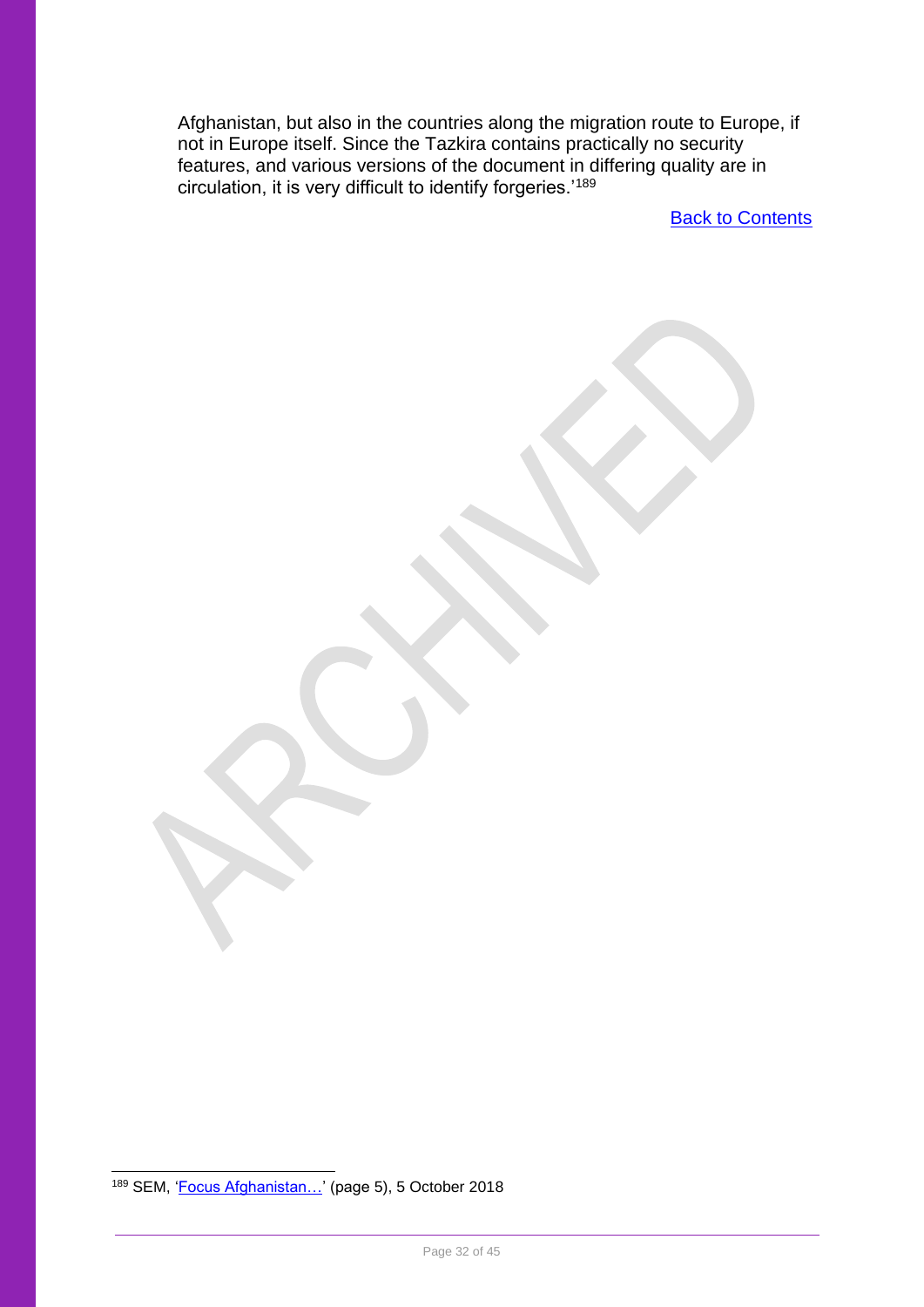# <span id="page-32-0"></span>Human rights issues relevant to protection claims

The issues below are not meant to be exhaustive; rather the key topics which may be relevant to protection claims.

#### **Official – sensitive: Start of section**

Also check [Horizon](https://horizon.homeoffice.gov.uk/section/immigration-borders-and-nationality-guidance/guidance-theme/country-policy-and-information/afghanistan/country-origin-information-coi-responses) for COI Responses that may also be relevant to asylum claims.

#### **Official – sensitive: End of section**

#### Section updated: 5 November 2020

## <span id="page-32-1"></span>**14. Human rights – overview**

14.1.1 The USSD HR Report 2019 provided an overview of human rights abuses:

'Significant human rights issues included: unlawful killings by insurgents; extrajudicial killings by security forces; forced disappearances by security forces and antigovernment personnel; reports of torture by security forces and antigovernment entities; arbitrary detention by government security forces and insurgents; government corruption; lack of accountability and investigation in cases of violence against women, including those accused of so-called moral crimes; recruitment and use of child soldiers and sexual abuse of children, including by security force members and educational personnel; trafficking in persons; violence by security forces against lesbian, gay, bisexual, transgender, and intersex (LGBTI) persons; and criminalization of consensual same-sex sexual conduct.

'Widespread disregard for the rule of law and official impunity for those responsible for human rights abuses were serious, continuing problems. The government did not prosecute consistently or effectively abuses by officials, including security forces.

'Antigovernment elements continued to attack religious leaders who spoke against the Taliban. During the year many progovernment Islamic scholars were killed in attacks for which no group claimed responsibility. The Taliban and ISIS-Khorasan Province (ISIS-K) used child soldiers as suicide bombers and to carry weapons. Other antigovernment elements threatened, robbed, kidnapped, and attacked government workers, foreigners, medical and nongovernmental organization (NGO) workers, and other civilians. The UN Assistance Mission in Afghanistan (UNAMA) reported 8,239 civilian casualties in the first nine months of the year, with 62 percent of these casualties attributed to antigovernment actors. Taliban propaganda did not acknowledge responsibility for civilian casualties, separating numbers into "invaders" and "hirelings." The group also referred to its attacks that indiscriminately killed civilians as "martyrdom operations".'<sup>190</sup>

14.1.2 In its overview of Afghanistan, Amnesty International noted in 2019

<sup>190</sup> USSD, ['Country Report on Human Rights for 2019'](https://www.state.gov/reports/2019-country-reports-on-human-rights-practices/afghanistan/) (Executive summary), 11 March 2020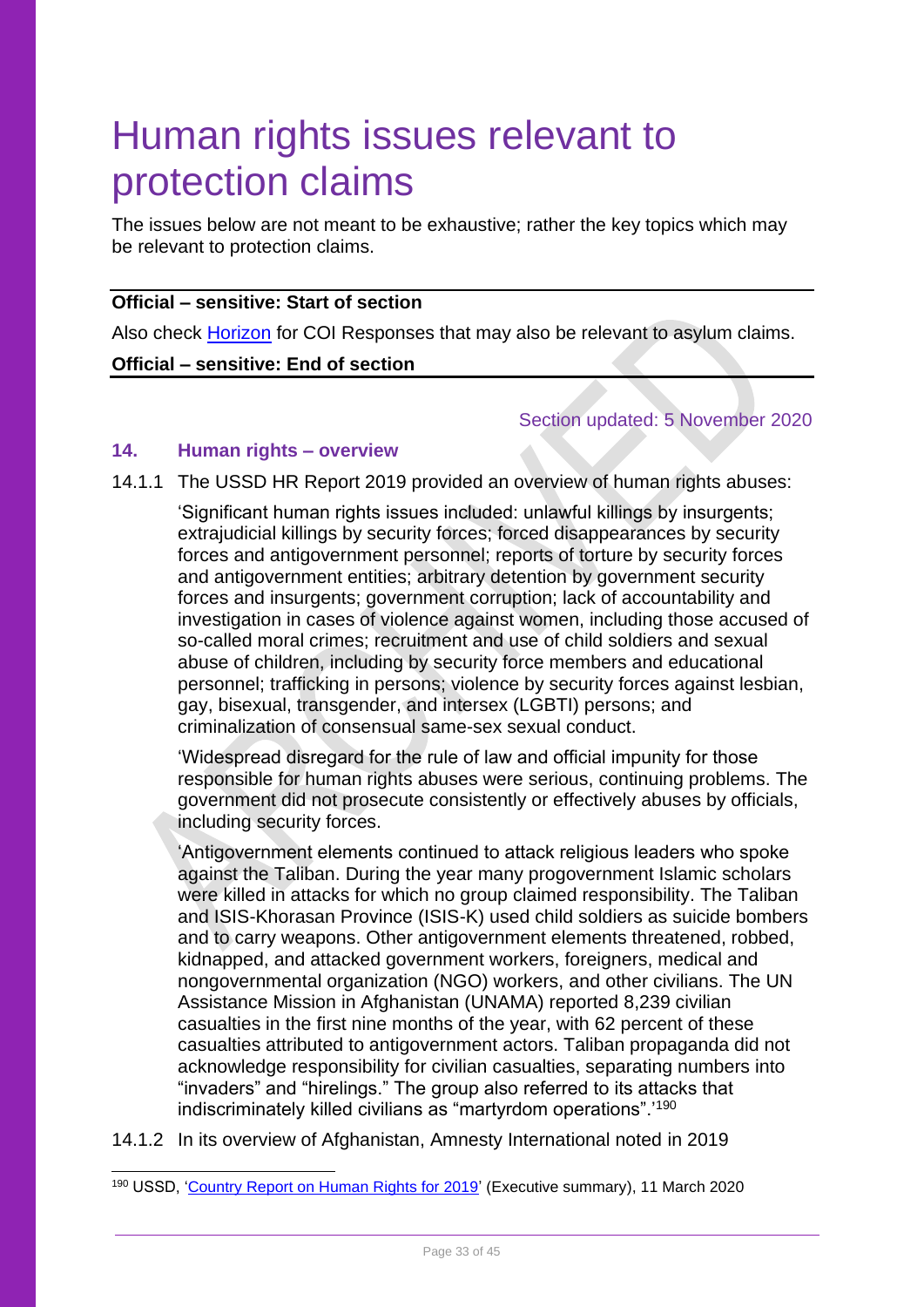'The civilian population suffered crimes under international law, human rights violations and abuses because of the continuing conflict. Conflict-related violence led to thousands of deaths and injuries and the displacement of hundreds of thousands. The International Criminal Court (ICC) decided not to investigate crimes against humanity and war crimes committed, but the decision is currently subject to appeal. Human rights defenders were intimidated, threatened, detained and killed. European and neighbouring countries continued to forcibly return Afghan asylum-seekers and refugees. Gender-based violence against women and girls persisted due to weak rule of law and existence of harmful traditional and cultural practices. It became increasingly difficult for journalists to work and they faced reprisals from armed groups, state officials, and security forces. At least five journalists were killed by the Taliban and other armed groups.'<sup>191</sup>

14.1.3 See also the [UN Secretary General'](https://www.un.org/securitycouncil/content/reports-secretary-general)s report on [The situation in Afghanistan](https://www.securitycouncilreport.org/atf/cf/%7B65BFCF9B-6D27-4E9C-8CD3-CF6E4FF96FF9%7D/s_2020_809_e.pdf)  [and its implications for international peace and security,](https://www.securitycouncilreport.org/atf/cf/%7B65BFCF9B-6D27-4E9C-8CD3-CF6E4FF96FF9%7D/s_2020_809_e.pdf) dated August 2020.

[Back to Contents](#page-3-0)

## <span id="page-33-0"></span>**15. Afghans perceived as 'Westernised'**

- 15.1.1 See the country policy and information note on [Afghanistan: Afghans](https://www.gov.uk/government/publications/afghanistan-country-policy-and-information-notes)  [perceived as 'Westernised'.](https://www.gov.uk/government/publications/afghanistan-country-policy-and-information-notes)
- 15.1.2 See also the European Asylum Support Office (EASO) query response on [Afghan nationals perceived as 'Westernised',](https://www.ecoi.net/en/file/local/2036956/2020_09_Q19_EASO_COI_Query_Response_AFG_Westernisation.pdf) 2 September 2020.

**[Back to Contents](#page-3-0)** 

## <span id="page-33-1"></span>**16. Anti-government elements (AGEs)**

- 16.1.1 See the country policy and information note on [Afghanistan: Anti](https://www.gov.uk/government/publications/afghanistan-country-policy-and-information-notes)[government elements.](https://www.gov.uk/government/publications/afghanistan-country-policy-and-information-notes)
- 16.1.2 See also the EASO COI Reports on [Afghanistan: Anti-government elements,](https://coi.easo.europa.eu/administration/easo/PLib/2020_08_EASO_COI_Report_Afghanistan_Anti_Governement_Elements_AGEs.pdf) August 2020 and [Afghanistan: Individuals targeted by armed actors in the](https://coi.easo.europa.eu/administration/easo/PLib/Afghanistan_targeting_conflict.pdf)  [conflict,](https://coi.easo.europa.eu/administration/easo/PLib/Afghanistan_targeting_conflict.pdf) December 2017.

[Back to Contents](#page-3-0)

#### <span id="page-33-2"></span>**17. Children**

17.1.1 See the country policy and information note on Afghanistan: Unaccompanied [children.](https://www.gov.uk/government/publications/afghanistan-country-policy-and-information-notes)

[Back to Contents](#page-3-0)

#### <span id="page-33-3"></span>**18. Criminal justice system**

- <span id="page-33-4"></span>18.1 Criminal Procedure Code (CPC)
- 18.1.1 Afghanistan's [Criminal Procedure](https://www.unodc.org/res/cld/document/criminal-procedure-code_html/Criminal_Procedure_Code_-_Endorsed_by_President_EN_2014_03_14_with_TOC.pdf) Code (CPC)<sup>192</sup>, which, as noted by the Stanford Law School's Afghanistan Legal Education Project (ALEP), in a report published 2017, 'governs proceedings in criminal cases [and] specifies how investigators, the prosecutor, and the court must conduct a

<sup>191</sup> Amnesty International, ['Afghanistan 2019'](https://www.amnesty.org/en/countries/asia-and-the-pacific/afghanistan/report-afghanistan/), 16 April 2020

<sup>192</sup> [Criminal Procedure Code,](https://www.unodc.org/res/cld/document/criminal-procedure-code_html/Criminal_Procedure_Code_-_Endorsed_by_President_EN_2014_03_14_with_TOC.pdf) 23 February 2014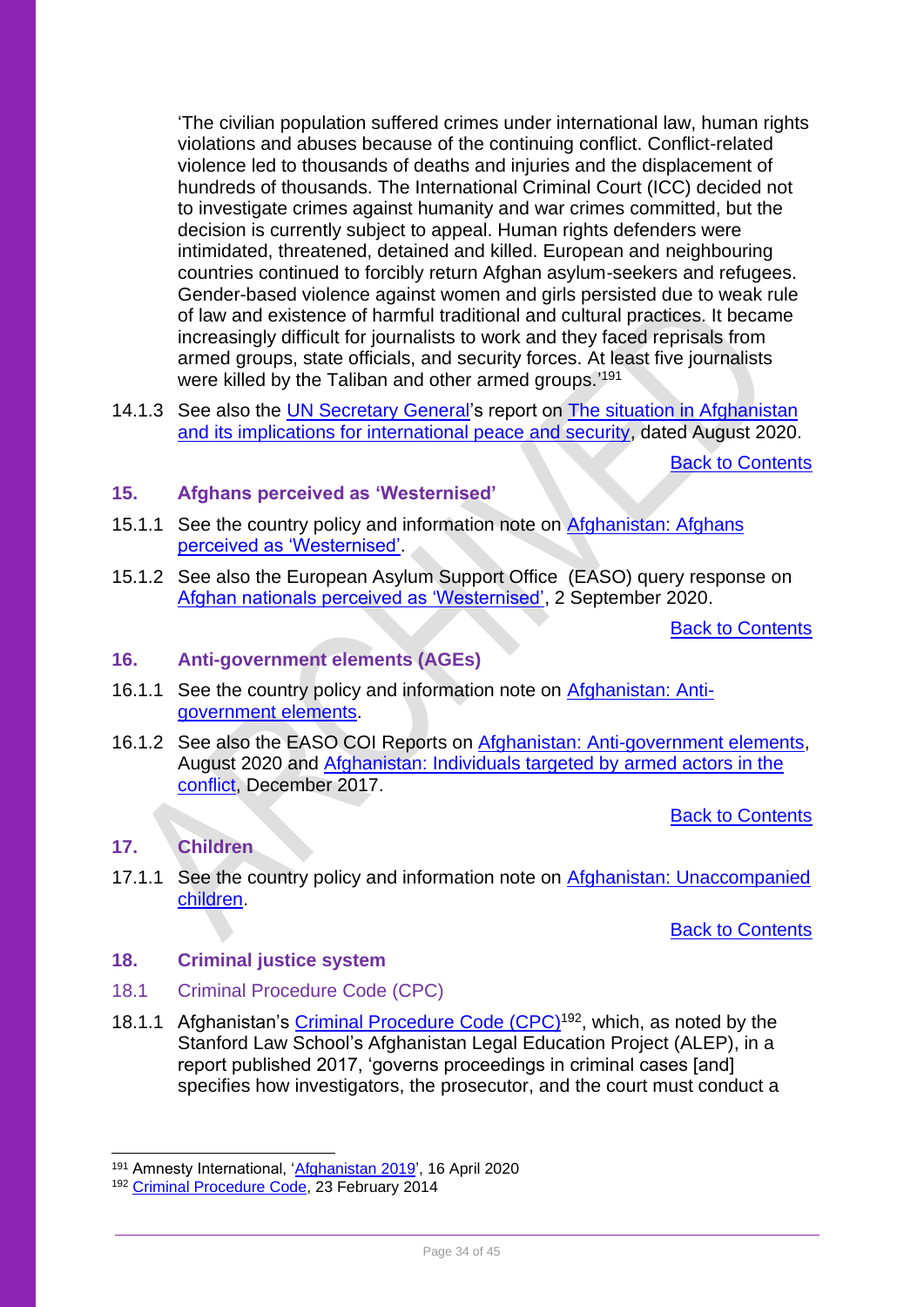criminal investigation and trial'<sup>193</sup>, was endorsed by the President on 23 February 2014<sup>194</sup>.

- <span id="page-34-0"></span>18.2 Penal Code
- 18.2.1 A new Penal Code was enacted in 2017 to replace the 1976 law<sup>195</sup>. It was approved through the Presidential Legislative Decree on 15 May 2017 and entered into force in February 2018<sup>196 197</sup>. An English translation of the new Penal Code could not be found amongst the sources consulted by CPIT (see [Bibliography\)](#page-39-0).
- 18.2.2 The Afghanistan Public Policy Research Organization (APPRO), which describes itself as an independent research institute based in Kabul, is registered as a non-governmental organisation with the Afghan Ministry of Economic Affairs<sup>198</sup>. In a July 2018 report APPRO stated:

'The new Penal Code has compiled 33 different laws and criminal provisions into a single document after a careful scrutiny of each law to ensure that unnecessary offenses are removed and new ones are added or merged, thereby "increasing the effectiveness of the code in preventing, reducing, deterring, and fairly punishing criminal behavior." Drafted in 916 Articles, the Code consists of provisions on general criminal law and special criminal law. The revision was to ensure conformity with the standards and norms of international treaties and conventions to which Afghanistan is a signatory…

'There are significant improvements in the new Penal Code as it attempts to account for modern day human rights standards and obligations to international obligations, including the Rome Statute of the International Criminal Court, the UN Convention against Torture, and the UN Convention against Transnational Crimes, amongst others. Furthermore, the Penal Code has been modernized by reducing the crimes whose punishment is death penalty, refining the definition of rape based on more modern consent requirements, better protection for children by introducing a new chapter on Bacha Bazi,reducing penalty for consensual adult zina (relationship outside marriage), and removing justification of homicide as honor killing. The new Penal Code also has provisions for addressing rape, sexual harassment and abortion.'<sup>199</sup>

18.2.3 The European Asylum Support Office (EASO) noted in its July 2020 report on criminal law and customary justice that 'Like the 1976 Penal Code, the new 2017 Penal Code regulates punishments that fall under the ta'azir crimes, while hudud and qisas crimes are regulated under Islamic law. Although hudud and qisas crimes are not included in the Penal Code, the Code still gives judges the authority to implement such punishments in accordance with Hanafi jurisprudence of Islamic Law.'<sup>200</sup>

<sup>193</sup> Stanford Law School (ALEP), 'An Introduction [to the Laws of Afghanistan'](https://www-cdn.law.stanford.edu/wp-content/uploads/2017/11/ALEP-Intoduction-to-Law-of-AFG_4th-Ed_ENGLISH.pdf) (page 4), 2017 <sup>194</sup> [Criminal Procedure Code,](https://www.unodc.org/res/cld/document/criminal-procedure-code_html/Criminal_Procedure_Code_-_Endorsed_by_President_EN_2014_03_14_with_TOC.pdf) 23 February 2014

<sup>195</sup> EASO, 'Criminal law, customary justice and informal dispute...' (page 12), July 2020

<sup>&</sup>lt;sup>196</sup> EASO, 'Criminal law, customary justice and informal dispute...' (page 12), July 2020

<sup>197</sup> APPRO, 'New Penal Code and EVAW Law: To Incorporate or Not...?' (page 5), July 2018

<sup>198</sup> APPRO, 'New Penal Code and EVAW Law: To Incorporate or Not...?' (page 3), July 2018

<sup>199</sup> APPRO, 'New Penal Code and EVAW Law: To Incorporate or Not...?' (page 17), July 2018

<sup>200</sup> EASO, ['Criminal law, customary justice and informal dispute…'](https://coi.easo.europa.eu/administration/easo/PLib/2020_07_EASO_COI_Report_Afghanistan_Criminal_Law_Customary_Justice_Dispute_Resolutions.pdf) (page 12), July 2020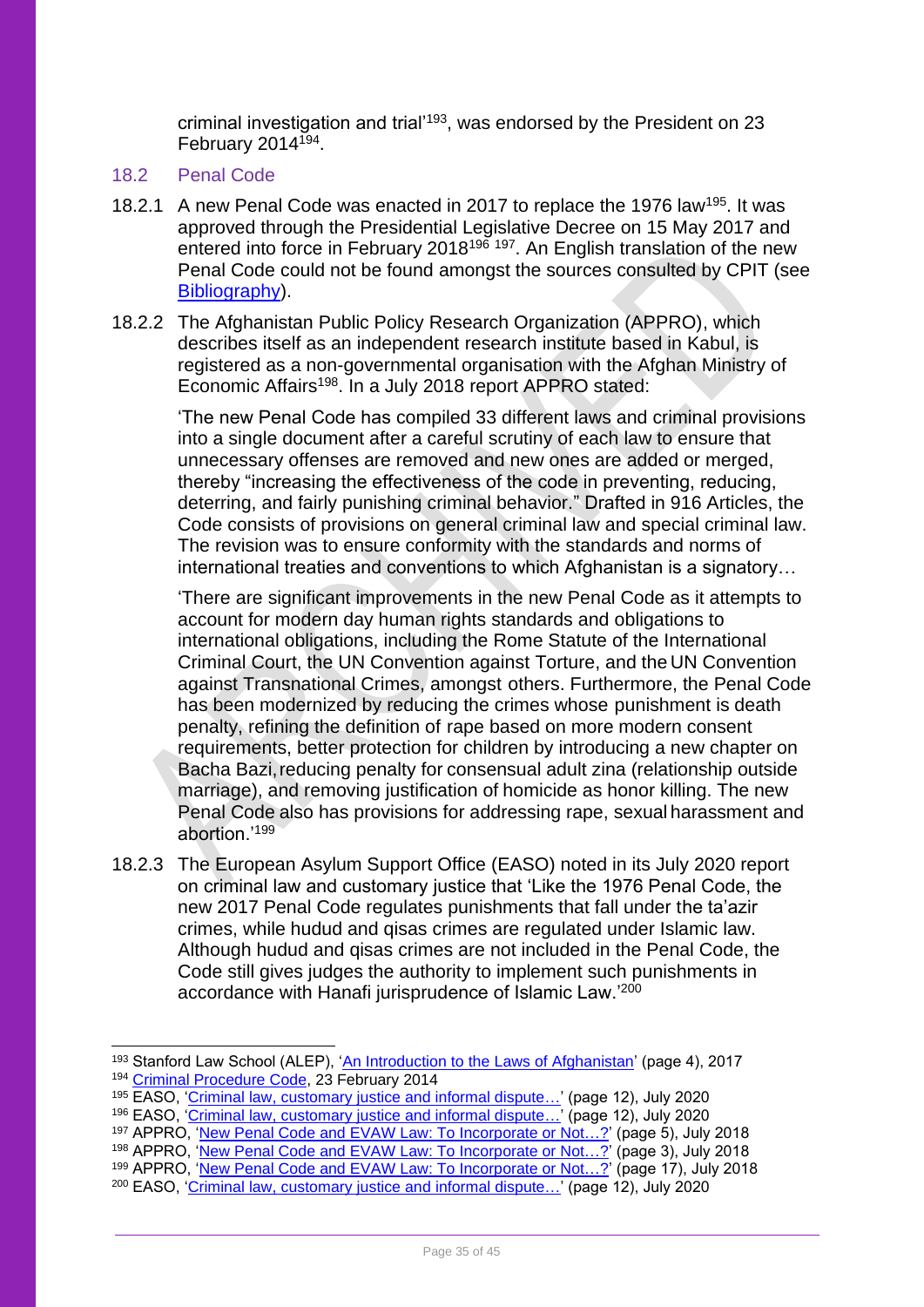### <span id="page-35-0"></span>18.3 Islamic (Shari'a) Law

- 18.3.1 Afghanistan is an Islamic Republic<sup>201</sup>. According to the Constitution, whilst followers of other religions are permitted to practice their faith freely within the confines of the law, no law shall be passed that is not in accordance with Islam<sup>202</sup> .
- 18.3.2 The ALEP 2017 report noted:

'According to Article 130 of the Constitution<sup>203</sup>, Afghan courts must refer to Islamic sources of law when there are no relevant provisions in the Constitution to address a legal issue and there are no other relevant laws (such as international laws, statutes, or regulations). In these situations, courts will generally refer to Hanafi jurisprudence. However, if the legal issue involves personal statuls] matters and the parties are followers of the Shia sect, the courts refer to Shia figh, which generally means the Jafari school of jurisprudence.'204

18.3.3 For information on ta'azir, hudud and qisa crimes, see the EASO COI Report on [Afghanistan: Criminal law, customary justice and informal dispute](https://coi.easo.europa.eu/administration/easo/PLib/2020_07_EASO_COI_Report_Afghanistan_Criminal_Law_Customary_Justice_Dispute_Resolutions.pdf)  [resolution,](https://coi.easo.europa.eu/administration/easo/PLib/2020_07_EASO_COI_Report_Afghanistan_Criminal_Law_Customary_Justice_Dispute_Resolutions.pdf) August 2020<sup>205</sup>.

[Back to Contents](#page-3-0)

## <span id="page-35-1"></span>18.4 Security forces

- 18.4.1 The EASO report on state structure and security forces noted 'The Afghan National Security Forces (ANSF) or Afghan National Defence and Security Forces (ANDSF) are comprised of the Afghan National Army (including the Afghan Border Force, Afghan Air Force, Afghan Territorial Army, Afghan National Civil Order Force), Afghan National Police (including Afghan Local Police), and the National Directorate of Security (including the Afghan Special Force).<sup>'206</sup>
- 18.4.2 Further information on the mandate, structure, capacity, effectiveness and integrity of the Afghan National Army (ANA), Afghan National Police (ANP), Afghan Local Police (ALP) and National Directorate of Security (NDS), including human rights violations reported to have been committed by those forces, can be found in the August 2020 [EASO report on state structure and](https://coi.easo.europa.eu/administration/easo/PLib/2020_08_EASO_COI_Report_Afghanistan_state_structure_and_security_forces.pdf)  [security forces](https://coi.easo.europa.eu/administration/easo/PLib/2020_08_EASO_COI_Report_Afghanistan_state_structure_and_security_forces.pdf)<sup>207</sup>.

[Back to Contents](#page-3-0)

#### <span id="page-35-2"></span>18.5 Judiciary

18.5.1 Article 116 of the Constitution provides that the judiciary shall be an independent organ of the state and affirms 'The judiciary shall be comprised of one Supreme Court, Courts of Appeal as well as Primary Courts whose

- <sup>205</sup> EASO, ['Criminal law, customary justice and informal dispute…'](https://coi.easo.europa.eu/administration/easo/PLib/2020_07_EASO_COI_Report_Afghanistan_Criminal_Law_Customary_Justice_Dispute_Resolutions.pdf) (sections 1.2-1.4), July 2020
- <sup>206</sup> EASO, 'Afghanistan [State Structure and Security Forces'](https://coi.easo.europa.eu/administration/easo/PLib/2020_08_EASO_COI_Report_Afghanistan_state_structure_and_security_forces.pdf) (page 26), August 2020

<sup>201</sup> [Constitution](https://www.constituteproject.org/constitution/Afghanistan_2004.pdf?lang=en) (Article 1), 2004

<sup>202</sup> [Constitution](https://www.constituteproject.org/constitution/Afghanistan_2004.pdf?lang=en) (Articles 2-3), 2004

<sup>203</sup> [Constitution](https://www.constituteproject.org/constitution/Afghanistan_2004.pdf?lang=en) (Article 130), 2004

<sup>&</sup>lt;sup>204</sup> Stanford Law School (ALEP), ['An Introduction to the Laws of Afghanistan'](https://www-cdn.law.stanford.edu/wp-content/uploads/2017/11/ALEP-Intoduction-to-Law-of-AFG_4th-Ed_ENGLISH.pdf) (page 50), 2017

<sup>&</sup>lt;sup>207</sup> EASO, '<u>Afghanistan – State Structure and Security Forces</u>' (section 2), August 2020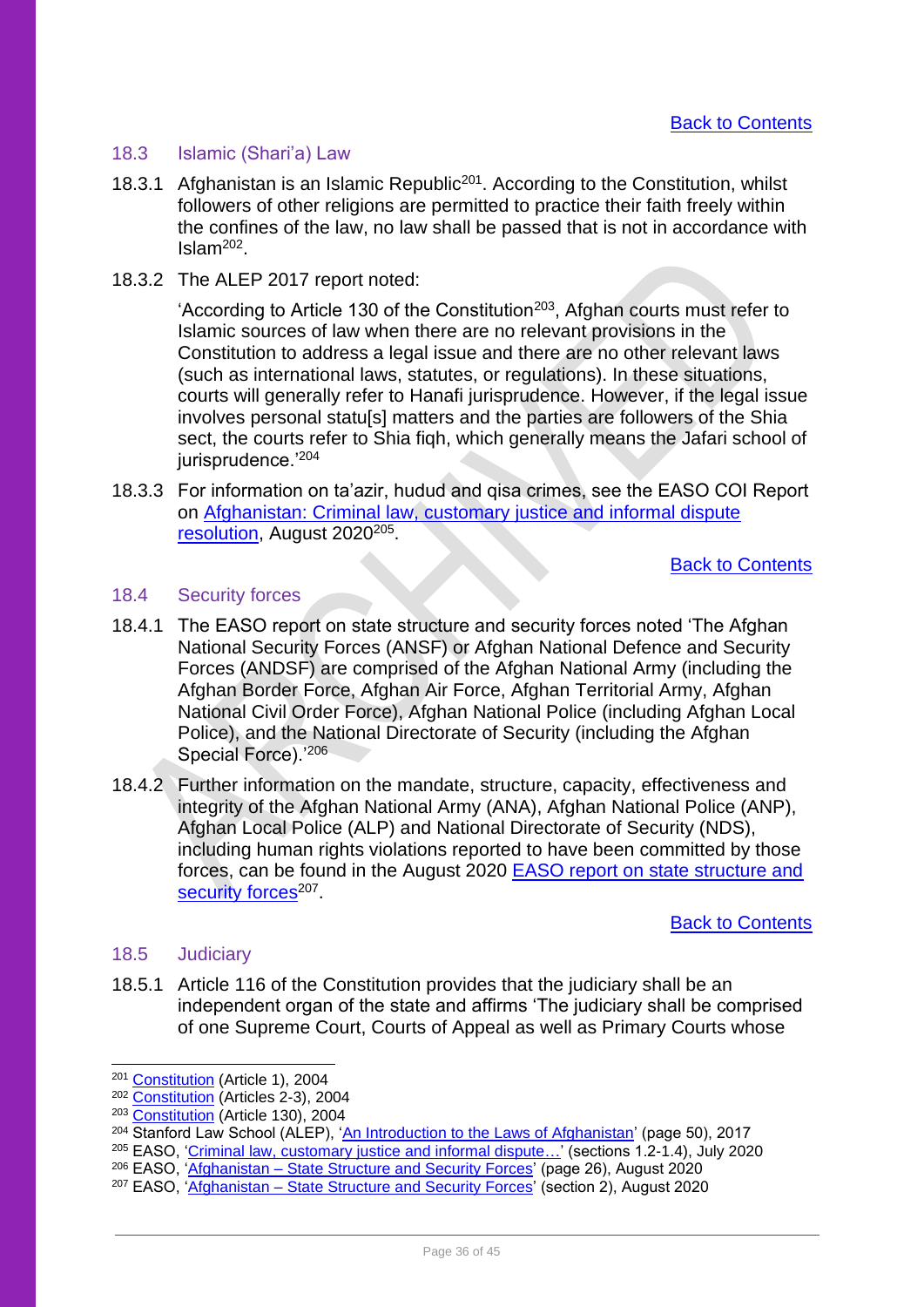organization and authority shall be regulated by law. The Supreme Court shall be the highest judicial organ, heading the judicial power of the Islamic Republic of Afghanistan.'<sup>208</sup>

- 18.5.2 As noted in the USSD HR Report 2019, despite its independence, 'IT The judiciary continued to be underfunded, understaffed, inadequately trained, largely ineffective, and subject to threats, bias, political influence, and pervasive corruption.'<sup>209</sup> (see also [Corruption\)](#page-18-0).
- 18.5.3 The EASO report on state structure and security forces noted:

'[T]here are two dominant systems used to obtain justice: through the state, and through non-state mechanisms. Afghanistan has a pluralistic legal system whereby multiple sources of law interact with one another; iustice is administered on the basis of a mixture of overlapping and sometimes contradictory legal codes. Many disputes, ranging from disagreements over land to criminal acts, are settled outside of the formal court system, in informal institution such as local jirgas and shuras.'<sup>210</sup>

18.5.4 The same report noted, in regards to capacity of the courts:

'According to the Supreme Court of Afghanistan, there are appeal courts in each provincial capital and primary courts in each provincial and district capital. UNAMA noted that, as of May 2019, in Afghanistan, there were a total of 2,083 judges working across the country. Courts are functioning only in 232 districts out of the overall 378 Afghan districts. For 24 districts, the primary courts operate in the neighbouring districts and 116 primary courts operate in the provincial capitals. In the remaining 146 districts there are no courts due to insecurity and logistical facilities.'<sup>211</sup>

18.5.5 Further information on the pluralistic socio-legal framework for punishment of crime, including Islamic principles and the Penal Code can be found in the [EASO report on Afghanistan Criminal law, customary justice and informal](https://coi.easo.europa.eu/administration/easo/PLib/2020_07_EASO_COI_Report_Afghanistan_Criminal_Law_Customary_Justice_Dispute_Resolutions.pdf)  [dispute resolution](https://coi.easo.europa.eu/administration/easo/PLib/2020_07_EASO_COI_Report_Afghanistan_Criminal_Law_Customary_Justice_Dispute_Resolutions.pdf)<sup>212</sup>.

[Back to Contents](#page-3-0)

## <span id="page-36-0"></span>18.6 Traditional justice mechanisms

18.6.1 The USSD HR Report 2019 stated 'Most courts administered justice unevenly, employing a mixture of codified law, sharia, and local custom. Traditional justice mechanisms remained the main recourse for many, especially in rural areas.'<sup>213</sup> Freedom House also noted 'Informal justice systems, employing variants of both customary law and Sharia (Islamic law), are widely used to arbitrate disputes, especially in rural areas. The Taliban have installed their own judiciary in areas they control, but many Taliban commanders impose arbitrary punishments without reference to this system.'<sup>214</sup>

<sup>208</sup> [Constitution](https://www.constituteproject.org/constitution/Afghanistan_2004.pdf?lang=en) (Article 16), 2004

<sup>&</sup>lt;sup>209</sup> USSD, '<u>Country Report on Human Rights for 2019</u>' (section 1e), 11 March 2020

<sup>&</sup>lt;sup>210</sup> EASO, 'Afghanistan – [State Structure and Security Forces'](https://coi.easo.europa.eu/administration/easo/PLib/2020_08_EASO_COI_Report_Afghanistan_state_structure_and_security_forces.pdf) (page 39), August 2020

<sup>&</sup>lt;sup>211</sup> EASO, '<u>Afghanistan – State Structure and Security Forces</u>' (page 41), August 2020

<sup>&</sup>lt;sup>212</sup> EASO, 'Afghanistan – [Criminal law, customary justice and informal dispute](https://coi.easo.europa.eu/administration/easo/PLib/2020_07_EASO_COI_Report_Afghanistan_Criminal_Law_Customary_Justice_Dispute_Resolutions.pdf) resolution', July 2020

<sup>&</sup>lt;sup>213</sup> USSD, ['Country Report on Human Rights for 2019'](https://www.state.gov/reports/2019-country-reports-on-human-rights-practices/afghanistan/) (section 1e), 11 March 2020

<sup>&</sup>lt;sup>214</sup> Freedom House, '<u>Freedom in the World 2020</u>' (section F1), 5 March 2020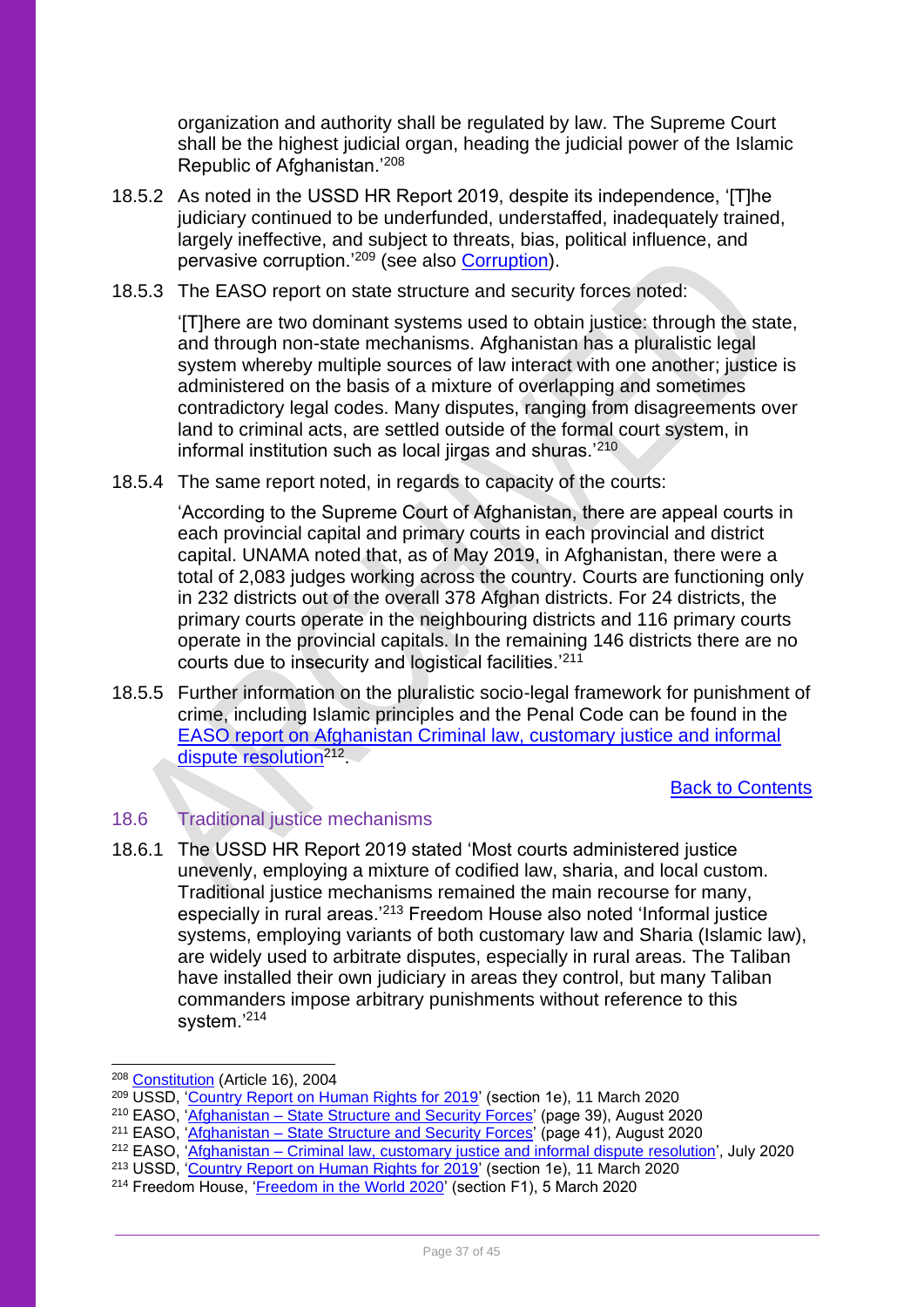#### 18.6.2 The EASO report on state structure and security forces noted:

'According to the 2019 Survey by the Asia Foundation, more than 46 % of Afghans have applied to shuras or jirgas [a council or assembly of tribal elders held for dispute resolution] to solve their disputes, 41.5 % to state courts, and around 25 % to the Huqooq department. The preference revealed urban rural divide: rural inhabitants appealed more to shuras/jirgas (48 %), while urban residents preferred appealing to state courts and the Huquq department (around 52 % and 30 % respectively). The survey further found that the vast majority of Afghans believed that local shuras and jirgas are fair and trusted (81.2 %), that they follow local norms and values (74.4 %), that such institutions are effective at delivering justice (74.2 %), and that they resolve cases quickly and efficiently (73.2 %).'<sup>215</sup>

- 18.6.3 The same source noted 'In May 2020, it was reported that half of the 37 million Afghans sought informal justice and referred either to Taliban's "desert courts" or jirgas (traditional conflict resolution meetings), in particular in rural areas $1216$
- 18.6.4 Further information on non-state justice systems, including Taliban's parallel justice systems and informal customary blood feud resolution (Pashtunwali) can be found in the [EASO report on Afghanistan Criminal law, customary](https://coi.easo.europa.eu/administration/easo/PLib/2020_07_EASO_COI_Report_Afghanistan_Criminal_Law_Customary_Justice_Dispute_Resolutions.pdf)  [justice and informal dispute resolution](https://coi.easo.europa.eu/administration/easo/PLib/2020_07_EASO_COI_Report_Afghanistan_Criminal_Law_Customary_Justice_Dispute_Resolutions.pdf)<sup>217</sup>.

[Back to Contents](#page-3-0)

#### <span id="page-37-0"></span>**19. Freedom of movement**

19.1.1 See the EASO COI Report on [Afghanistan: Key socio-economic indicators.](https://coi.easo.europa.eu/administration/easo/PLib/2020_08_EASO_COI_Report_Afghanistan_Key_Socio_Economic_Indicators_Forcus_Kabul_Citry_Mazar_Sharif_Herat_City.pdf)  [Focus on Kabul City, Mazar-e Sharif and Herat City,](https://coi.easo.europa.eu/administration/easo/PLib/2020_08_EASO_COI_Report_Afghanistan_Key_Socio_Economic_Indicators_Forcus_Kabul_Citry_Mazar_Sharif_Herat_City.pdf) August 2020, which provides information on internal movement, including travel restrictions, documents required to travel, freedom of movement for women and road safety.

[Back to Contents](#page-3-0)

## <span id="page-37-1"></span>**20. Journalists and media workers**

20.1.1 See the EASO query response on [Journalists, media workers and human](https://www.ecoi.net/en/file/local/2036876/2020_08_Q17_EASO_COI_Query_Response_AFG_Journalists_Media_Human_Rights_Activists.pdf)  [rights defenders,](https://www.ecoi.net/en/file/local/2036876/2020_08_Q17_EASO_COI_Query_Response_AFG_Journalists_Media_Human_Rights_Activists.pdf) 28 August 2020.

[Back to Contents](#page-3-0)

## <span id="page-37-2"></span>**21. Prison conditions**

21.1.1 See the Asylum Research Centre (ARC) Foundation report on [Prison](https://www.ecoi.net/en/file/local/2018251/Afghanistan_prison_conditions_final_v4_November_2019.pdf)  [conditions in Afghanistan,](https://www.ecoi.net/en/file/local/2018251/Afghanistan_prison_conditions_final_v4_November_2019.pdf) September 2019 and the EASO COI Report on [Afghanistan: State structure and security forces,](https://coi.easo.europa.eu/administration/easo/PLib/2020_08_EASO_COI_Report_Afghanistan_state_structure_and_security_forces.pdf) August 2020.

[Back to Contents](#page-3-0)

## <span id="page-37-3"></span>**22. Religious and ethnic minorities**

22.1.1 See the country policy and information notes on Afghanistan: Hindus and [Sikhs](https://www.gov.uk/government/publications/afghanistan-country-policy-and-information-notes) and on [Afghanistan: Hazaras.](https://www.gov.uk/government/publications/afghanistan-country-policy-and-information-notes)

<sup>215</sup> EASO, 'Afghanistan – [State Structure and Security Forces'](https://coi.easo.europa.eu/administration/easo/PLib/2020_08_EASO_COI_Report_Afghanistan_state_structure_and_security_forces.pdf) (page 39), August 2020

<sup>&</sup>lt;sup>216</sup> EASO, 'Afghanistan – [State Structure and Security Forces'](https://coi.easo.europa.eu/administration/easo/PLib/2020_08_EASO_COI_Report_Afghanistan_state_structure_and_security_forces.pdf) (page 43), August 2020

<sup>&</sup>lt;sup>217</sup> EASO, 'Afghanistan – [Criminal law, customary justice and informal dispute](https://coi.easo.europa.eu/administration/easo/PLib/2020_07_EASO_COI_Report_Afghanistan_Criminal_Law_Customary_Justice_Dispute_Resolutions.pdf) resolution', July 2020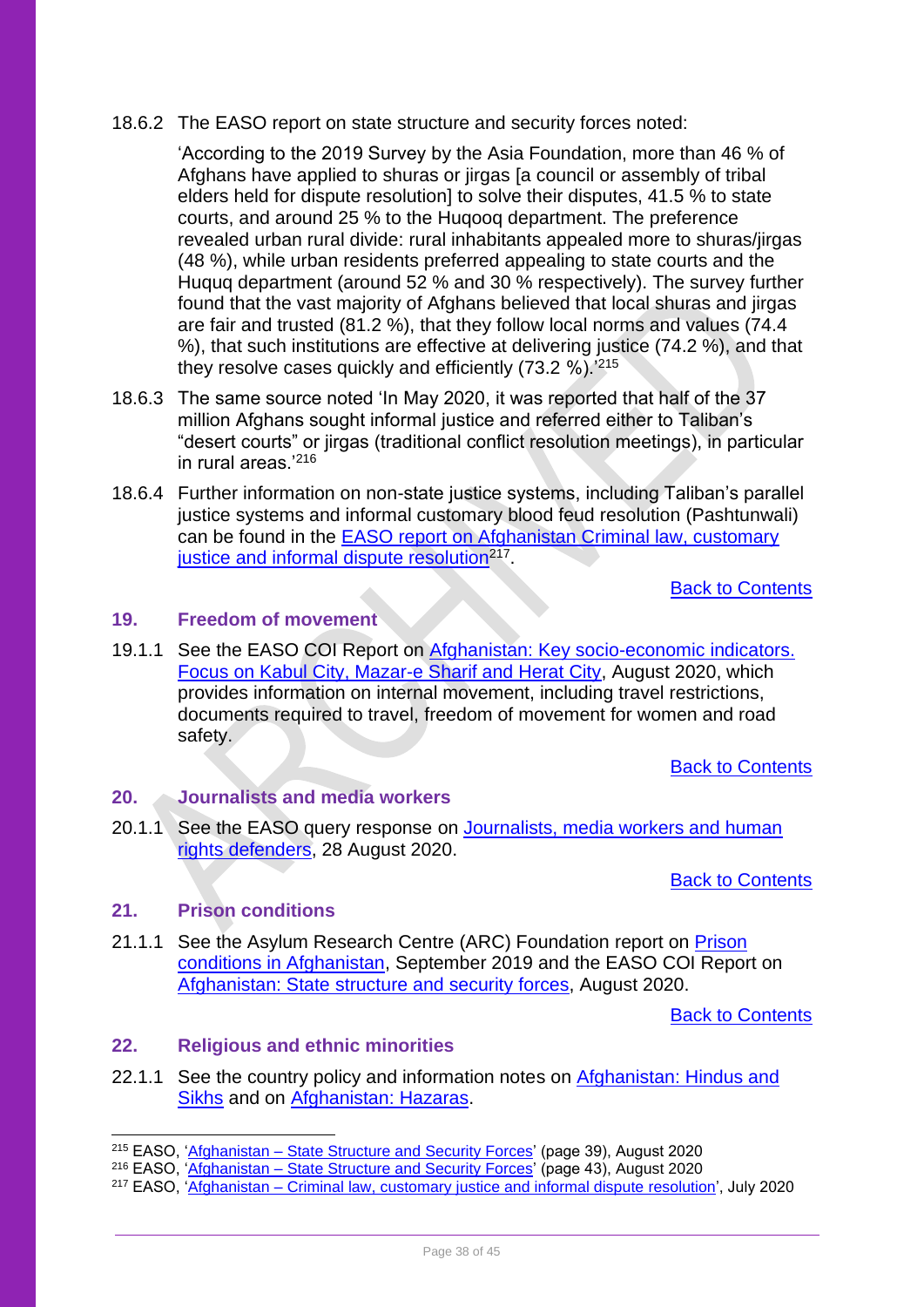22.1.2 See also the EASO query responses on [Hazaras, Shias,](https://www.ecoi.net/en/file/local/2036879/2020_08_Q13_EASO_COI_Query_Response_2020_AFG_Hazara_Shia.pdf) 29 July 2020, and [Hindus and Sikhs,](https://www.ecoi.net/en/file/local/2036878/2020_08_Q14_EASO_COI_Query_Response_AFG_Hindus_Sikhs.pdf) 5 August 2020.

[Back to Contents](#page-3-0)

### <span id="page-38-0"></span>**23. Security and humanitarian situation**

- 23.1.1 See the May 2020 country policy and information note on Afghanistan: [Security and humanitarian situation.](https://www.gov.uk/government/publications/afghanistan-country-policy-and-information-notes) Since its publication the following reports have been published, which should be consulted for a more up-todate overview (non-exhaustive list):
	- UNAMA, [Afghanistan: Protection of Civilians in Armed Conflict, Third](https://www.ecoi.net/en/file/local/2039870/unama_protection_of_civilians_in_armed_conflict_-_3rd_quarter_report_2020.pdf)  [Quarter Report: 1 January to 30 September 2020,](https://www.ecoi.net/en/file/local/2039870/unama_protection_of_civilians_in_armed_conflict_-_3rd_quarter_report_2020.pdf) October 2020
	- Afghanistan Analysts Network, Behind the Statistics: Drop in civilian [casualties masks increased Taleban violence,](https://www.afghanistan-analysts.org/en/reports/war-and-peace/behind-the-statistics-drop-in-civilian-casualties-masks-increased-taleban-violence/) 27 October 2020
	- As well as the most up-to-date data and reports found on [ACLED](https://acleddata.com/tag/afghanistan/) and [Reliefweb'](https://reliefweb.int/country/afg)s respective country-specific pages on Afghanistan
- 23.1.2 See also the EASO COI Reports on [Afghanistan: Security situation.](https://easo.europa.eu/information-analysis/country-origin-information/country-reports)

[Back to Contents](#page-3-0)

#### <span id="page-38-1"></span>**24. Sexual orientation and gender identity and expression**

24.1.1 See the country policy and information note on [Afghanistan: Sexual](https://www.gov.uk/government/publications/afghanistan-country-policy-and-information-notes)  [orientation and gender identity or expression.](https://www.gov.uk/government/publications/afghanistan-country-policy-and-information-notes)

[Back to Contents](#page-3-0)

#### <span id="page-38-2"></span>**25. Situation of Afghan refugees in Iran and Pakistan**

25.1.1 See [UNHCR](https://www.unhcr.org/ir/refugees-in-iran/) for information and [updates](https://reporting.unhcr.org/node/2527#:~:text=The%20Islamic%20Republic%20of%20Iran%20hosts%20one%20of%20the%20largest,settlements%20managed%20by%20the%20Government.) on the situation of Afghan refugees in Iran, as well as the information provider [ACAPS.](https://www.acaps.org/country/iran/crisis/afghan-refugees) For Afghans in Pakistan, see the EASO COI Report on [Pakistan: Situation of Afghan Refugees,](https://easo.europa.eu/sites/default/files/publications/easo-coi-report-pakistan-situation-afghan-refugees.pdf) Mav 2020.

[Back to Contents](#page-3-0)

### <span id="page-38-3"></span>**26. Women**

26.1.1 See the country policy and information note on [Afghanistan: Women fearing](https://www.gov.uk/government/publications/afghanistan-country-policy-and-information-notes)  [gender-based harm/violence.](https://www.gov.uk/government/publications/afghanistan-country-policy-and-information-notes)

[Back to Contents](#page-3-0)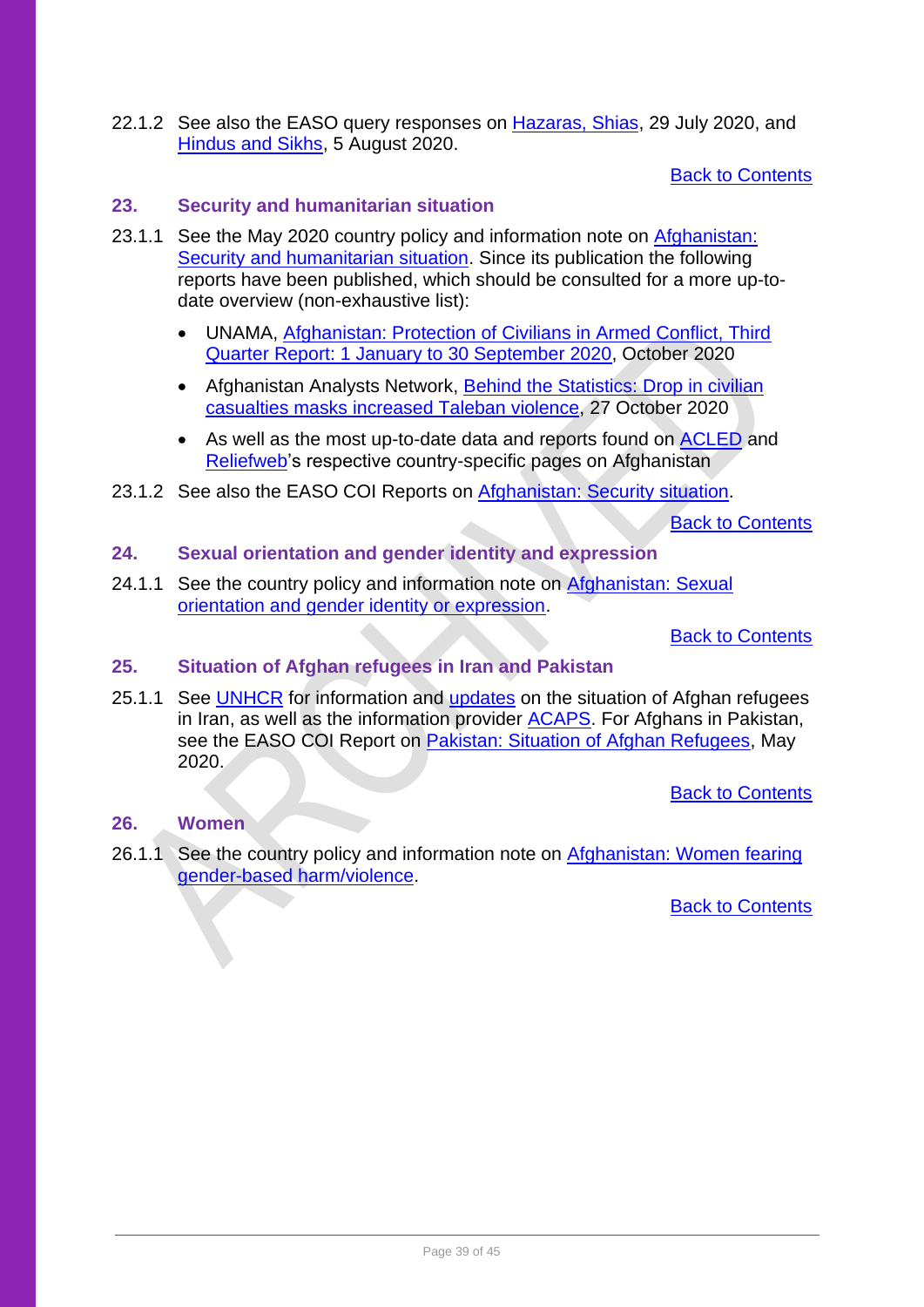# <span id="page-39-0"></span>**Bibliography**

<span id="page-39-1"></span>**Sources cited** 

Afghanistan Analysts Network (AAN),

['Afghanistan's 2019 Elections \(30\): Final results… and parallel](https://www.afghanistan-analysts.org/en/reports/political-landscape/afghanistans-2019-elections-30-final-results-and-parallel-governments/) [governments?'](https://www.afghanistan-analysts.org/en/reports/political-landscape/afghanistans-2019-elections-30-final-results-and-parallel-governments/), 19 February 2020. Last accessed: 8 October 2020

['Afghanistan's Paradoxical Political Party System: A new AAN report'](https://www.afghanistan-analysts.org/en/special-reports/outside-inside-afghanistans-paradoxical-political-party-system-2001-16/), 6 May 2018. Last accessed: 8 October 2020

['Kabul Unpacked: A geographical guide to a metropolis in the making'](https://www.afghanistan-analysts.org/wp-content/uploads/2019/03/Kabul-Police-Districts.pdf), 2019. Last accessed: 30 October 2020

['The Afghanistan Election Conundrum \(12\): Good news and bad news about](https://www.afghanistan-analysts.org/en/reports/political-landscape/the-afghanistan-election-conundrum-12-good-news-and-bad-news-about-district-numbers/)  [district numbers'](https://www.afghanistan-analysts.org/en/reports/political-landscape/the-afghanistan-election-conundrum-12-good-news-and-bad-news-about-district-numbers/), 16 August 2018. Last accessed: 5 October 2020

['The Results of Afghanistan's 2018 Parliamentary Elections: A new, but](https://www.afghanistan-analysts.org/en/reports/political-landscape/the-results-of-afghanistans-2018-parliamentary-elections-a-new-but-incomplete-wolesi-jirga/)  [incomplete Wolesi Jirga'](https://www.afghanistan-analysts.org/en/reports/political-landscape/the-results-of-afghanistans-2018-parliamentary-elections-a-new-but-incomplete-wolesi-jirga/), 17 May 2019. Last accessed: 7 October 2020

Afghanistan Public Policy Research Organization (APPRO), 'New [Penal Code and](http://appro.org.af/wp-content/uploads/2018/07/2018-08-01-EVAW-Law-and-the-new-Penal-Code-1.pdf)  EVAW [Law: To Incorporate or Not to Incorporate?'](http://appro.org.af/wp-content/uploads/2018/07/2018-08-01-EVAW-Law-and-the-new-Penal-Code-1.pdf), July 2018. Last accessed: 16 October 2020

Al Jazeera,

['Afghanistan's elections: All you need to know'](https://www.aljazeera.com/news/2018/10/19/afghanistans-elections-all-you-need-to-know/), 19 October 2018. Last accessed: 7 October 2020

['Afghanistan's presidential election: Ashraf Ghani declared winner'](https://www.aljazeera.com/news/2020/2/18/afghanistans-presidential-election-ashraf-ghani-declared-winner), 18 February 2020. Last accessed: 7 October 2020

['Understanding Afghanistan's elections 2018'](https://www.aljazeera.com/news/2018/10/20/understanding-afghanistans-elections-2018), 20 October 2018. Last accessed: 7 October 2020

Amnesty International, ['Afghanistan 2019'](https://www.amnesty.org/en/countries/asia-and-the-pacific/afghanistan/report-afghanistan/), 16 April 2020. Last accessed: 5 November 2020

Associated Press (AP), ['A timeline of key events in Afghanistan's 40 years of wars'](https://apnews.com/article/7011b5086a21f7f57c3cb218947742b2), 29 February 2020. Last accessed: 2 October 2020

Athayi, A., ['Report on Citizenship Law: Afghanistan'](https://cadmus.eui.eu/bitstream/handle/1814/45933/GLOBALCIT_CR_2017_09.pdf), Global Citizenship Observatory (GLOBALCIT) and Robert Schuman Centre for Advanced Studies in collaboration with Edinburgh University Law School, March 2017. Last accessed: 13 October 2020

Australian Government, Department of Foreign Affairs and Trade (DFAT), ['Country](https://www.dfat.gov.au/sites/default/files/country-information-report-afghanistan.pdf)  [Information Report –](https://www.dfat.gov.au/sites/default/files/country-information-report-afghanistan.pdf) Afghanistan', 27 June 2019. Last accessed: 6 October 2020

Banknote World, ['Afghanistan'](https://www.banknoteworld.com/banknotes/Banknotes-by-Country/Afghanistan-Currency/), no date. Last accessed: 6 October 2020

Barrett, K., Sahar, N., Rahimi, A., and Roshan, M., ['Scoping Study for Afghanistan –](https://assets.publishing.service.gov.uk/media/5ac4816ee5274a0b107ead2f/Barrettetal-NadyaMundo-2017-ScopingStudyAfghanistan-FinalReport-AsCAP-AFG2121A-170812.pdf) [Final Report'](https://assets.publishing.service.gov.uk/media/5ac4816ee5274a0b107ead2f/Barrettetal-NadyaMundo-2017-ScopingStudyAfghanistan-FinalReport-AsCAP-AFG2121A-170812.pdf), London: ReCAP for DFID, 12 August 2017. Last accessed: 5 October 2020

BBC News,

['Afghanistan profile –](https://www.bbc.co.uk/news/world-south-asia-12013942) Media', 27 August 2019. Last accessed: 8 October 2020 ['Afghanistan profile –](https://www.bbc.co.uk/news/world-south-asia-12024253) Timeline', 9 September 2019. Last accessed: 2 October 2020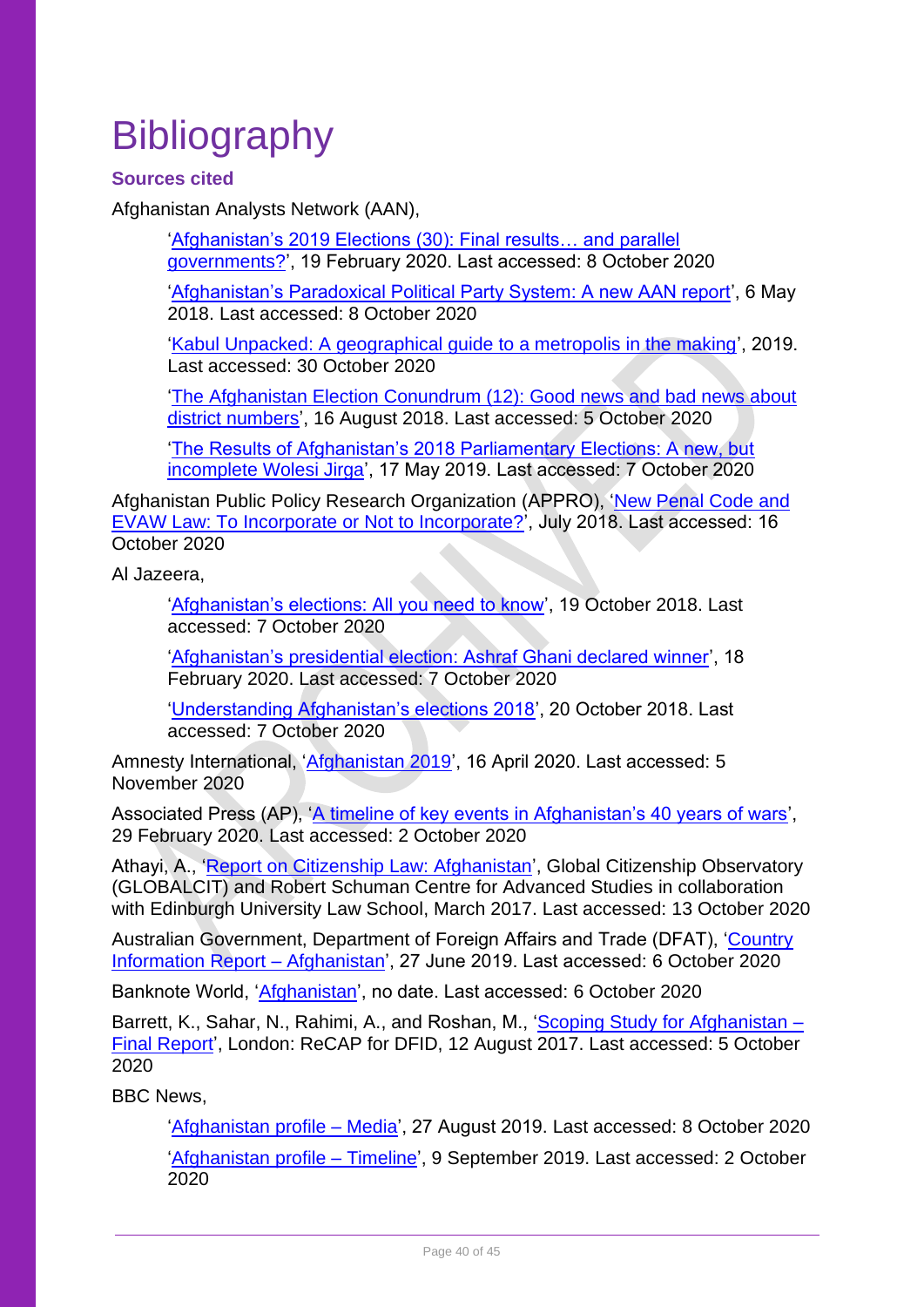Bertelsmann Stiftung, ['BTI 2020 Country Report —](https://www.bti-project.org/content/en/downloads/reports/country_report_2020_AFG.pdf) Afghanistan', 2020. Last accessed: 6 October 2020

CAB, Department for Country of Origin Information Reports, Ministry of Foreign Affairs of the Netherlands, ['Country of Origin Report Afghanistan'](https://www.rijksoverheid.nl/documenten/ambtsberichten/2019/03/01/algemeen-ambtsbericht-afghanistan), March 2019. Last accessed: 12 October 2020

Cedoca (Belgian Office of the Commissioner General for Refugees and Stateless Persons), ['COI Focus Afghanistan: Security Situation in Kabul City'](https://www.ecoi.net/en/file/local/2028536/coi_focus_afghanistan_security_situation_in_kabul_city_20200408.pdf), 8 April 2020. Last accessed: 29 October 2020

CIA World Factbook, ['Afghanistan'](https://www.cia.gov/library/publications/the-world-factbook/geos/af.html) and ['United Kingdom'](https://www.cia.gov/library/publications/the-world-factbook/geos/uk.html), 27 October 2020. Last accessed: 5 November 2020

[Constitution,](https://www.constituteproject.org/constitution/Afghanistan_2004.pdf?lang=en) 2004. Last accessed: 2 October 2020

Countrycode.org, ['Afghanistan Country Code'](https://countrycode.org/afghanistan), no date. Last accessed: 8 October 2020

Embassy of Afghanistan,

['Absentee Tazkera Application'](http://afghanistanembassy.org.uk/english/consulate/afghan-national-id-tazkera/), no date. Last accessed: 12 October 2020

['Birth Certificate',](http://afghanistanembassy.org.uk/english/consulate/birth-certificate/) no date. Last accessed: 12 October 2020

'Passport – [UK Applicants Only'](http://afghanistanembassy.org.uk/english/consulate/passport-section/apply-for-passport/), no date. Last accessed: 12 October 2020

European Asylum Support Office (EASO),

'COI Report: Afghanistan – [Criminal law, customary justice and informal](https://coi.easo.europa.eu/administration/easo/PLib/2020_07_EASO_COI_Report_Afghanistan_Criminal_Law_Customary_Justice_Dispute_Resolutions.pdf)  [dispute resolution'](https://coi.easo.europa.eu/administration/easo/PLib/2020_07_EASO_COI_Report_Afghanistan_Criminal_Law_Customary_Justice_Dispute_Resolutions.pdf), July 2020. Last accessed: 9 October 2020

'COI Report: Afghanistan – [Key socio-economic indicators. Focus on Kabul](https://coi.easo.europa.eu/administration/easo/PLib/2020_08_EASO_COI_Report_Afghanistan_Key_Socio_Economic_Indicators_Forcus_Kabul_Citry_Mazar_Sharif_Herat_City.pdf)  [City, Mazar-e Sharif and Herat City'](https://coi.easo.europa.eu/administration/easo/PLib/2020_08_EASO_COI_Report_Afghanistan_Key_Socio_Economic_Indicators_Forcus_Kabul_Citry_Mazar_Sharif_Herat_City.pdf), August 2020. Last accessed: 5 October 2020

['COI Report: Afghanistan –](https://coi.easo.europa.eu/administration/easo/PLib/Afghanistan_Networks.pdf) Networks', February 2018. Last accessed: 7 October 2020

'COI Report: Afghanistan – [State Structure and Security Forces'](https://coi.easo.europa.eu/administration/easo/PLib/2020_08_EASO_COI_Report_Afghanistan_state_structure_and_security_forces.pdf), August 2020. Last accessed: 7 October 2020

Foreign, Commonwealth and Development Office (FCDO), ['Country names'](https://assets.publishing.service.gov.uk/government/uploads/system/uploads/attachment_data/file/913694/FCDO_Geographical_Names_Index.csv/preview), 5 June 2019. Last accessed: 5 October 2020

Freedom House, ['Freedom in the World 2020 –](https://freedomhouse.org/country/afghanistan/freedom-world/2020) Afghanistan', 5 March 2020. Last accessed: 7 October 2020

Immigration and Refugee Board of Canada (IRB),

['Afghanistan: Citizenship, including legislation and whether dual citizenship is](https://www.refworld.org/docid/51345c1a2.html)  [permitted \(2008-2013\)'](https://www.refworld.org/docid/51345c1a2.html), 5 February 2013. Last accessed: 13 October 2020

['Afghanistan: Passports, including issuance procedures within and outside](http://irb-cisr.gc.ca/Eng/ResRec/RirRdi/Pages/index.aspx?doc=454379)  [Afghanistan; types of passports issued \(2008-2012\)'](http://irb-cisr.gc.ca/Eng/ResRec/RirRdi/Pages/index.aspx?doc=454379), AFG104270.E, 1 February 2013. Last accessed: 12 October 2020

['Afghanistan: Passport Law of 25 October 2015; appearance and security](http://irb-cisr.gc.ca/Eng/ResRec/RirRdi/Pages/index.aspx?doc=457384)  [features of passports; specimen of passports \(2015-January 2018\)'](http://irb-cisr.gc.ca/Eng/ResRec/RirRdi/Pages/index.aspx?doc=457384), 13 February 2018. Last accessed: 12 October 2020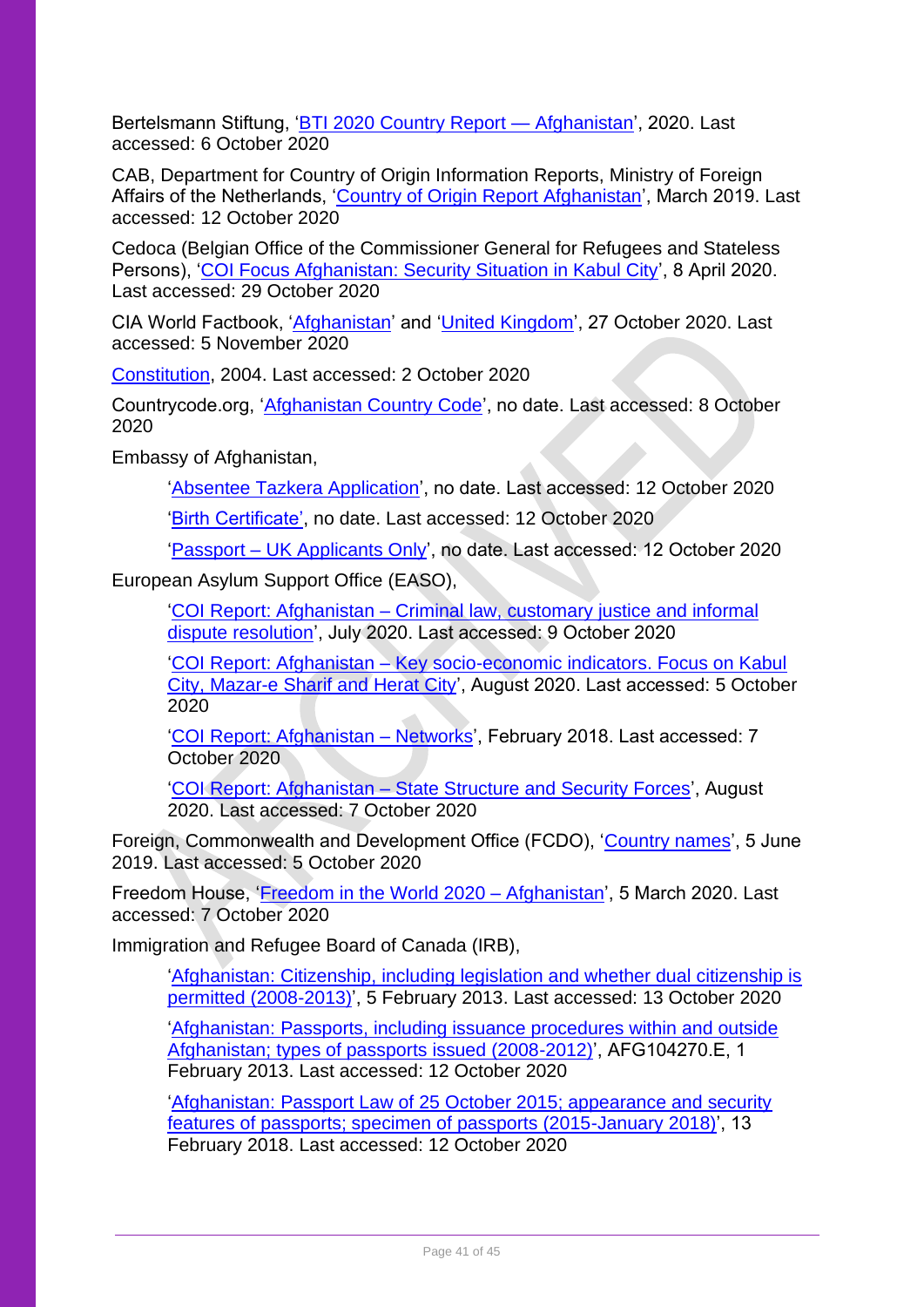['Afghanistan: Requirements and procedures to obtain, renew, and replace a](http://irb-cisr.gc.ca/Eng/ResRec/RirRdi/Pages/index.aspx?doc=456927)  [biometric passport, both within and outside the country; validity period of](http://irb-cisr.gc.ca/Eng/ResRec/RirRdi/Pages/index.aspx?doc=456927)  [passport; whether the 'place of birth' noted in the passport is the same as the](http://irb-cisr.gc.ca/Eng/ResRec/RirRdi/Pages/index.aspx?doc=456927)  [one listed on the tazkira, and whether it refers to the place of birth of the](http://irb-cisr.gc.ca/Eng/ResRec/RirRdi/Pages/index.aspx?doc=456927)  [owner of the passport or their father's \(2015-January 2017\)'](http://irb-cisr.gc.ca/Eng/ResRec/RirRdi/Pages/index.aspx?doc=456927), 20 February 2017. Last accessed: 12 October 2020

['Afghanistan: Requirements and procedures to obtain tazkira \[tazkera\],](https://irb-cisr.gc.ca/en/country-information/rir/Pages/index.aspx?doc=457722)  [including from abroad; appearance and security features \(2017-February](https://irb-cisr.gc.ca/en/country-information/rir/Pages/index.aspx?doc=457722)  [2019\)'](https://irb-cisr.gc.ca/en/country-information/rir/Pages/index.aspx?doc=457722), 6 February 2019

Landinfo, ['Afghanistan: Tazkera, passports and other ID documents'](https://landinfo.no/wp-content/uploads/2019/08/Afghanistan-Tazkera-passports-and-other-ID-documents-22052019-final.pdf), 22 May 2019. Last accessed: 5 November 2020

[Law of Citizenship in Afghanistan,](https://www.refworld.org/docid/42d63de34.html) 6 November 1936. Last accessed: 13 October 2020

[Law on Citizenship of the Islamic Emirate of Afghanistan,](https://www.refworld.org/docid/404c988d4.html) 24 June 2000. Last accessed: 13 October 2020

Ministry of Foreign Affairs (Afghanistan), ['Deputy Office of Passport'](https://www.econsulate.gov.af/en/passport.html), no date. Last accessed: 13 October 2020

Ministry of Justice (Afghanistan), ['Registered Political Parties'](https://moj.gov.af/en/registered-political-parties), no date. Last accessed: 8 October 2020

Minority Rights Group International (MRGI), ['Afghanistan'](https://minorityrights.org/country/afghanistan/), June 2019. Last accessed: 8 October 2020

National Statistics and Information Authority (NSIA), ['Afghanistan population](https://web.archive.org/web/20200609174551/https:/www.nsia.gov.af:8080/wp-content/uploads/2019/06/%D8%A8%D8%B1-%D8%A2%D9%88%D8%B1%D8%AF-%D9%86%D9%81%D9%88%D8%B3-%D9%86%D9%87%D8%A7%DB%8C%DB%8C-%D8%B3%D8%A7%D9%84-98.pdf)  [estimates'](https://web.archive.org/web/20200609174551/https:/www.nsia.gov.af:8080/wp-content/uploads/2019/06/%D8%A8%D8%B1-%D8%A2%D9%88%D8%B1%D8%AF-%D9%86%D9%81%D9%88%D8%B3-%D9%86%D9%87%D8%A7%DB%8C%DB%8C-%D8%B3%D8%A7%D9%84-98.pdf), June 2019. Last accessed: 5 October 2020

New York Times, ['Afghanistan Needs Billions in Aid Even After a Peace Deal, World](https://www.nytimes.com/2019/12/05/world/asia/afghanistan-aid-world-bank.html)  [Bank Says'](https://www.nytimes.com/2019/12/05/world/asia/afghanistan-aid-world-bank.html), 5 December 2019. Last accessed: 6 October 2020

Norwegian Refugee Council (NRC) and Samuel Hall, ['Access to Tazkera and other](https://www.nrc.no/globalassets/pdf/reports/af_civil-documentation-study_081116.pdf)  [civil documentation in Afghanistan'](https://www.nrc.no/globalassets/pdf/reports/af_civil-documentation-study_081116.pdf), 2016. Last accessed: 12 October 2020

Pajhwok Afghan News, ['Foreigners easily get Afghan citizenship than Afghans'](https://www.pajhwok.com/en/2017/06/20/foreigners-easily-get-afghan-citizenship-afghans), 20 June 2017. Last accessed: 13 October 2020

Radio Free Europe Radio Liberty (RFERL), ['Final Results Of Last Year's General](https://www.rferl.org/a/final-results-of-2018-general-elections-in-kabul-announced/29941520.html)  [Elections In Kabul Announced'](https://www.rferl.org/a/final-results-of-2018-general-elections-in-kabul-announced/29941520.html), 15 May 2019. Last accessed: 7 October 2020

Stanford Law School, Afghanistan Legal Education Project (ALEP), ['An Introduction](https://www-cdn.law.stanford.edu/wp-content/uploads/2017/11/ALEP-Intoduction-to-Law-of-AFG_4th-Ed_ENGLISH.pdf)  [to the Laws of Afghanistan'](https://www-cdn.law.stanford.edu/wp-content/uploads/2017/11/ALEP-Intoduction-to-Law-of-AFG_4th-Ed_ENGLISH.pdf), 2017. Last accessed: 15 October 2020

State Secretariat for Migration (SEM – Switzerland), ['Focus Afghanistan:](https://www.sem.admin.ch/dam/sem/de/data/internationales/herkunftslaender/asien-nahost/afg/AFG-tazkira-d.pdf.download.pdf/AFG-tazkira-d.pdf)  [Beschaffung eines Identitätsausweises \(Tazkira\) aus dem Ausland'](https://www.sem.admin.ch/dam/sem/de/data/internationales/herkunftslaender/asien-nahost/afg/AFG-tazkira-d.pdf.download.pdf/AFG-tazkira-d.pdf), 5 October 2018. Last accessed: 12 October 2020

Transparency International (TI), TI, ['Corruption Perceptions Index 2019'](https://www.transparency.org/en/cpi/2019), 2019. Last accessed: 13 October 2020

UN Assistance Mission in Afghanistan (UNAMA),

['Afghanistan's fight against corruption: Groundwork for peace and prosperity'](https://unama.unmissions.org/sites/default/files/afghanistan_fight_against_corruption_groundwork_for_peace_and_prosperity-20_may_2019-english.pdf), May 2019. Last accessed: 13 October 2020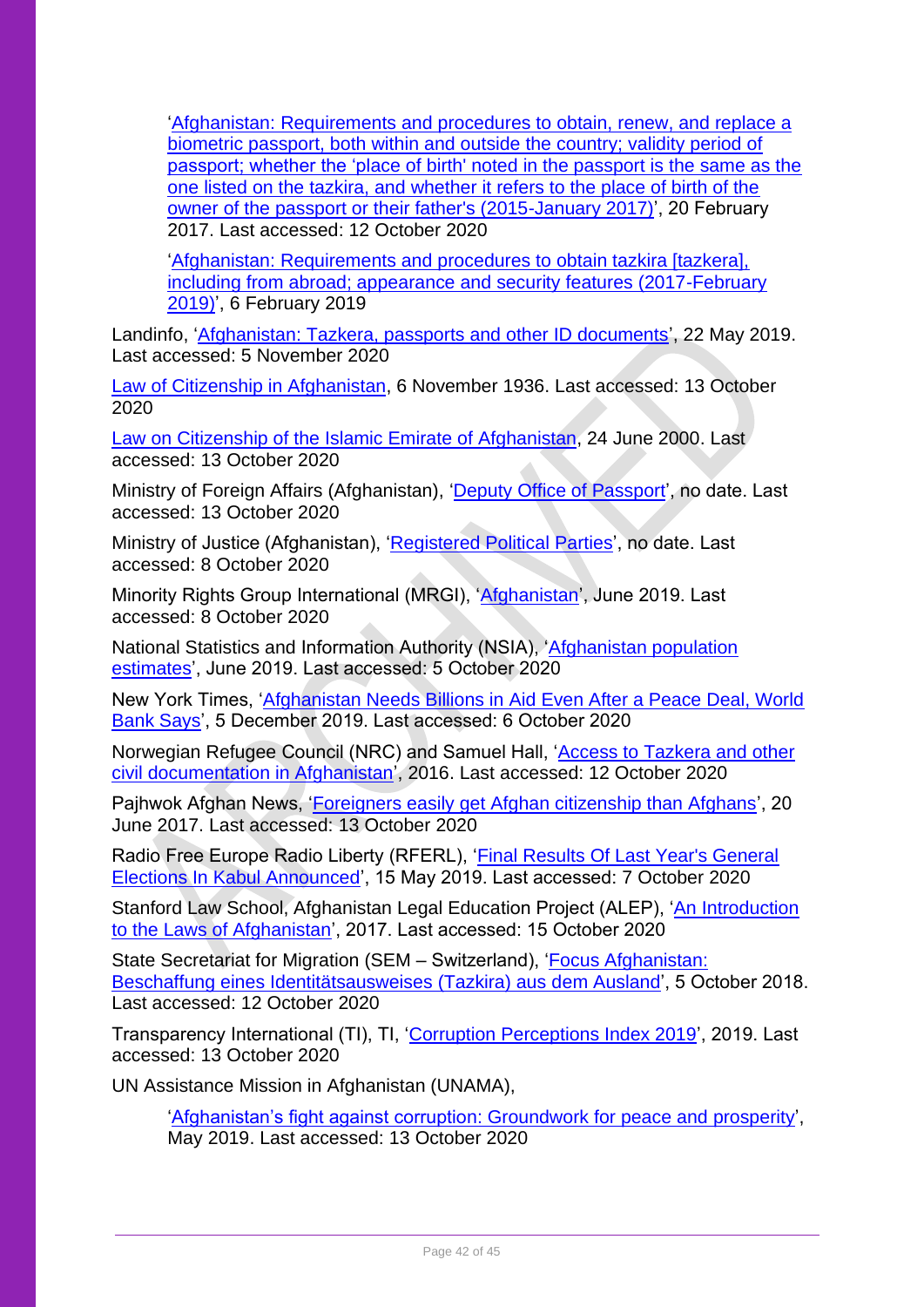['Afghanistan's fight against corruption: Groundwork for peace and prosperity'](https://unama.unmissions.org/sites/default/files/afghanistans_fight_against_corruption_crucial_for_peace_and_prosperity_june_2020-english.pdf), June 2020. Last accessed: 13 October 2020

['Special Report: 2018 Elections Violence'](https://unama.unmissions.org/sites/default/files/special_report_on_2018_elections_violence_november_2018.pdf), November 2018. Last accessed: 8 October 2020

UN Office for the Coordination of Humanitarian Affairs (UNOCHA), ['Humanitarian](https://reliefweb.int/report/afghanistan/afghanistan-humanitarian-needs-overview-2020-december-2019#:~:text=As%20a%20result%20of%20the,of%20humanitarian%20assistance%20in%202020.)  [Needs Overview 2020'](https://reliefweb.int/report/afghanistan/afghanistan-humanitarian-needs-overview-2020-december-2019#:~:text=As%20a%20result%20of%20the,of%20humanitarian%20assistance%20in%202020.), December 2019. Last accessed: 6 October 2020

UN World Food Programme (WFP), ['Afghanistan'](https://www.wfp.org/countries/afghanistan), no date. Last accessed: 6 October 2020

University of Texas, Perry-Castañeda Library Map Collection, ['Afghanistan Maps'](http://legacy.lib.utexas.edu/maps/afghanistan.html), various dates. Last accessed: 5 October 2020

US Department of State (USSD),

['2019 Report on International Religious Freedom: Afghanistan'](https://www.state.gov/reports/2019-report-on-international-religious-freedom/afghanistan/), 10 June 2020. Last accessed: 2 October 2020

['2020 Trafficking in Persons Report: Afghanistan'](https://www.state.gov/reports/2020-trafficking-in-persons-report/afghanistan/), 25 June 2020. Last accessed: 12 October 2020

['Country Report on Human Rights for 2019 –](https://www.state.gov/reports/2019-country-reports-on-human-rights-practices/afghanistan/) Afghanistan', 11 March 2020. Last accessed: 8 October 2020

The World Bank,

['Afghanistan'](https://data.worldbank.org/country/AF), 2016. Last accessed: 6 October 2020

['Afghanistan: District Dashboard'](https://www.worldbank.org/en/data/interactive/2019/08/01/afghanistan-district-level-visualization), 1 August 2019. Last accessed: 5 October 2020

['Afghanistan –](https://www.worldbank.org/en/country/afghanistan/overview) Overview', 1 October 2020. Last accessed: 7 October 2020

['GDP per capita, PPP \(current international \\$\) –](https://data.worldbank.org/indicator/NY.GDP.PCAP.PP.CD?locations=AF) Afghanistan', 2019. Last accessed: 6 October 2020

XE currency converter, [GBP to AFN live rates,](https://www.xe.com/currencyconverter/convert/?Amount=1&From=GBP&To=AFN) 6 October 2020. Last accessed: 6 October 2020

[Back to Contents](#page-3-0)

## <span id="page-42-0"></span>**Sources consulted but not cited**

Ecoi.net, ['Afghanistan Law Guide'](https://www.ecoi.net/en/countries/afghanistan/law-guide/), no date. Last accessed: 16 October 2020

Immigration and Refugee Board of Canada (IRB), ['Afghanistan: Passports, including](http://irb-cisr.gc.ca/Eng/ResRec/RirRdi/Pages/index.aspx?doc=454379)  [issuance procedures within and outside Afghanistan; types of passports issued](http://irb-cisr.gc.ca/Eng/ResRec/RirRdi/Pages/index.aspx?doc=454379)  [\(2008-2012\)'](http://irb-cisr.gc.ca/Eng/ResRec/RirRdi/Pages/index.aspx?doc=454379), AFG104270.E, 1 February 2013. Last accessed: 12 October 2020

Special Inspector General for Afghanistan Reconstruction (SIGAR), ['Quarterly report](https://www.sigar.mil/pdf/quarterlyreports/2020-07-30qr.pdf)  [to the United States Congress'](https://www.sigar.mil/pdf/quarterlyreports/2020-07-30qr.pdf), 30 July 2020. Last accessed: 14 October 2020

UN General Assembly, ['The situation in Afghanistan and its implications for](https://www.ecoi.net/en/file/local/2036902/S_2020_809_E.pdf)  [international peace and security; Report of the Secretary-General \[A/74/993–](https://www.ecoi.net/en/file/local/2036902/S_2020_809_E.pdf) [S/2020/809\]'](https://www.ecoi.net/en/file/local/2036902/S_2020_809_E.pdf), 18 August 2020. Last accessed: 14 October 2020

[Back to Contents](#page-3-0)